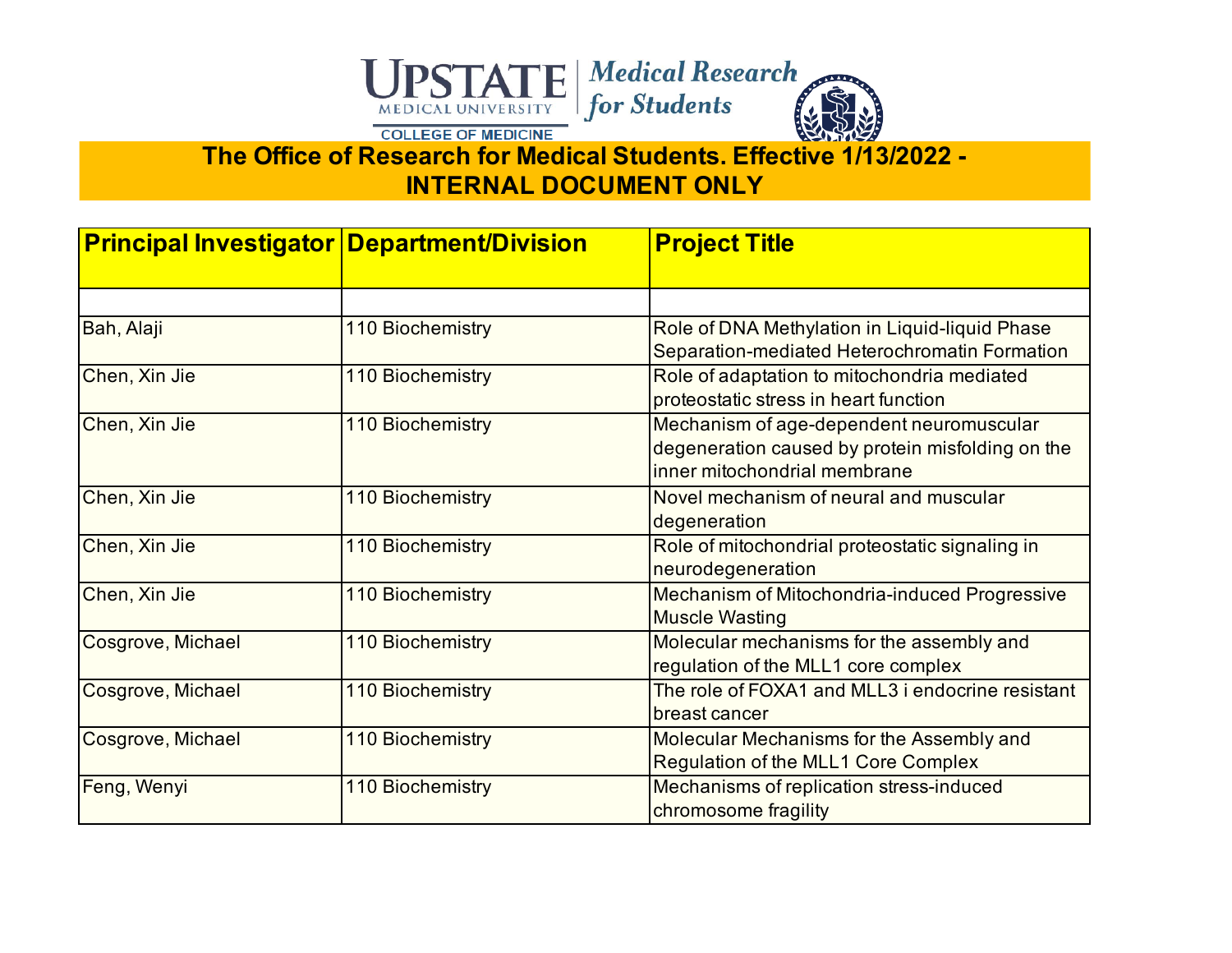| <b>Principal Investigator Department/Division</b> |                         | <b>Project Title</b>                                                                                                       |
|---------------------------------------------------|-------------------------|----------------------------------------------------------------------------------------------------------------------------|
| Hanes, Steven D.                                  | 110 Biochemistry        | Ess1: a pathogenic fungal target for a novel class<br>of broad spectrum therapeutic agents                                 |
| Hanes, Steven D.                                  | <b>110 Biochemistry</b> | Regulation of RNA Polymerase II by the Ess1<br><b>Prolyl Isomerase</b>                                                     |
| Kane-Popp, Patricia M                             | 110 Biochemistry        | Regulation of V-ATPases by Phosphoinositides                                                                               |
| Kane-Popp, Patricia M                             | <b>110 Biochemistry</b> | Mechanisms of RAVE-induced V-ATPase<br>assembly                                                                            |
| Knutson, Bruce A.                                 | 110 Biochemistry        | New paradigms for the molecular basis of RNA<br>polymerase I transcription                                                 |
| Knutson, Bruce A.                                 | 110 Biochemistry        | Directed evolution approach to investigate the<br>structure based DNA binding mechanism of RNA<br>polymerase I core factor |
| Knutson, Bruce A.                                 | 110 Biochemistry        | New molecular paradigms for the molecular basis<br>and prevention of Treacher Collins syndrome                             |
| Loh, Dr. Stewart N                                | 110 Biochemistry        | Mechanism and detection of LECT2 amyloidosis                                                                               |
| Loh, Dr. Stewart N                                | 110 Biochemistry        | Engineered nanopores for single molecule<br>stochastic sensing                                                             |
| Ridilla, Jessica L.                               | 110 Biochemistry        | Mechanisms of actin and microtubule crosstalk in<br>neurodegenerative disease                                              |
| Ridilla, Jessica L.                               | <b>110 Biochemistry</b> | Mechanisms of coordinated actin and microtubule<br>dynamics                                                                |
| Wilkens, Dr. Stephan                              | <b>110 Biochemistry</b> | Structure and regulatory mechanisms of the<br>vacuolar ATPase                                                              |
| Wilkens, Dr. Stephan                              | <b>110 Biochemistry</b> | A novel tool for organelle and isoform specific<br>targeting of V-ATPase in cancer                                         |
|                                                   |                         |                                                                                                                            |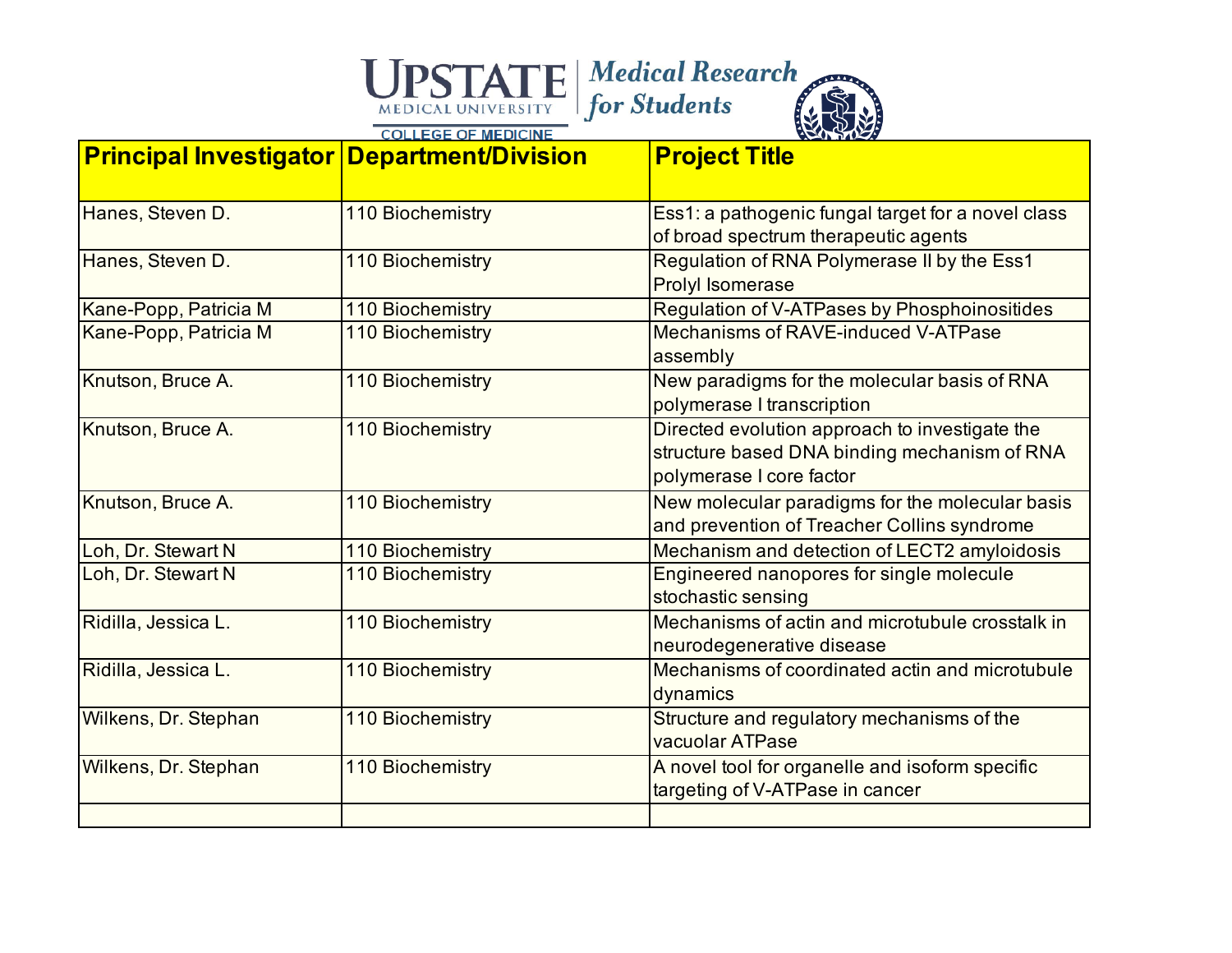| <b>Principal Investigator Department/Division</b> |                                  | <b>Project Title</b>                                                                                           |
|---------------------------------------------------|----------------------------------|----------------------------------------------------------------------------------------------------------------|
| Wan, Dr. Yuan                                     | 020 Biomedical Engineering       | Liquid biopsy of solitary pulmonary nodule with<br>extracellular vesicles                                      |
|                                                   |                                  |                                                                                                                |
| Amack, Jeffrey                                    | 110 Cell & Developmental Biology | Establishing an in vitro embryotoxicity risk<br>classification system based on human cardiac<br>organoid model |
| Amack, Jeffrey                                    | 110 Cell & Developmental Biology | Four dimensional prediciton and quantification of<br>how physical forces impace organogenesis in<br>zebrafish  |
| Amack, Jeffrey                                    | 110 Cell & Developmental Biology | Identification of mechanisms that regulate pH in<br>embryonic cilia                                            |
| Krendel, Mira F                                   | 110 Cell & Developmental Biology | Class I myosins regulate protrusive forces at the<br>actin-membrane interface                                  |
| Krendel, Mira F                                   | 110 Cell & Developmental Biology | Assay development for analysis of the motor<br>activity of class I myosins                                     |
| Krendel, Mira F                                   | 110 Cell & Developmental Biology | Role of myosin 1e in podocyte biology and renal<br>filtration                                                  |
| Pruyne, David W.                                  | 110 Cell & Developmental Biology | Formins and skeletal muscle development in the<br>zebrafish embryo                                             |
| Turner, Dr. Christopher E                         | 110 Cell & Developmental Biology | Structure and function of paxillin                                                                             |
| Turner, Dr. Christopher E                         | 110 Cell & Developmental Biology | Role of Hic-5 in Breast Tumor Stromal Matrix<br>Remodeling                                                     |
|                                                   |                                  |                                                                                                                |
| Greenfield, Tyler C                               | 110 Emergency Medicine           | Polyomic predictors of symptom duration and<br>recovery for adolescent concussion                              |
| Jones, Samantha F                                 | 110 Emergency Medicine           | A retrospective study of a novel prediction tool for<br>assessing those at risk of firearm violence            |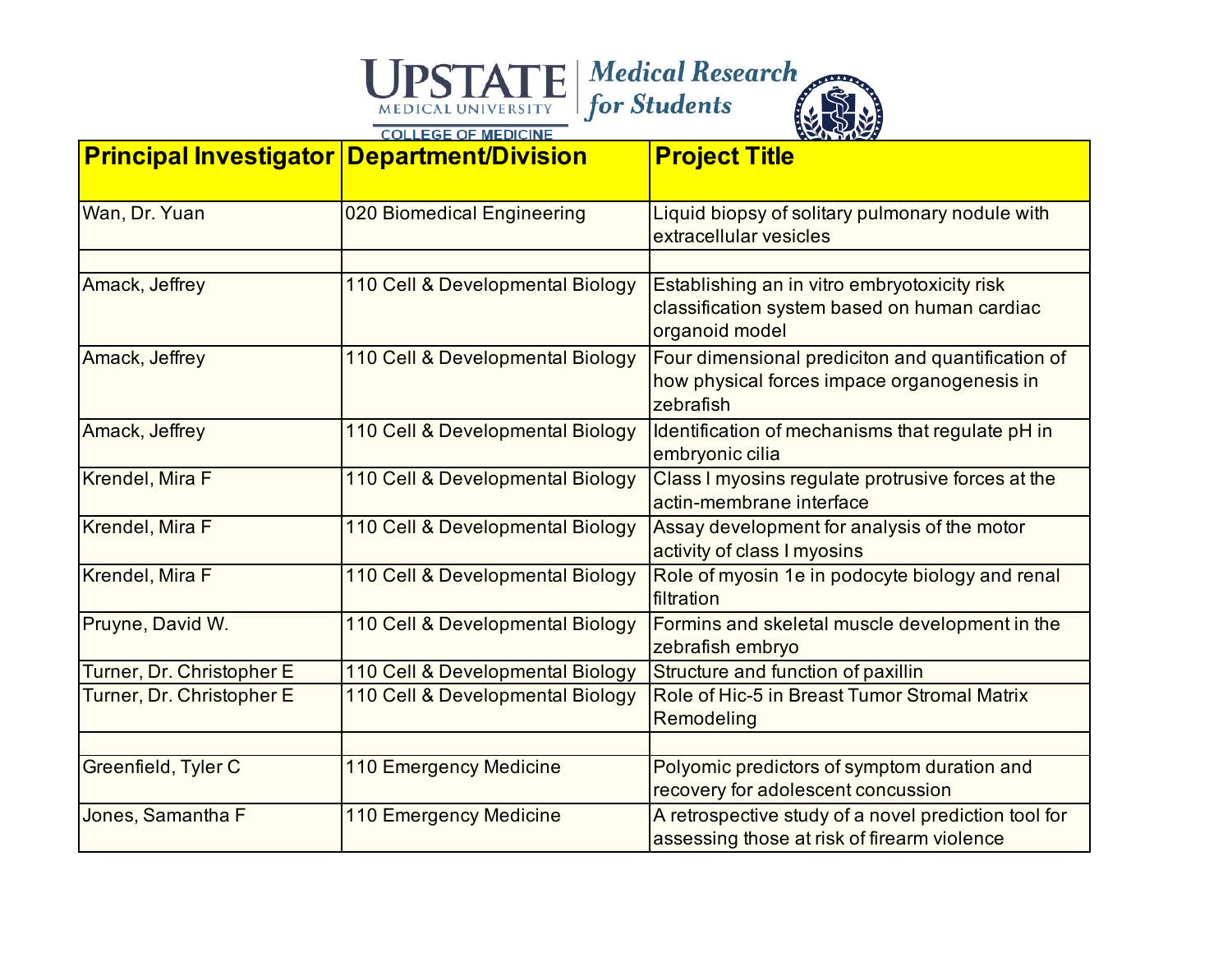| <b>Principal Investigator Department/Division</b> |                        | <b>Project Title</b>                                                                                                                                                                               |
|---------------------------------------------------|------------------------|----------------------------------------------------------------------------------------------------------------------------------------------------------------------------------------------------|
| Paolo, William F.                                 | 110 Emergency Medicine | 1/2 ICECAP: Influence of cooling duration on<br>efficacy in cardiac arrest patients trial                                                                                                          |
| <b>Stork-Medicis, Christine M</b>                 | 110 Emergency Medicine | Surveillance of RADARS System by Poison Control<br><b>Centers</b>                                                                                                                                  |
| Brangman, Dr. Sharon A                            | <b>110 Geriatrics</b>  | A phase 2A randomized double blind placebo<br>controlled trial to evaluate the efficacy and safety of<br>varoglutamstat in patients with early alzheimers<br>disease with a stage gate to phase 2B |
| Brangman, Dr. Sharon A                            | <b>110 Geriatrics</b>  | An open label multicenter rollover study to evaluate<br>the safety tolerability and efficacy of long term<br>gantenerumab administration in participants with<br><b>Alzheimer's Disease</b>        |
| Brangman, Dr. Sharon A                            | <b>110 Geriatrics</b>  | Recruitment accelerator for diversity in aging<br>research, cognitive loss and dementia (RADAR-<br>CLD)                                                                                            |
| Brangman, Dr. Sharon A                            | <b>110 Geriatrics</b>  | Basal forebrain connections to the heart and mind<br>in healthy aging                                                                                                                              |
| Brangman, Dr. Sharon A                            | <b>110 Geriatrics</b>  | Assessment of safety tolerability and efficacy of<br>donanemab in early symptomatic alzheimer's<br>disease                                                                                         |
| Brangman, Dr. Sharon A                            | <b>110 Geriatrics</b>  | Prazosin for Disruptive Agitation in Alzheimer's<br>Disease (PEACE-AD)                                                                                                                             |
| Brangman, Dr. Sharon A                            | <b>110 Geriatrics</b>  | Long-Term Nicotine Treatment of Mild Cognitive<br>Impairment                                                                                                                                       |
| Brangman, Dr. Sharon A                            | <b>110 Geriatrics</b>  | Reducing avoidable medication related health<br>problems among older adults in long term care                                                                                                      |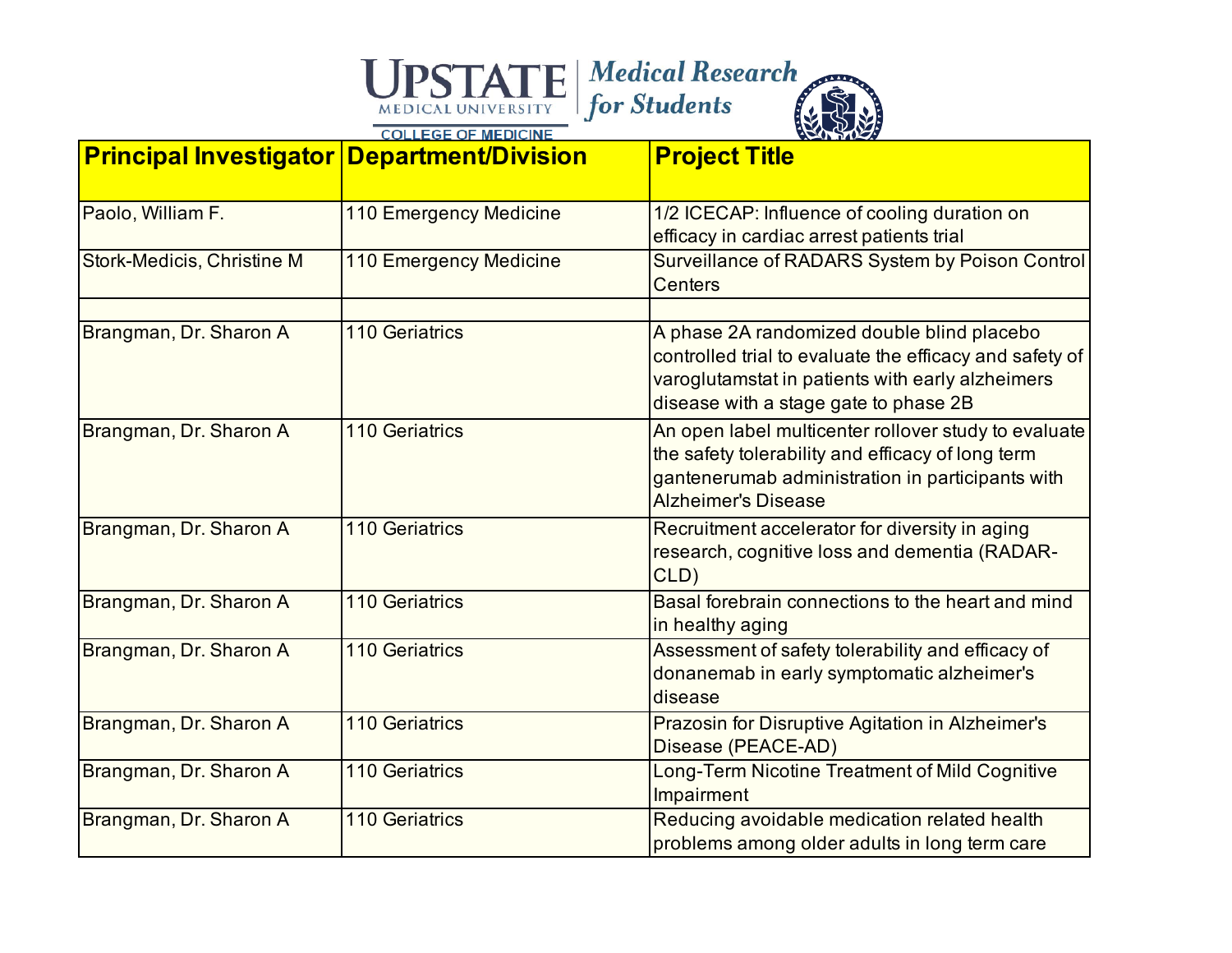| <b>Principal Investigator Department/Division</b> |                       | <b>Project Title</b>                                                                                                                                                                                                                                            |
|---------------------------------------------------|-----------------------|-----------------------------------------------------------------------------------------------------------------------------------------------------------------------------------------------------------------------------------------------------------------|
| Brangman, Dr. Sharon A                            | <b>110 Geriatrics</b> | A Phase 2 Randomized Double-Blind Placebo-<br>Controlled Trial to Evaluate the Efficacy and Safety<br>of BHV-4157 in Patients with Mild to Moderate<br>Alzheimer's Disease (Protocol# BHV4157-203)                                                              |
| Brangman, Dr. Sharon A                            | <b>110 Geriatrics</b> | A Phase III, multicenter, randomized, double-blind,<br>placebo-controlled, parallel-group, efficacy, and<br>safety study of Gantenerumab in patients with<br><b>Prodromal in Mild Alzheimer's Disease</b>                                                       |
| Anderson, Kathryn B.                              | 110 Medicine          | Conduct of a vector borne diseases and gender                                                                                                                                                                                                                   |
|                                                   |                       | dynamics study                                                                                                                                                                                                                                                  |
| Basnet, Alina                                     | 110 Medicine          | A phase III randomized open label multicenter<br>study to determine the efficacy and safety of<br>durvalumab in combination with tremelimumab and<br>enfortumab vedotin or durvalumab in combination<br>with enfortumab vedotin for                             |
| Basnet, Alina                                     | 110 Medicine          | A phase III, multicenter randomized open label<br>study to evaluate the efficacy and safety of<br>atezolizumab given in combination wtih<br>cabozantinib versus cabozantinib alone in patients<br>with inoperable locally advanced or metastic renal<br>cell ca |
| Basnet, Alina                                     | 110 Medicine          | Biomarker Study to Determine Frequency of DNA-<br>repair Defects in Men with Metastatic Prostate<br>Cancer                                                                                                                                                      |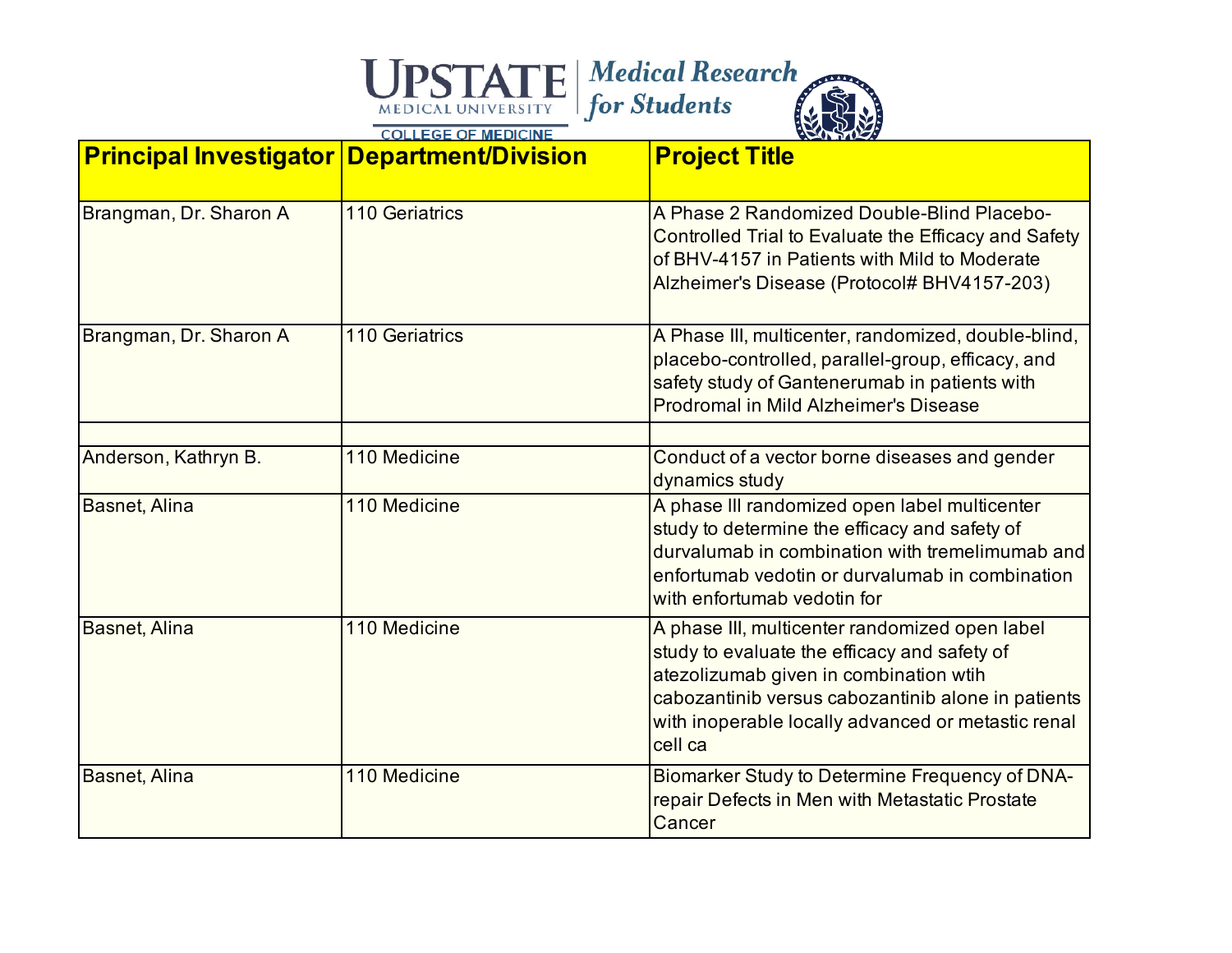| <b>Principal Investigator Department/Division</b> |              | <b>Project Title</b>                                                                                                                                                                                                                                       |
|---------------------------------------------------|--------------|------------------------------------------------------------------------------------------------------------------------------------------------------------------------------------------------------------------------------------------------------------|
| <b>Basnet, Alina</b>                              | 110 Medicine | A Phase 3 Randomized, Placebo-controlled,<br>Double-blind Study of Niraparib in Combination<br>with Abiraterone Acetate and Prednisone Versus<br>Abiraterone Acetate and Prednisone for Treatment<br>of Subjects with Metastatic Prostate Cancer           |
| Basnet, Alina                                     | 110 Medicine | A Phase 3 Study of Androgen Annihilation in High-<br><b>Risk Biochemically Relapsed Prostate Cancer</b>                                                                                                                                                    |
| Benjamin, Sam                                     | 110 Medicine | A Randomized, Double-Blind, Controlled Phase 3<br>Study of Cabozantinib in Combination with<br>Nivolumab and Ipilimumab versus Nivolumab and<br>Ipilmumab in Subjects with Previously Untreated<br>Advanced or Metastatic Renal Cell Carcinoma of          |
| Benjamin, Sam                                     | 110 Medicine | PALLAS: PALbociclib CoLlaborative Adjuvant<br>Study: A randomized phase III trial of Palbociclib<br>with standard adjuvant endocrine therapy versus<br>standard adjuvant endocrine therapy alone for<br>hormone receptor positive (HR+)/human<br>epidermal |
| Chaudhuri, Debanik                                | 110 Medicine | <b>IMPact on revascularization outcomes of</b><br>intravascular ultrasound guided treatment of<br>complex lesions and economic impact (IMPROVE)                                                                                                            |
| Desimone, Marisa E.                               | 110 Medicine | EnVision CF: Emerging leaders in CF<br>endocrinology II Program                                                                                                                                                                                            |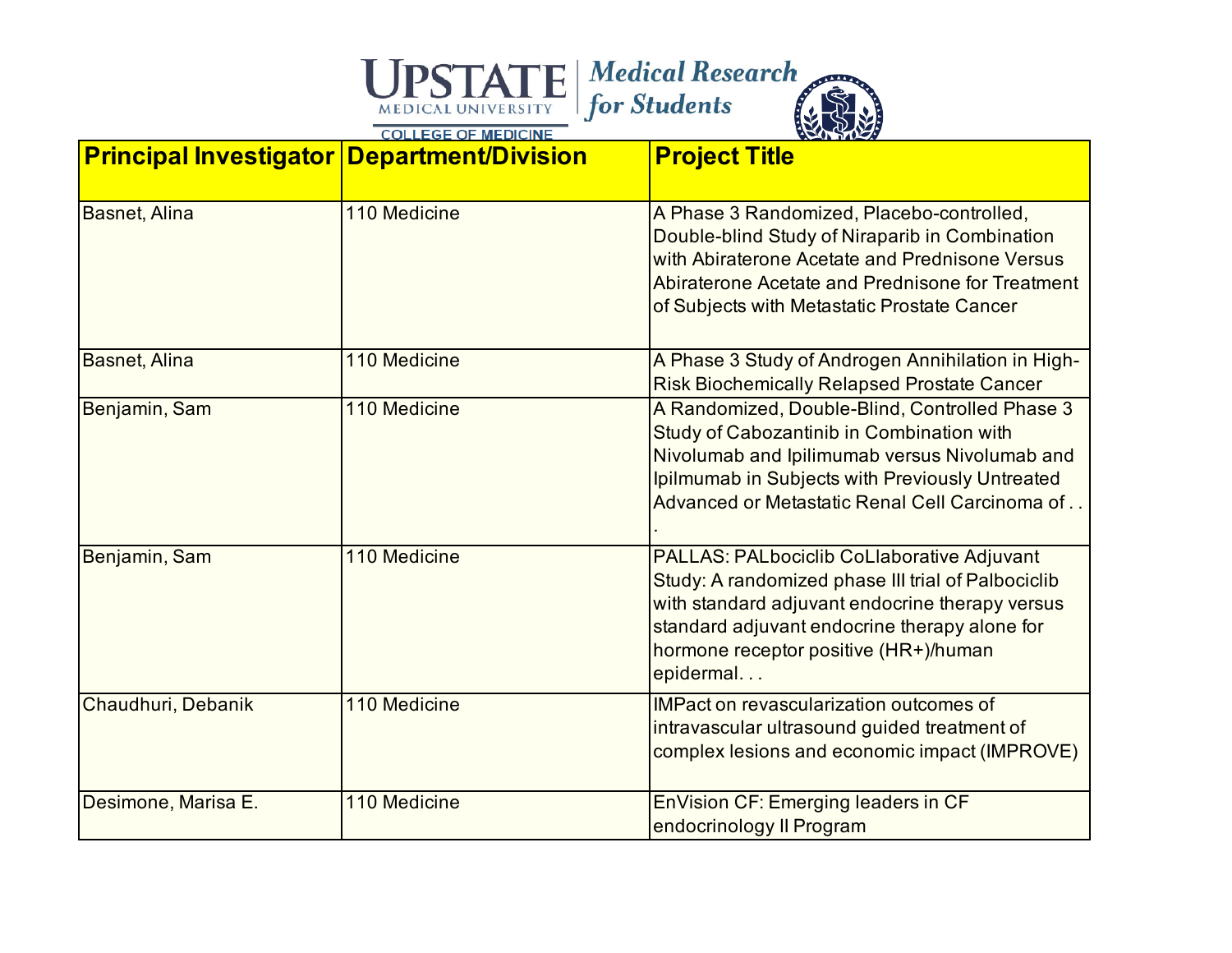| <b>Principal Investigator Department/Division</b> |              | <b>Project Title</b>                                                                                                                                                                                                                                              |
|---------------------------------------------------|--------------|-------------------------------------------------------------------------------------------------------------------------------------------------------------------------------------------------------------------------------------------------------------------|
| Dhaliwal, Ruban                                   | 110 Medicine | A Randomized, Double-blind, Placebo-controlled,<br>Phase 3 Multicenter Study to Evaluate the Safety<br>and Efficacy of Abaloparatide-SC for the Treatment<br>of Men with Osteoporosis                                                                             |
| Dhaliwal, Ruban                                   | 110 Medicine | An Observational, Longitudinal, Prospective, Long-<br>Term Registry of Patients with Hypophosphatasia                                                                                                                                                             |
| Dhaliwal, Ruban                                   | 110 Medicine | <b>PARADIGHM (Physicians Advancing Disease)</b><br>Knowledge in Hypoparathyroidism): A Registry for<br>Patients with Chronic Hypoparathyroidism                                                                                                                   |
| Farah, Ramsay-Sami                                | 110 Medicine | Education and Research Account for the<br><b>Dermatology Section</b>                                                                                                                                                                                              |
| Geier, Christian                                  | 110 Medicine | Potential pathogenic functins of HLA-DR positive<br>myeloid subsets in rheumatoid arthritis                                                                                                                                                                       |
| Gentile, Teresa C                                 | 110 Medicine | A Randomized Study of Daratumumab +<br>Lenalidomide Vs Lenalidomide Alone as<br>Maintenance Treatment in Patients with Newly<br>Diagnosed Multiple Myeloma Who Are Minimal<br><b>Residual Disease Positive after Frontline</b><br>Autologous Stem Cell Transplant |
| Gentile, Teresa C                                 | 110 Medicine | A Phase 2b Randomized Study to Assess the<br>Efficacy and Safety of the Combination of<br>Ublituximab + TGR-1202 and TGR-1202 alone in<br>Patients with Previously Treated Diffuse Large B-<br>Call important                                                     |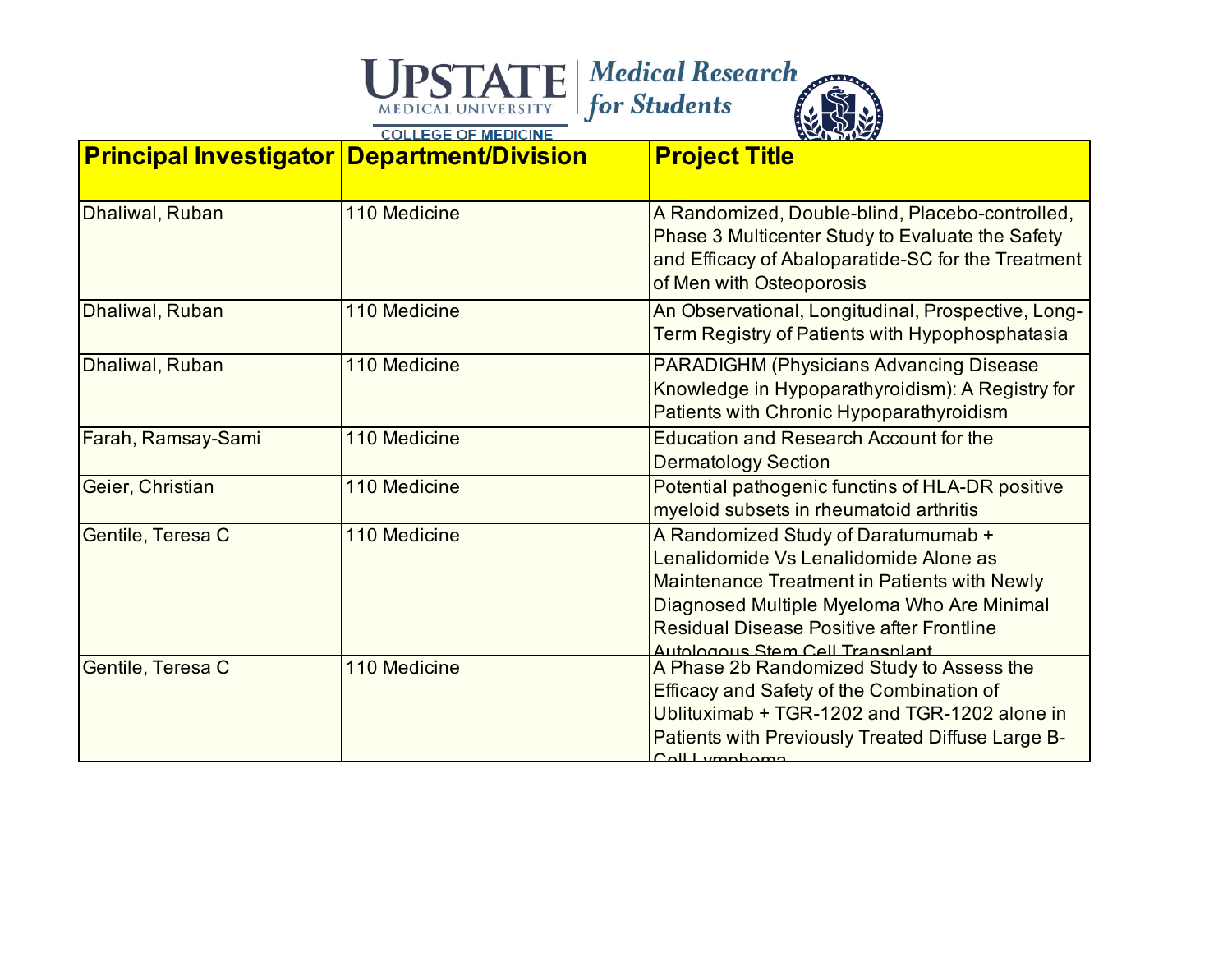| <b>Principal Investigator Department/Division</b> |              | <b>Project Title</b>                                                                                                                                                                                                                                              |
|---------------------------------------------------|--------------|-------------------------------------------------------------------------------------------------------------------------------------------------------------------------------------------------------------------------------------------------------------------|
| Gentile, Teresa C                                 | 110 Medicine | A Phase 3, Randomized Study to Assess the<br>Efficacy and Safety of Ublituximab in Combination<br>with TGR-1202 Compared to Obinutuzumab in<br>Combination with Chlorambucil in Patients with<br>Chronic Lymphocytic                                              |
| Gentile, Teresa C                                 | 110 Medicine | A Multi-Center, Open-Label, Study to Evaluate the<br>Safety and Efficacy of Ublituximab (TG-1101) in<br>Combination with TGR-1202 for Patients<br>Previously Enrolled in Protocol UTX-TGR-304                                                                     |
| Gentile, Teresa C                                 | 110 Medicine | informCLL: A Disease Registry for Patients with<br>Chronic Lymphocytic Leukemia                                                                                                                                                                                   |
| Gentile, Teresa C                                 | 110 Medicine | A Phase 3 Open-Label, Multicenter, Randomized<br>Study of ASP2215 Versus Salvage Chemotherapy<br>in Patients with Relapsed or Refractory Acute<br>Myeloid Leukemia (AML) with FLT3 Mutation                                                                       |
| Gentile, Teresa C                                 | 110 Medicine | A Phase 3, Randomized, Study to Assess the<br>Efficacy and Safety of Ublituximab in Combination<br>with Ibrutinib Compared to Ibrutinib Alone, in<br>Patients with Previously Treated High-Risk Chronic<br>Lymphocytic Leukemia (CLL)                             |
| Gentile, Teresa C                                 | 110 Medicine | A Randomized Phase III Study Comparing<br><b>Conventional Dose Treatment Using a</b><br>Combination of Lenalidomide, Bortezomib and<br>Dexamethasone (RVD) to High-Dose Treatment<br>with Peripheral Stem Cell Transplant in the Initial<br>Management of Myeloma |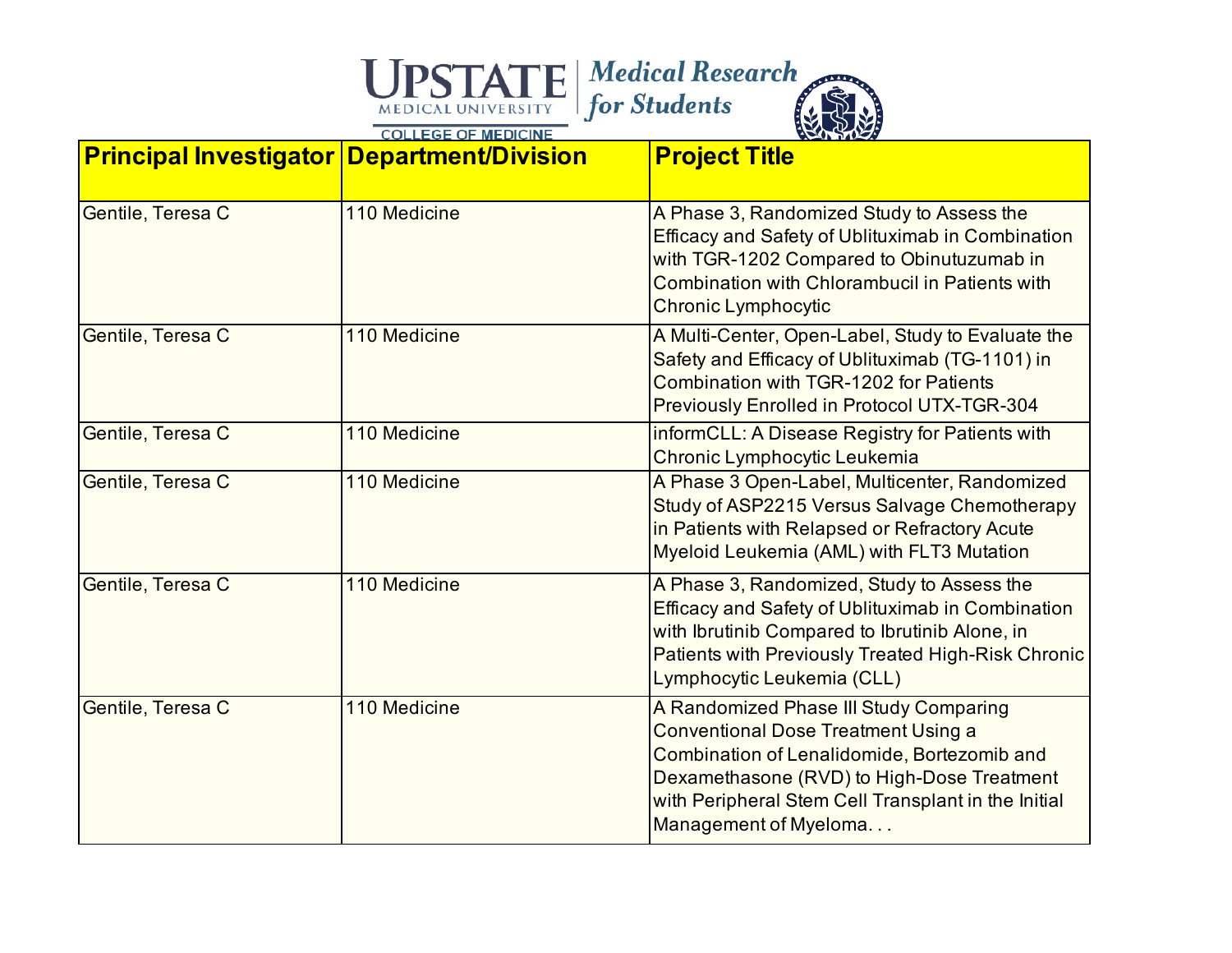| <b>Principal Investigator Department/Division</b> |              | <b>Project Title</b>                                                                                                                                                                                                                     |
|---------------------------------------------------|--------------|------------------------------------------------------------------------------------------------------------------------------------------------------------------------------------------------------------------------------------------|
| Gilligan, Diana M                                 | 110 Medicine | Hemophilia treatment centers (SPRANS)                                                                                                                                                                                                    |
| Gilligan, Diana M                                 | 110 Medicine | Von Willebrand Disease Minimize Menorrhagia<br>(VWDMin) Trial                                                                                                                                                                            |
| Graziano, Dr. Stephen L                           | 110 Medicine | A randomized phase 3 study of MRTX849 versus<br>Docetaxel in patients with previously treated non<br>small cell lung cancer with KRAS G12C mutation                                                                                      |
| Graziano, Dr. Stephen L                           | 110 Medicine | <b>CHIO3 Trial: Chemotherapy Combined with</b><br>Immune Checkpoint Inhibitor for Operable stage<br><b>IIIA Non-Small Cell Lung Cancer</b>                                                                                               |
| Graziano, Dr. Stephen L                           | 110 Medicine | A randomized, open-label, phase II study of<br>canakinumab or pembrolizumab as monotherapy<br>or in combination as neo-adjuvant therapy in<br>subjects with resectable non-small cell lung cancer                                        |
| Graziano, Dr. Stephen L                           | 110 Medicine | Randomized Phase II Trial Evaluating the Optimal<br>Sequencing of PD-1 Inhibition with Pembrolizumab<br>(MK-3475) and Standard Platinum-based<br>Chemotherapy in Patients with Chemotherapy<br>Naive Stage IV Non-small Cell Lung Cancer |
| Graziano, Dr. Stephen L                           | 110 Medicine | Phase 1/2 Study of PF-06463922 (An ALK/ROS1<br>Tyrosine Kinase Inhibitor) in Patients with<br><b>Advanced Non-Small Cell Lung Cancer Harboring</b><br><b>Specific Molecular Alterations</b>                                              |
| Graziano, Dr. Stephen L                           | 110 Medicine | Cancer and Leukemia Group B (CALGB) Case<br><b>Study Services</b>                                                                                                                                                                        |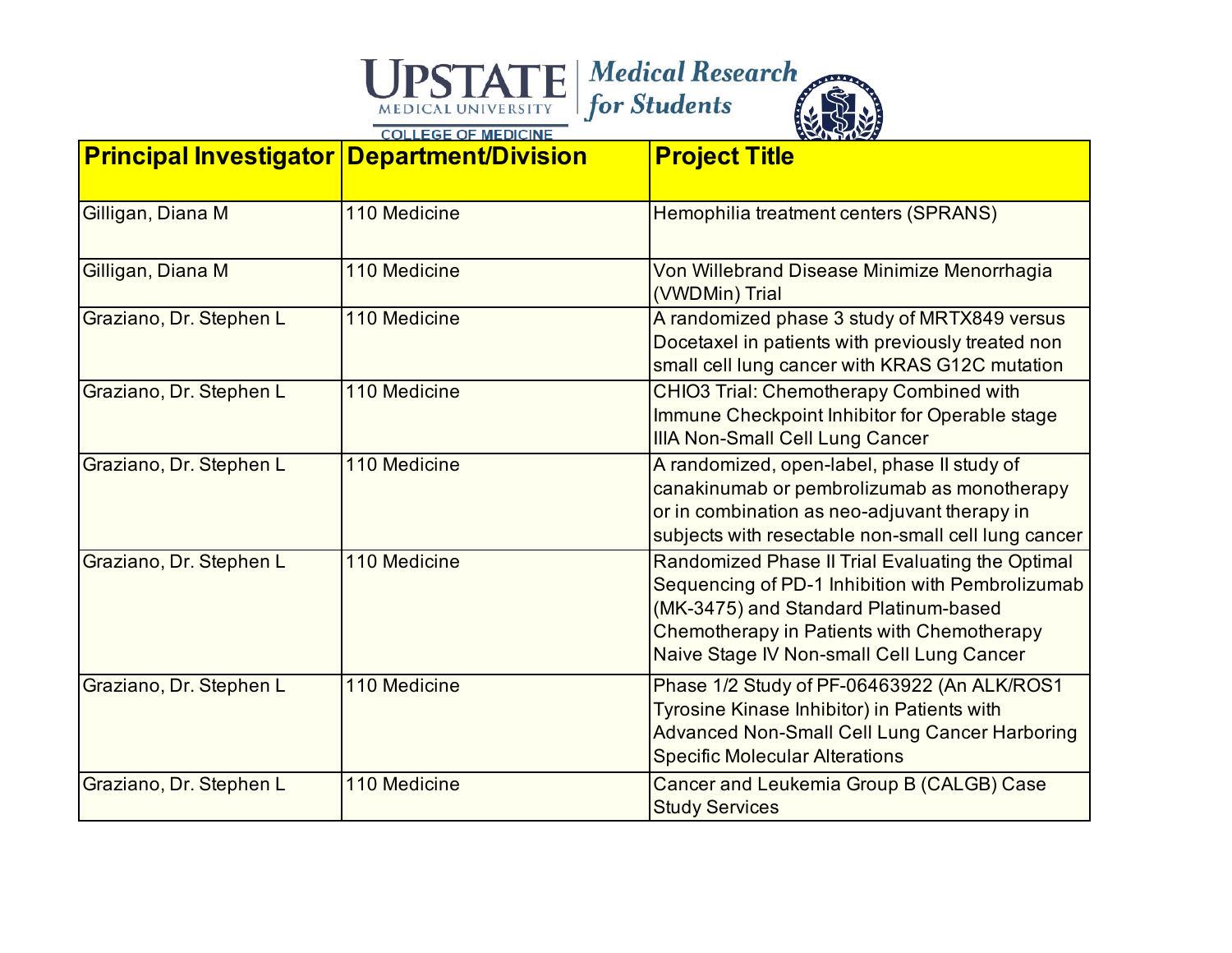| <b>Principal Investigator Department/Division</b> |              | <b>Project Title</b>                                                                                                                                                                                                                           |
|---------------------------------------------------|--------------|------------------------------------------------------------------------------------------------------------------------------------------------------------------------------------------------------------------------------------------------|
| Holz, George G                                    | 110 Medicine | Second generation GLP-1 agonists without<br>nausea/emesis side effects                                                                                                                                                                         |
| Holz, George G                                    | 110 Medicine | Alpha 7 nicotinic acetylcholine receptor regulation<br>of glucagon like peptide 1 incretin hormone action                                                                                                                                      |
| Meyer, Jenny A.                                   | 110 Medicine | A Phase 2B/3, Multi-Center, Randomized, Double-<br>Blind, Placebo-Controlled, 12 Month Clinical Trial<br>to Evaluate the Efficacy and Safety of MN-166<br>(Ibudilast) Followed by an Open-Label Extension in<br>Subjects with ALS (COMBAT-ALS) |
| Narsipur, Dr. Sriram S                            | 110 Medicine | The feasibility of utilizing Doppler ultrasound of the<br>popliteal arteries as a screening test for the<br>identification of peripheral arterial disease in<br>hemodialsys population                                                         |
| Narsipur, Dr. Sriram S                            | 110 Medicine | Subjects w/Severe Heart Failure & End Stage<br>Renal Disease on Hemodialysis: A Pilot Study to<br>Assess Safety & Tolerability of Spironolactone                                                                                               |
| Narsipur, Dr. Sriram S                            | 110 Medicine | FLOYD ROBERT BATES, M.D., MEMORIAL FUND<br>FOR RESEARCH IN LEUKEMIA AND RELATED<br><b>DISEASES</b>                                                                                                                                             |
| Paolino, Mr. Kristopher                           | 110 Medicine | Controlled study of immunogenicity and safety of<br>the investigational vYE Candidate Vaccine in<br>comparison to YF-VAX in adults                                                                                                             |
| Paolino, Mr. Kristopher                           | 110 Medicine | A phase 2b multicenter randomized open-label<br>assessor blinded superiority study to compare the<br>efficacy and safety of dalbavancin to standard of<br>care antibiotic therapy for the completion of<br>treatment of patients with          |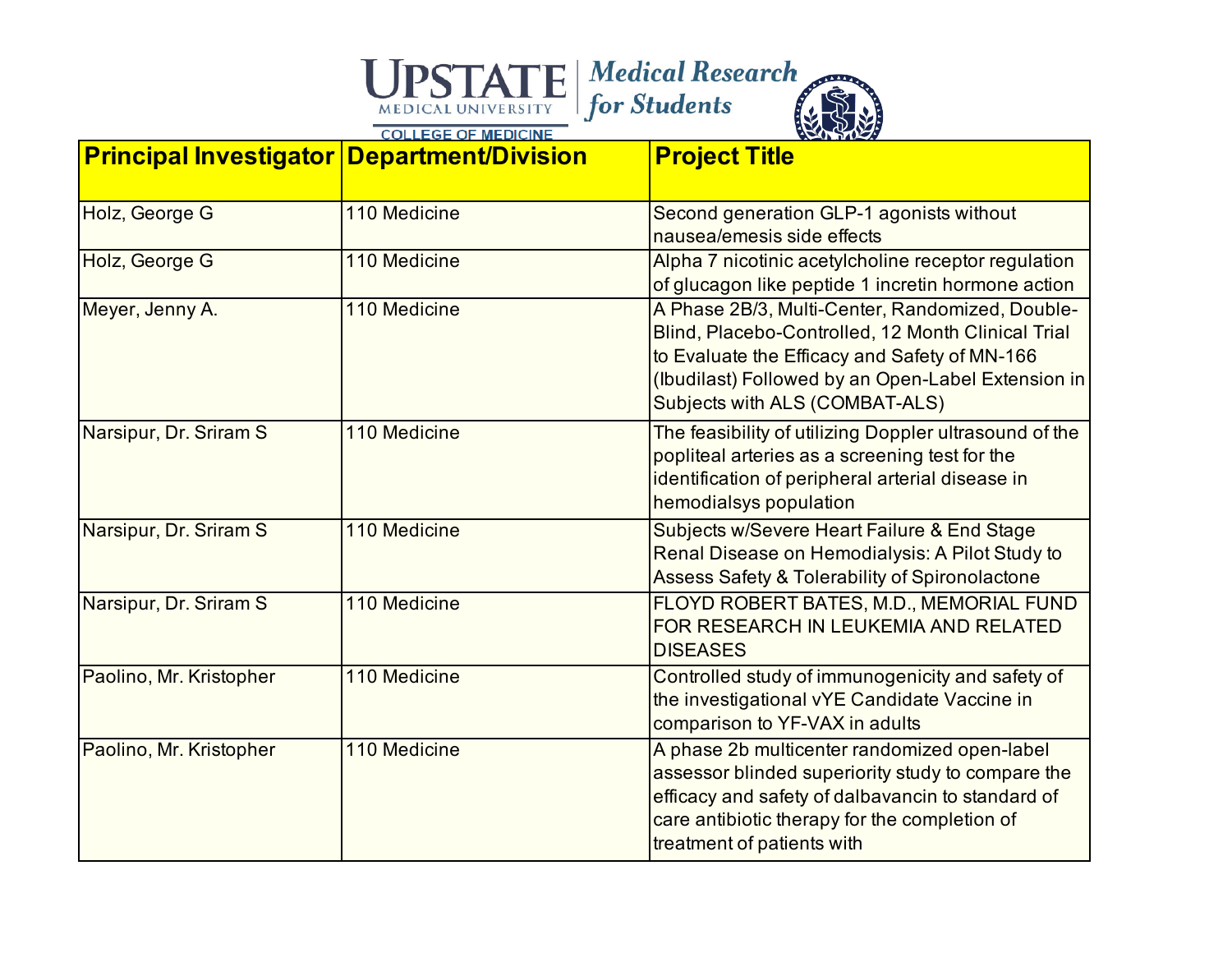### Medical Medical Research

| <b>Principal Investigator Department/Division</b> |              | <b>Project Title</b>                                                                                                                                                                                                                                 |
|---------------------------------------------------|--------------|------------------------------------------------------------------------------------------------------------------------------------------------------------------------------------------------------------------------------------------------------|
| Paolino, Mr. Kristopher                           | 110 Medicine | A low interventional ethodology study to obtain<br>biological samples from participants with<br>suspected lyme disease for the purpose of<br>developing clincial diagnostic assays                                                                   |
| Paolino, Mr. Kristopher                           | 110 Medicine | A Randomized, Double-Blind, Placebo-Controlled<br>Study of the Efficacy and Safety of a Single Dose of<br>Exebacase in Adult Patients Receiving Standard of<br>Care Antibiotics for the Treatment of<br>Staphylococcus aureus Bloodstream Infections |
| Paolino, Mr. Kristopher                           | 110 Medicine | <b>ImmuneSense Lyme Study</b>                                                                                                                                                                                                                        |
| Paolino, Mr. Kristopher                           | 110 Medicine | A Phase 2, Randomized, Double-blind, Placebo-<br>controlled Study to Evaluate the Efficacy and Safety<br>of Sirukumab in Confirmed Severe or Critical<br><b>COVID 19 Disease</b>                                                                     |
| Paolino, Mr. Kristopher                           | 110 Medicine | A Phase 1, Randomized, Double-Blind, Placebo-<br><b>Controlled, Single and Multiple Ascending Dose</b><br>Study of SAB-185 in Healthy Subjects                                                                                                       |
| Paolino, Mr. Kristopher                           | 110 Medicine | A Master Protocol Assessing the Safety,<br>Tolerability, and Efficacy of Anti-Spike (S) SARS-<br>CoV-2 Monoclonal Antibodies for the Treatment of<br><b>Hospitalized Patients with COVID-19</b>                                                      |
| Paolino, Mr. Kristopher                           | 110 Medicine | Phase I/II, randomized, observer-blind, dose-<br>ranging (4 Log CCID50/dose; 5 Log CCID50/dose,<br>6 Log CCID50/dose), YF-VAX-controlled, multi-<br>center study in 572 adults in USA                                                                |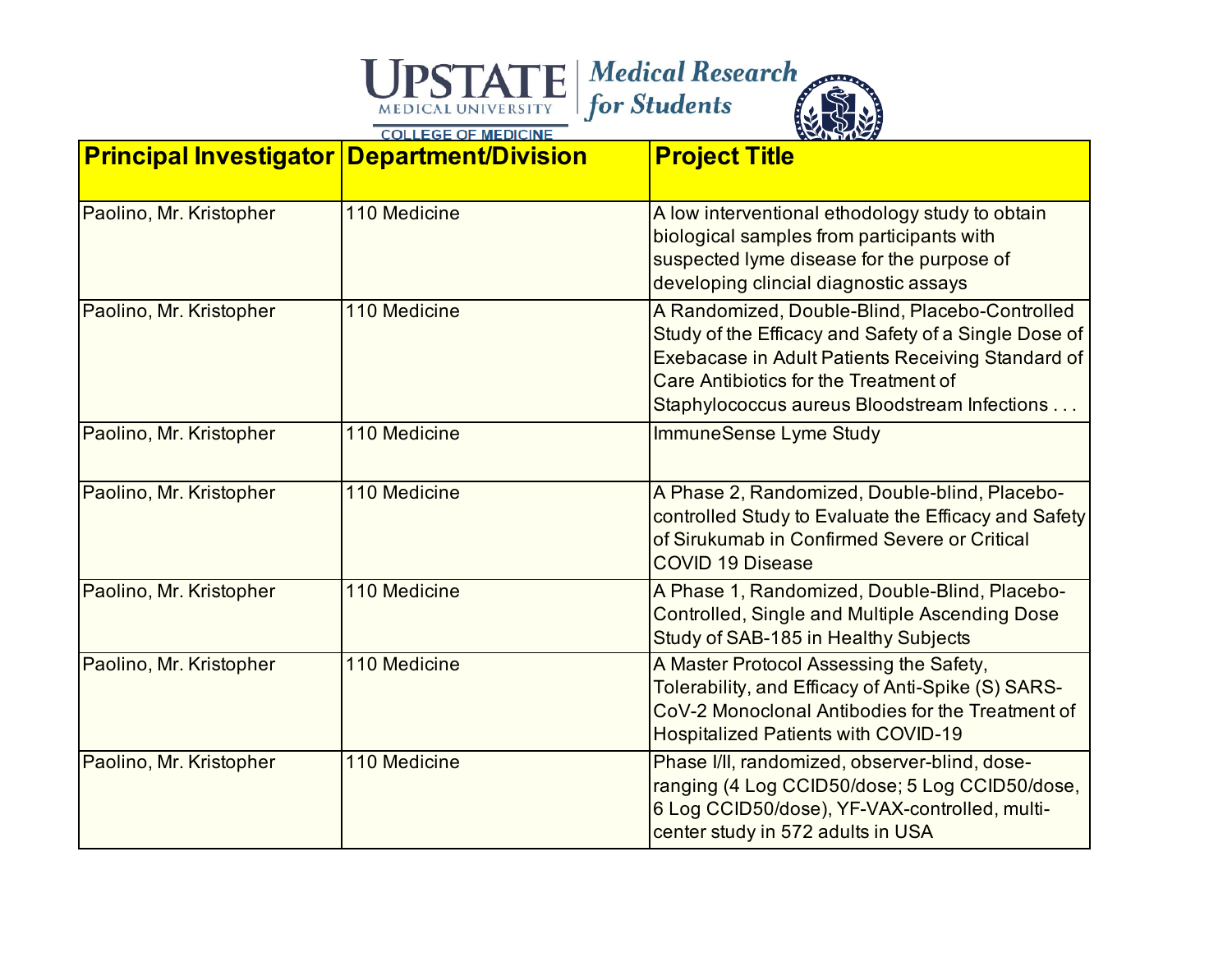| <b>Principal Investigator Department/Division</b> |              | <b>Project Title</b>                                                                                                                                                                                                                                         |
|---------------------------------------------------|--------------|--------------------------------------------------------------------------------------------------------------------------------------------------------------------------------------------------------------------------------------------------------------|
| Paolino, Mr. Kristopher                           | 110 Medicine | Development of an FDA-cleared Rapid Diagnostic<br>Device for Dengue Virus (DENV Detect)                                                                                                                                                                      |
| Perl, Dr. Andras                                  | 110 Medicine | A two year phase III randomized double blind<br>paralled group placebo controlled trial to evaluate<br>the safety, efficacy, and tolerability of 300 mg s.c.<br>secukinumab versus placebo in combination with<br>SoC therapy inpatients with active lupus n |
| Perl, Dr. Andras                                  | 110 Medicine | A phase 2 randomized double-blind placebo<br>controlled efficacy and safety study of VIB7734 for<br>the treatment of moderate to severely active<br>systemic lupus erythematosus                                                                             |
| Perl, Dr. Andras                                  | 110 Medicine | A phse 2b dose ranging study to evaluate the<br>efficacy and safety of Efavaleukin Alfa in subjects<br>with active systemic lupus erythematosus with<br>inadequate response to standard of care therapy                                                      |
| Perl, Dr. Andras                                  | 110 Medicine | A multi-center randomized double-blind placebo<br>controlled paralled group study to evaluate the<br>efficacy and safety of dapirolizumab pegol in study<br>participants with moderately to severly active<br>systemic lupus erythematosus                   |
| Perl, Dr. Andras                                  | 110 Medicine | A Phase 3, Double-Blind, Multicenter Study to<br>Evaluate the Long-Term Safety and Efficacy of<br>Baricitinib in Patients with Systemic Lupus<br>Erythematosus (SLE)                                                                                         |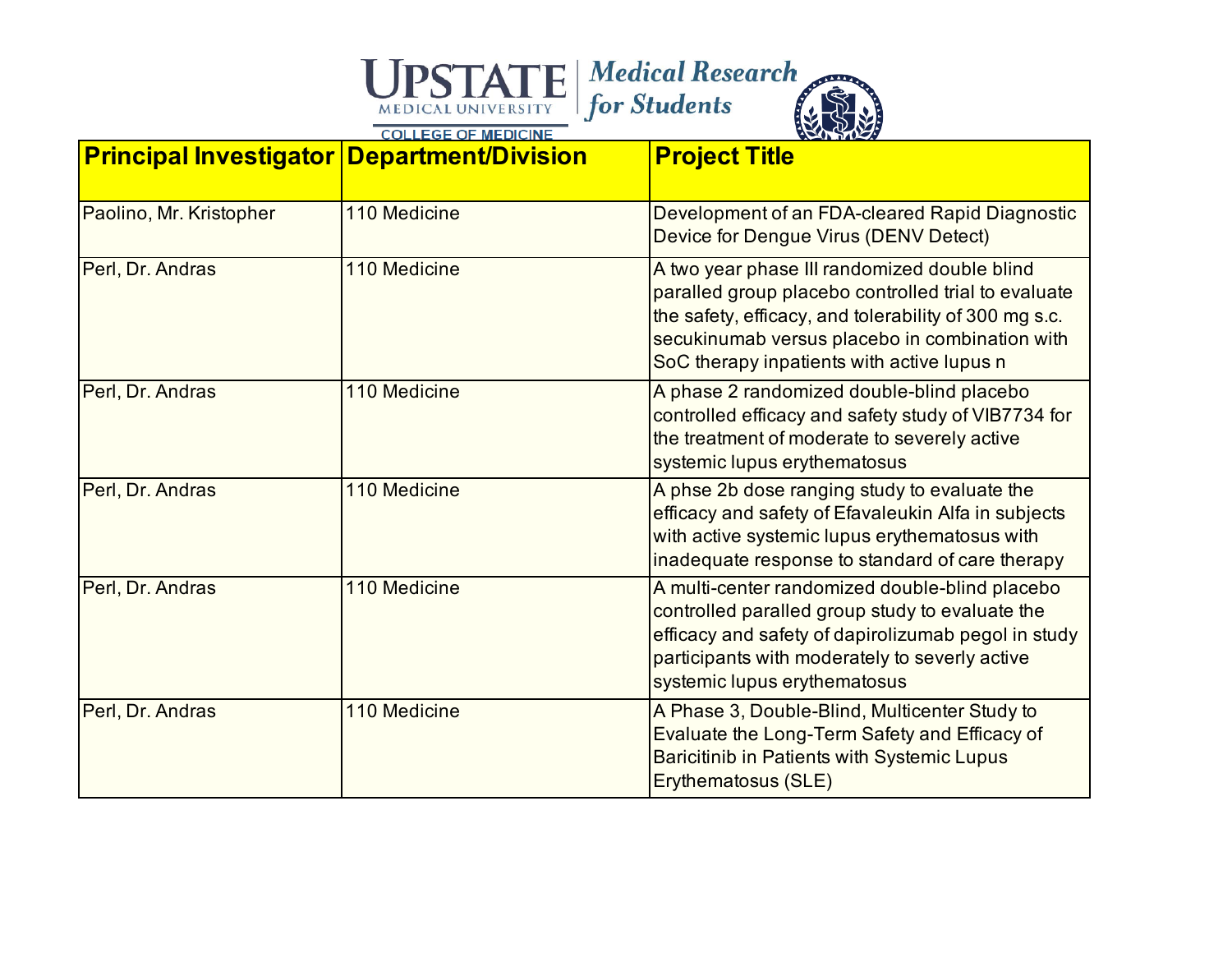| <b>Principal Investigator Department/Division</b> |              | <b>Project Title</b>                                                                                                                                                                                                            |
|---------------------------------------------------|--------------|---------------------------------------------------------------------------------------------------------------------------------------------------------------------------------------------------------------------------------|
| Perl, Dr. Andras                                  | 110 Medicine | A Phase 2 Dose Ranging Study to Evaluate the<br>Efficacy and Safety of AMG 570 in Subjects With<br>Active Systemic Lupus Erythematosus (SLE) With<br>Inadequate Response to Standard of Care (SOC)<br>Therapy                   |
| Perl, Dr. Andras                                  | 110 Medicine | <b>SLE Treatment with N-acetylcysteine</b>                                                                                                                                                                                      |
| Perl, Dr. Andras                                  | 110 Medicine | Metabolic control of systemic autoimmunity                                                                                                                                                                                      |
| Perl, Dr. Andras                                  | 110 Medicine | A Phase 2B, Double-Blind, Randomized, Placebo-<br>Controlled, Multicenter, Dose-Ranging Study to<br>Evaluate the Efficacy and Safety Profile of PF-<br>06700841in Participants with Active Systemic Lups<br>Erythematosus (SLE) |
| Perl, Dr. Andras                                  | 110 Medicine | A Phase 2, Randomized, Double-Blind, Placebo-<br>controlled Evaluation of the Safety and Efficacy of<br>BMS-986165 with Background Treatment in<br><b>Subjects with Lupus Nephritis</b>                                         |
| Perl, Dr. Andras                                  | 110 Medicine | A Randomized, Double-Blind, Placebo-Controlled,<br>Parallel-Group, Phase 3 Study of Baricitinib in<br>Patients with Systemic Lupus Erythematosus (SLE)                                                                          |
| Perl, Dr. Andras                                  | 110 Medicine | A Phase 1b Study to Evaluate the Safety,<br>Pharmacokinetics, and Pharmacodynamics of TAK-<br>079 in Combination With Standard Background<br>Therapy in Patients With Moderate to Severe<br><b>Systemic Lupus Erythematosus</b> |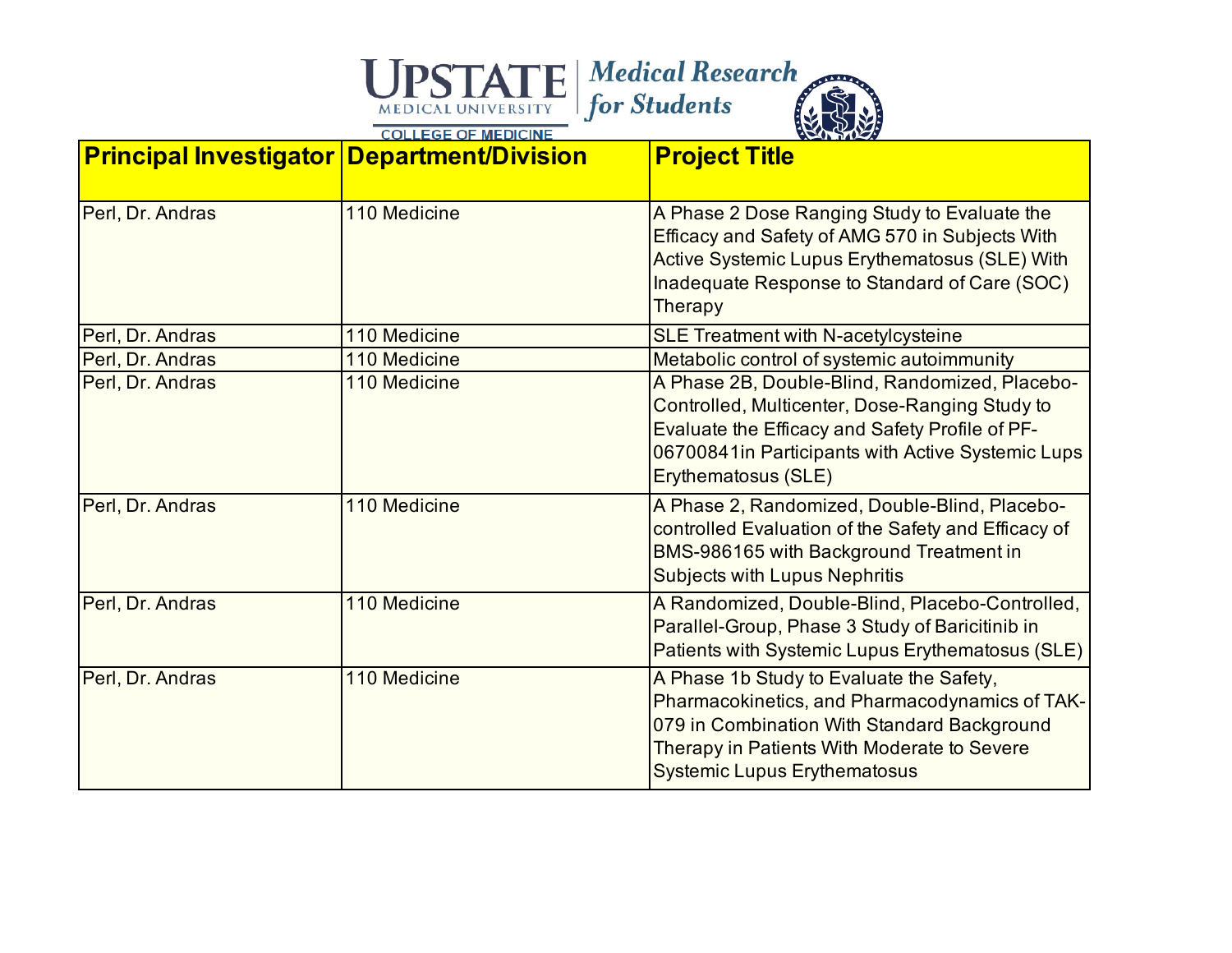| <b>Principal Investigator Department/Division</b> |              | <b>Project Title</b>                                                                                                                                                                                                                                  |
|---------------------------------------------------|--------------|-------------------------------------------------------------------------------------------------------------------------------------------------------------------------------------------------------------------------------------------------------|
| Perl, Dr. Andras                                  | 110 Medicine | A Phase 2b, Multicenter, Randomized, Double<br>Blind, Placebo-Controlled, Parallel-Group Study to<br>Evaluate the Efficacy, Safety, and Tolerability of<br>Cenerimod in Subjects with Moderate or Severe<br><b>Systemic Lupus Erythematosus (SLE)</b> |
| Perl, Dr. Andras                                  | 110 Medicine | A Phase 2, Multicenter, Randomized, Double-<br>Blind, Placebo-Controlled Study to Evaluate the<br>Efficacy and Safety of CC-220 in Subjects with<br><b>Active Systemic Lupus Erythematosus</b>                                                        |
| Perl, Dr. Andras                                  | 110 Medicine | Lupus, Autoimmunity, Inflammatin and Immune<br><b>Health Center of Excellence (LACE)</b>                                                                                                                                                              |
| Perl, Dr. Andras                                  | 110 Medicine | <b>Endocytic Control of Autophagosome Formation in</b><br><b>Lupus T cells</b>                                                                                                                                                                        |
| Poiesz, Dr. Bernard J                             | 110 Medicine | A Phase 3 Multicenter, Double-Blind, Randomized,<br>Placebo-Controlled Study of the Efficacy, Safety,<br>and Tolerability of Rozanolixizumab in Adult Study<br>Participants with Persistent or Chronic Primary<br>Immune Thrombocytopenia (ITP)       |
| Poiesz, Dr. Bernard J                             | 110 Medicine | Open-label, Phase 1b/2 Study of Acalabrutinib<br>Alone or in Combination with Rituximab in Subjects<br>with Indolent B-cell Non-Hodgkin Lymphoma                                                                                                      |
| Poiesz, Dr. Bernard J                             | 110 Medicine | Research in Leukemia & related blood disorders                                                                                                                                                                                                        |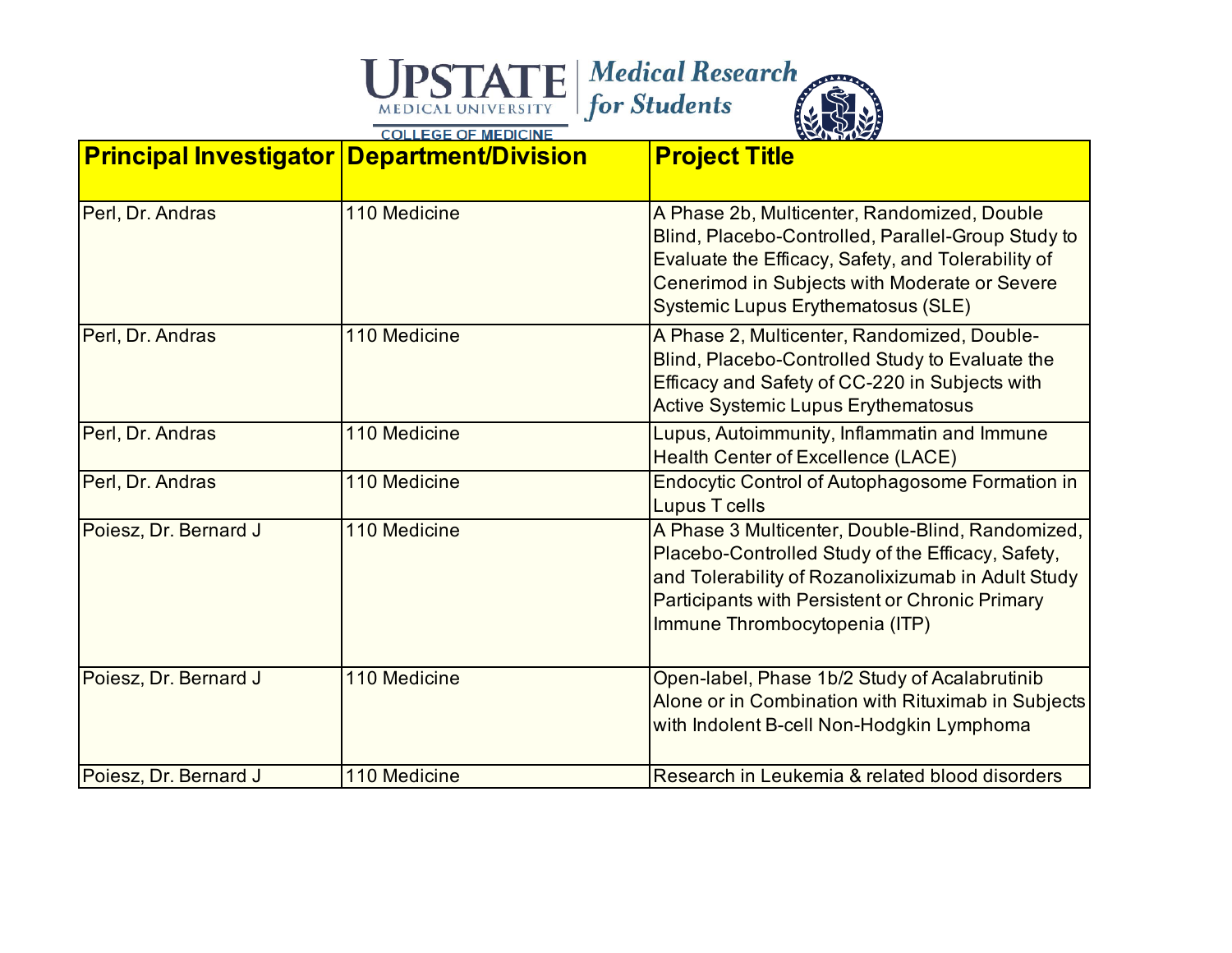| <b>Principal Investigator Department/Division</b> |              | <b>Project Title</b>                                                                                                                                                                                                                                                         |
|---------------------------------------------------|--------------|------------------------------------------------------------------------------------------------------------------------------------------------------------------------------------------------------------------------------------------------------------------------------|
| Poiesz, Dr. Bernard J                             | 110 Medicine | <b>TRITON3: A Multicenter, Randomized, Open-label</b><br>Phase 3 Study of Rucaparib versus Physician's<br>Choice of Therapy for Patients with Metastatic<br><b>Castration-resistant Prostate Cancer Associated</b><br>with Homologous Recombination Deficiency               |
| Poiesz, Dr. Bernard J                             | 110 Medicine | TRITON2: A Multicenter, Open-label Phase 2 Study<br>of Rucaparib in Patients with Metastatic Castration-<br>resistant Prostate Cancer Associated with<br><b>Homologous Recombination Deficiency</b>                                                                          |
| Poiesz, Dr. Bernard J                             | 110 Medicine | A Multinational, Phase 3, Randomized, Double-<br>blind, Placebo-controlled Efficacy and Safety Study<br>of Enzalutamide Plus Androgen Deprivation<br>Therapy (ADT) Versus Placebo Plus ADT in<br><b>Patients with Metastatic Hormone Sensitive</b><br><b>Prostate Cancer</b> |
| Poiesz, Dr. Bernard J                             | 110 Medicine | A Phase 3, Multicenter, Randomized, Double-<br>Blind, Placebo-Controlled, Parallel-Group Study of<br>the Efficacy and Safety of Lenalidomide (Revlimid)<br>as Maintenance Therapy for Patients with B-Cell<br>Chronic Lymphocytic Leukemia Following Second-                 |
| Reddy, Elizabeth A.                               | 110 Medicine | Health & Human Services for lesbian, gay, bisexual<br>and transgender individuals, families and                                                                                                                                                                              |
| Reddy, Elizabeth A.                               | 110 Medicine | <b>HIV Primary Care Retention and Adherence</b>                                                                                                                                                                                                                              |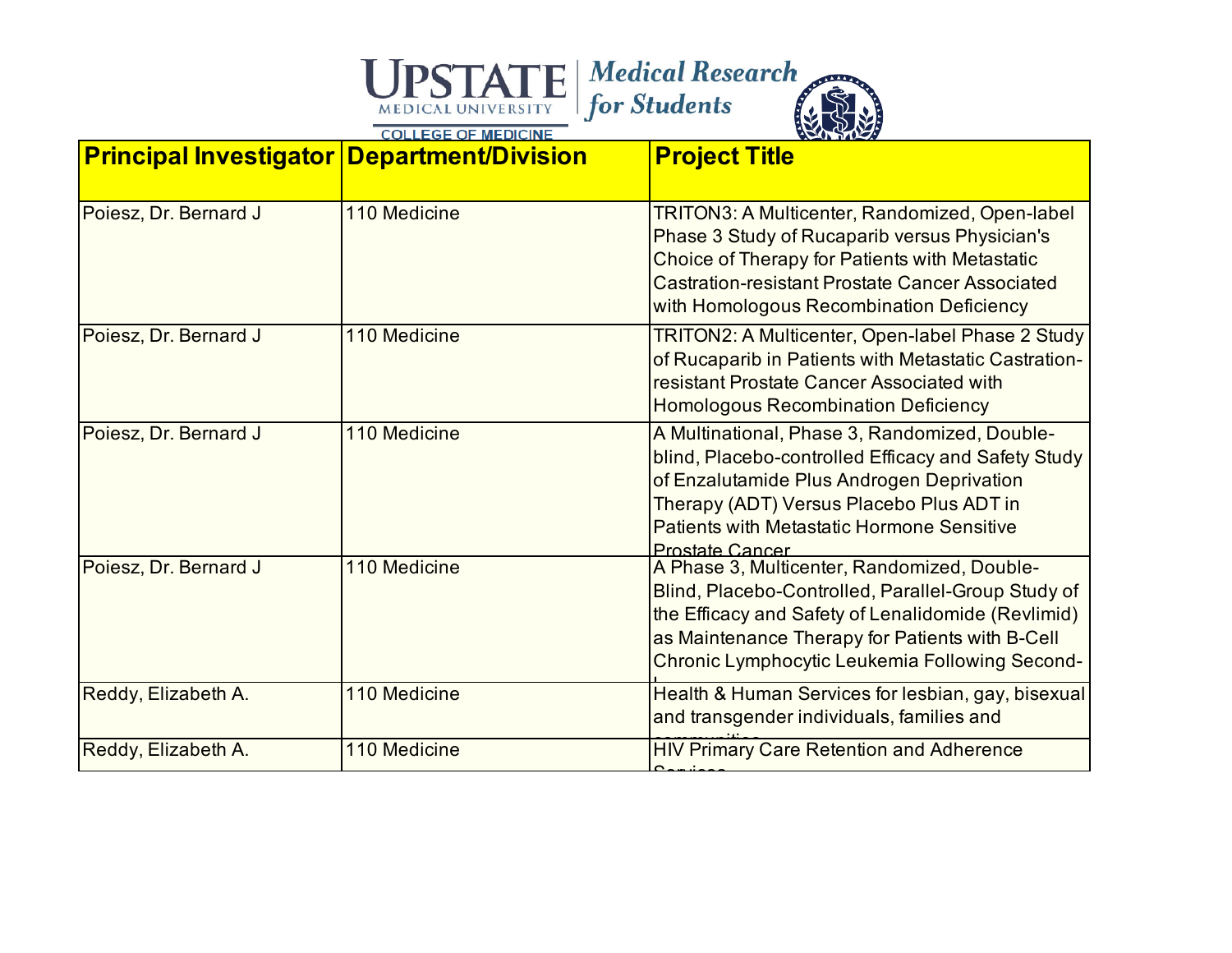| <b>Principal Investigator Department/Division</b> |              | <b>Project Title</b>                                                                                                                                                                                                                              |
|---------------------------------------------------|--------------|---------------------------------------------------------------------------------------------------------------------------------------------------------------------------------------------------------------------------------------------------|
| Reddy, Elizabeth A.                               | 110 Medicine | A Phase IIIb, Randomized, Multicenter, Active-<br>controlled, Parallel-group, Non-inferiority, Open-<br>label Study Evaluating the Efficacy, Safety, and<br>Tolerability of Switching to Long-acting<br>Cabotegravir Plus Long-acting Rilpivirine |
| Reddy, Elizabeth A.                               | 110 Medicine | A Phase III, randomized, multicentre, parallel-<br>group, non-inferiority study evaluating the efficacy,<br>safety, and tolerability of switching to dolutegravis<br>plus lamivudine in HIV-1 infected adults who are<br>virologically suppressed |
| Saidi, Reza F.                                    | 110 Medicine | North East Consortium for Transplant outcomes in<br><b>APOL1 kidney Recipients (NECTAR) Clinical</b><br>Center                                                                                                                                    |
| Seth, Rahul                                       | 110 Medicine | A Phase 3, Randomized, Double-Blind Study of<br>Pamrevlumab or Placebo in combination with<br>Gemcitabine Plus Nab-paclitaxel as Neoadjuvant<br>Treatment in Patients with Locally Advanced,<br>Unresectable Pancreatic Cancer                    |
| Sivapiragasam, Abirami                            | 110 Medicine | A Phase 3, randomized, placebo-controlled,<br>double-blind clinical study of pembrolizumab<br>(MK3475) with or without lenvatinib (E7080/MK-<br>7902) to evaluate the safety and efficacy of<br>pembrolizumab and lenvatinib as 1L (LEAP-         |
| Sivapiragasam, Abirami                            | 110 Medicine | MammaPrint, BluePrint and Full-genome Data<br>Linked with Clinical Data to Evaluate New Gene<br><b>EXpression Profiless: An Adaptable Registry (FLEX)</b><br>$D$ ogictry                                                                          |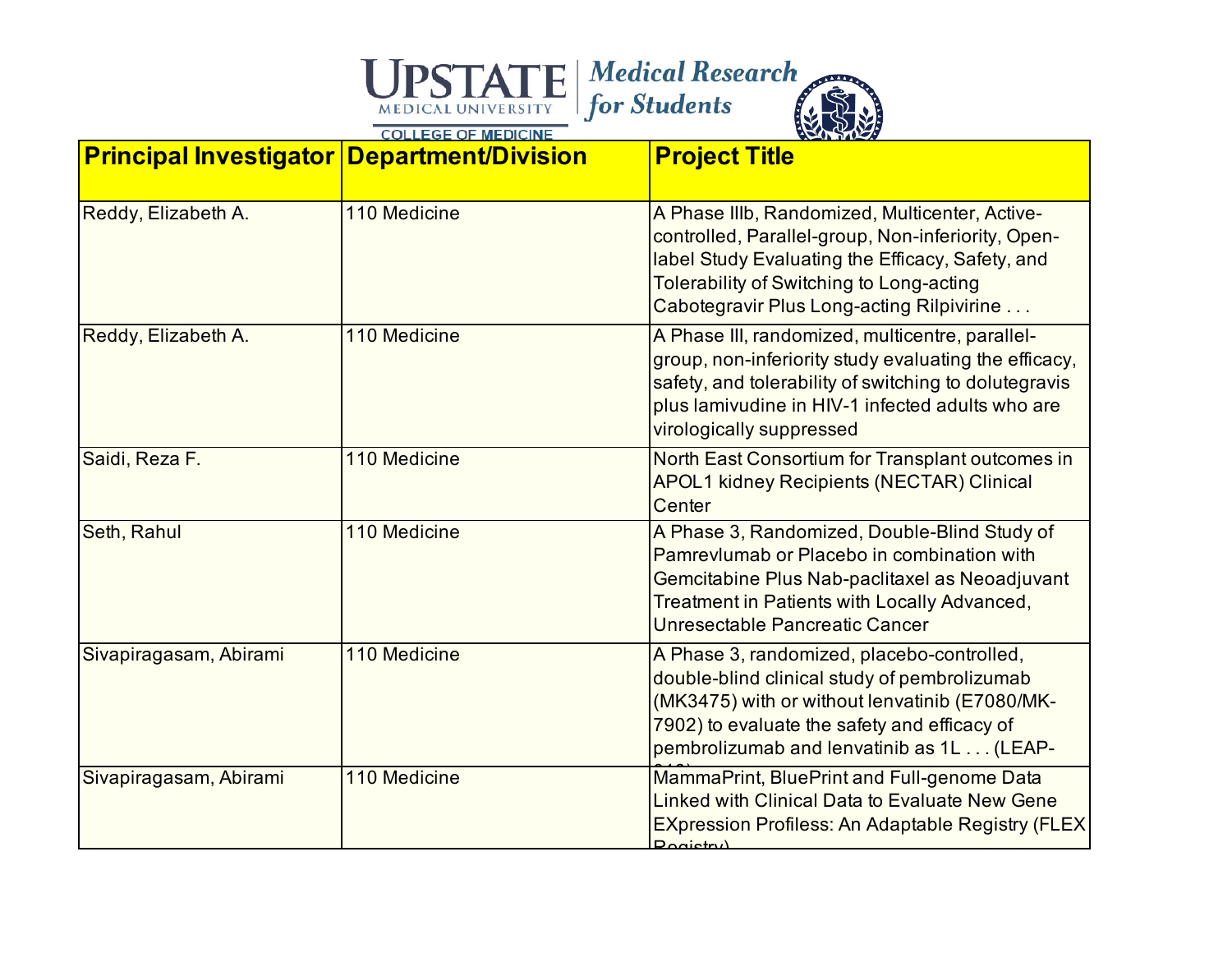| <b>Principal Investigator Department/Division</b> |              | <b>Project Title</b>                                                                                                                                                                                                                                     |
|---------------------------------------------------|--------------|----------------------------------------------------------------------------------------------------------------------------------------------------------------------------------------------------------------------------------------------------------|
| Sivapiragasam, Abirami                            | 110 Medicine | Direct Oral Anticoagulants (DOACs) versus LMWH<br>+/- Warfarin for VTE in Cancer: A Randomized<br><b>Effectiveness Trial (CANVAS Trial)</b>                                                                                                              |
| Sivapiragasam, Abirami                            | 110 Medicine | A Phase 3 Clinical Trial of Pembrolizumab (MK-<br>3475) in First Line Treatment of<br>Recurrent/Metastatic Head and Neck Squamous                                                                                                                        |
| Thomas, Stephen J.                                | 110 Medicine | A phase 2 randomized observer-blind study to<br>evaluate the safety tolerability and immunogenicity<br>of SARS-COV-2RNA vaccine candidates against<br>COVID-19 when administered after prior receipt of<br>adenovirus based COVID-19 vaccine in healthy  |
| Thomas, Stephen J.                                | 110 Medicine | Phase I study of the safety tolerability and<br>immunogenicity of GLS-5310 DNA vaccine against<br>SARS-CoV-2                                                                                                                                             |
| Thomas, Stephen J.                                | 110 Medicine | Clincial core for collaborative influenza vaccine<br>innovation centers (CIVIC): design and execution<br>Option 13A.1                                                                                                                                    |
| Thomas, Stephen J.                                | 110 Medicine | A Phase 2a, Randomized, Double-blind, Placebo-<br>controlled Trial to Evaluate the Antiviral Activity,<br>Safety and Pharmacokinetics of Repeated Oral<br>Doses of JNJ-64281802 Against Dengue Serotype<br>1 Infection in a Dengue Human Infection Model |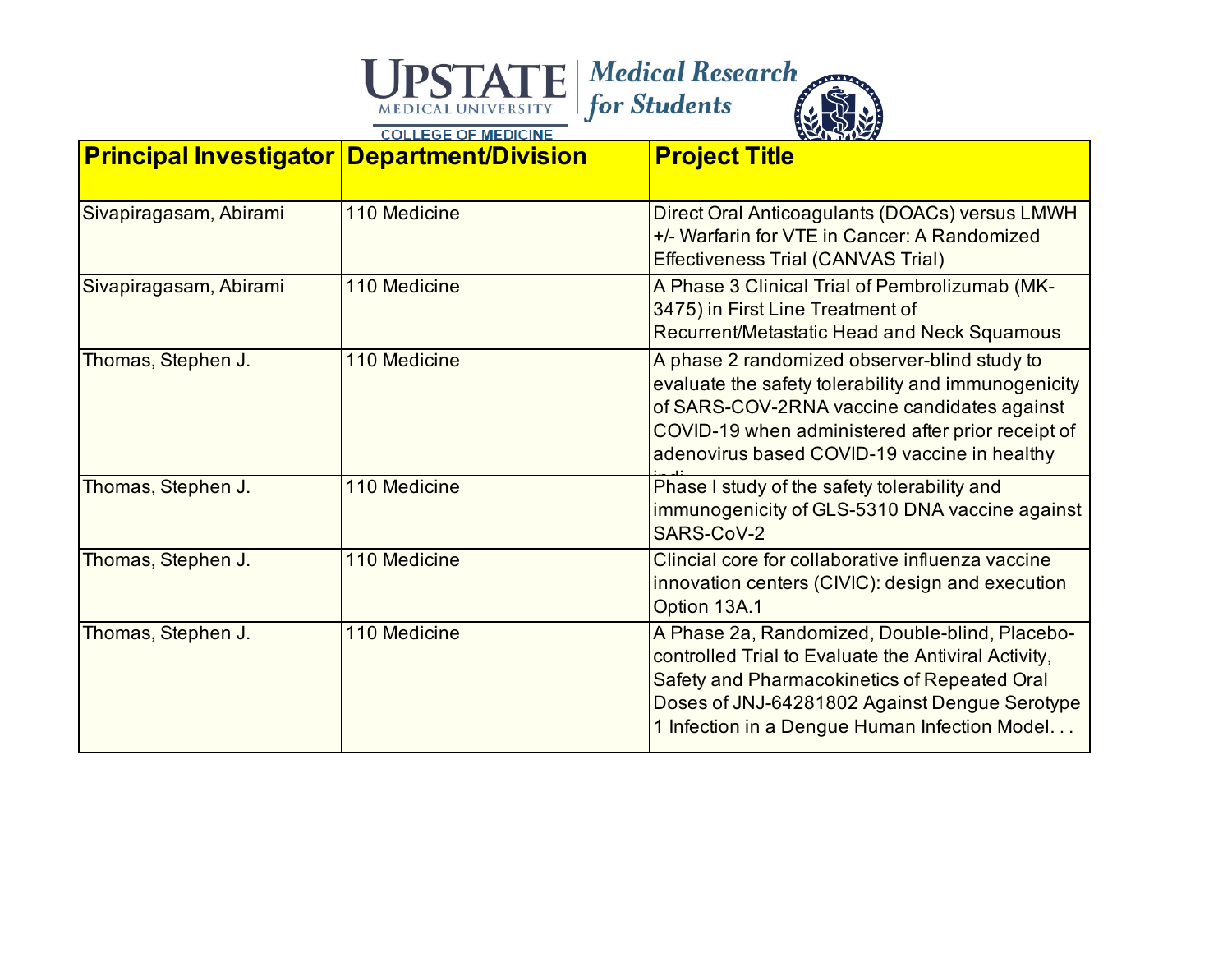| <b>Principal Investigator Department/Division</b> |              | <b>Project Title</b>                                                                                                                                                                                                                             |
|---------------------------------------------------|--------------|--------------------------------------------------------------------------------------------------------------------------------------------------------------------------------------------------------------------------------------------------|
| Thomas, Stephen J.                                | 110 Medicine | A Phase 1/2, Placebo-Controlled, Randomized,<br>Observer-Blind, Dose-Finding Study to Describe<br>the Safety, Tolerability, Immunogenicity, and<br>Potential Efficacy of SARS-CoV-2 RNA Vaccine<br>Candidates Against COVID-19 in Healthy Adults |
| Thomas, Stephen J.                                | 110 Medicine | Ecuador Cohort Study - MS7972A Qualitative<br><b>Interview Study</b>                                                                                                                                                                             |
| Thomas, Stephen J.                                | 110 Medicine | Validating a dengue human infection model using<br>wild type primary dengue virus infections in<br>dengue naive adults                                                                                                                           |
| Thomas, Stephen J.                                | 110 Medicine | A Phase I/IIa Clinical Trial Testing the Safety and<br>Immunogenicity of a Heroin Vaccine and its<br><b>Efficacy Against Morphine Challenge</b>                                                                                                  |
| Thomas, Stephen J.                                | 110 Medicine | A Phase One, Open Label, Assessment of a<br>Dengue-1-Virus-Live Virus Human Challenge -<br>(DENV-1-LVHC) Virus Strain (a viral-challenged<br>study with a dengue virus) (Cost Reimbursable)                                                      |
| Thomas, Stephen J.                                | 110 Medicine | A Phase One, Open Label, Assessment of a<br>Dengue-1-Virus-Live Virus Human Challenge -<br>(DENV-1-LVHC) Virus Strain (a viral-challenged<br>study with a dengue virus) (Per Patient)                                                            |
| Weinstock, Dr. Ruth S                             | 110 Medicine | Automated insulin delivery in elderly (AIDE): a<br>randomized cross over trial evaluation automated<br>insulin delivery technologies on hypoglycemia and<br>quality of life in elderly adults with type 1 diabetes                               |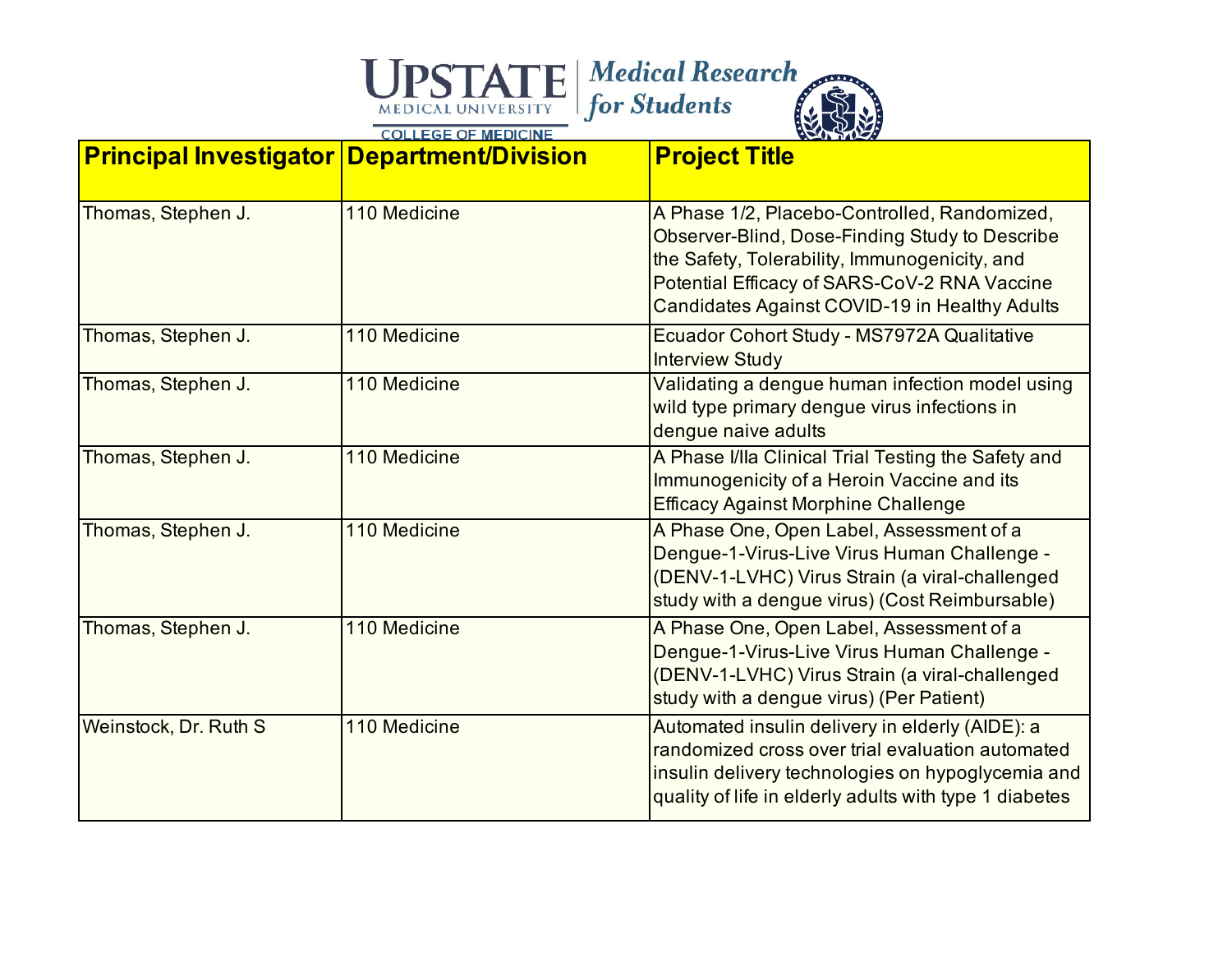| <b>Principal Investigator Department/Division</b> |              | <b>Project Title</b>                                                                                                                                                                                                                                         |
|---------------------------------------------------|--------------|--------------------------------------------------------------------------------------------------------------------------------------------------------------------------------------------------------------------------------------------------------------|
| Weinstock, Dr. Ruth S                             | 110 Medicine | A 26 week trial comparing the effect and safety of<br>once weekly insulin icodc and once daily insulin<br>glargine100 units/mL bot in combination with olu<br>insulin with or without non-insulin anti diabetic<br>drugs in subjects with type 2 diabetes on |
| Weinstock, Dr. Ruth S                             | 110 Medicine | A Study of LY900014 in Participants with Type 2<br><b>Diabetes using Continuous Glucose Monitoring</b>                                                                                                                                                       |
| Weinstock, Dr. Ruth S                             | 110 Medicine | A Phase 2, Randomized, Parallel, Open-Label<br>Comparator-Controlled Trial to Evaluate the Safety<br>and Efficacy of LY3209590 in Study Participants<br>with Type 1 Diabetes Mellitus Previously Treated<br>with Multiple Daily Injection Therapy            |
| Weinstock, Dr. Ruth S                             | 110 Medicine | <b>Glycemic Variability and Fluctuations in Cognitive</b><br>Status in Adults with Type 1 Diabetes (GluCog)                                                                                                                                                  |
| Weinstock, Dr. Ruth S                             | 110 Medicine | Evaluating the Safety and Effectiveness of the<br><b>Omnipod Horizon Automated Glucose Control</b><br>System in Patients with Type 1 Diabetes                                                                                                                |
| Weinstock, Dr. Ruth S                             | 110 Medicine | Diabetes Autoimmunity Withdrawn In New Onset<br>and In Established Patients (SUNRISE): A Phase<br>2b Multi-Center, Randomized, Double-Blind,<br>Placebo-Controlled Trial to Evaluate the Safety of<br>TOL-3021 in Patients with New Onset or                 |
| Weinstock, Dr. Ruth S                             | 110 Medicine | glycemic variability and fluctuations in cognitive<br>status in adults with type 1 diabetes                                                                                                                                                                  |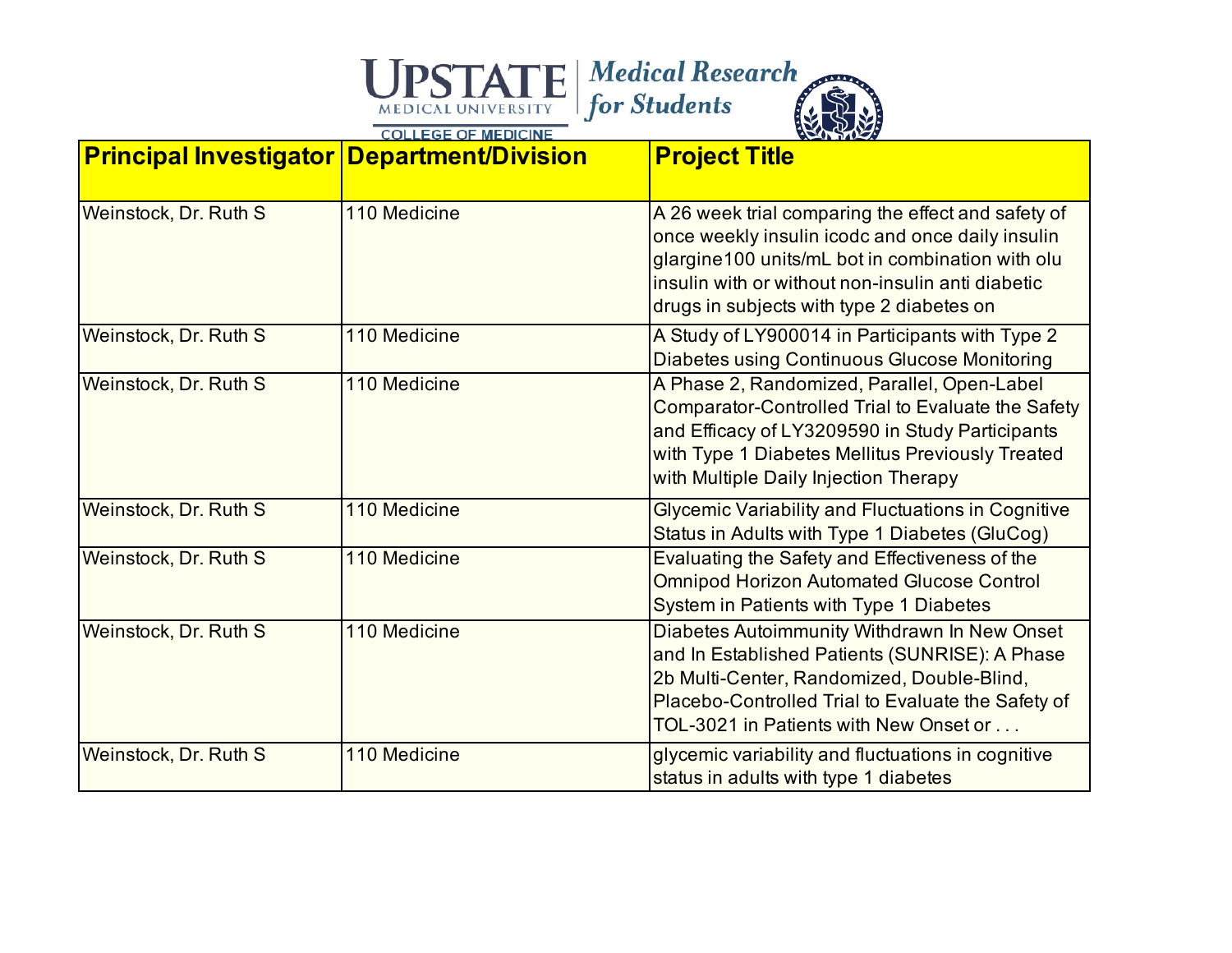| <b>Principal Investigator Department/Division</b> |                  | <b>Project Title</b>                                                                                                                                                                                                                              |
|---------------------------------------------------|------------------|---------------------------------------------------------------------------------------------------------------------------------------------------------------------------------------------------------------------------------------------------|
| Weinstock, Dr. Ruth S                             | 110 Medicine     | A Prospective, Randomized, Double-Blind<br>Comparison of LY900014 to Humalog with an<br>Open-Label Postprandial LY900014 Treatment<br>Group in Children and Adolescents with Type 1<br><b>Diabetes PRONTO-Peds</b>                                |
| Weinstock, Dr. Ruth S                             | 110 Medicine     | A double-blind, randomised, placebo-controlled,<br>parallel group trial to evaluate the efficacy and<br>safety of empagliflozin and linagliptin over 24<br>weeks, with a double-blind active treatment safety<br>extension period to 52 weeks, in |
| Weinstock, Dr. Ruth S                             | 110 Medicine     | Multi-center Randomized, Parallel, Adaptive,<br><b>Controlled Trial in Adult and Pediatric Patients with</b><br><b>Type 1 Diabetes Using Hybrid Closed Loop</b><br>System and Control (CSII, MDI, and SAP) at Home                                |
| Weinstock, Dr. Ruth S                             | 110 Medicine     | <b>Pemafibrate to Reduce Cardiovascular Outcomes</b><br>by Reducing Triglycerides in Patients with                                                                                                                                                |
| Weinstock, Dr. Ruth S                             | 110 Medicine     | <b>Diabetes Research</b>                                                                                                                                                                                                                          |
| Anderson, Kathryn B.                              | 110 Microbiology | Flavivirus Infections: Pathogenesis and Prevention                                                                                                                                                                                                |
| Chan, Gary C.                                     | 110 Microbiology | Mechanisms of HCMV-induced monocyte-to-<br>macrophage differentiation                                                                                                                                                                             |
| Chan, Gary C.                                     | 110 Microbiology | <b>Novel Anti-HCMV Strategies</b>                                                                                                                                                                                                                 |
| Kerr, Dr. William G.                              | 110 Microbiology | Translating SHIP1 Genetics to Generate a Novel<br><b>Alzheimers Pharmacologic Agent</b>                                                                                                                                                           |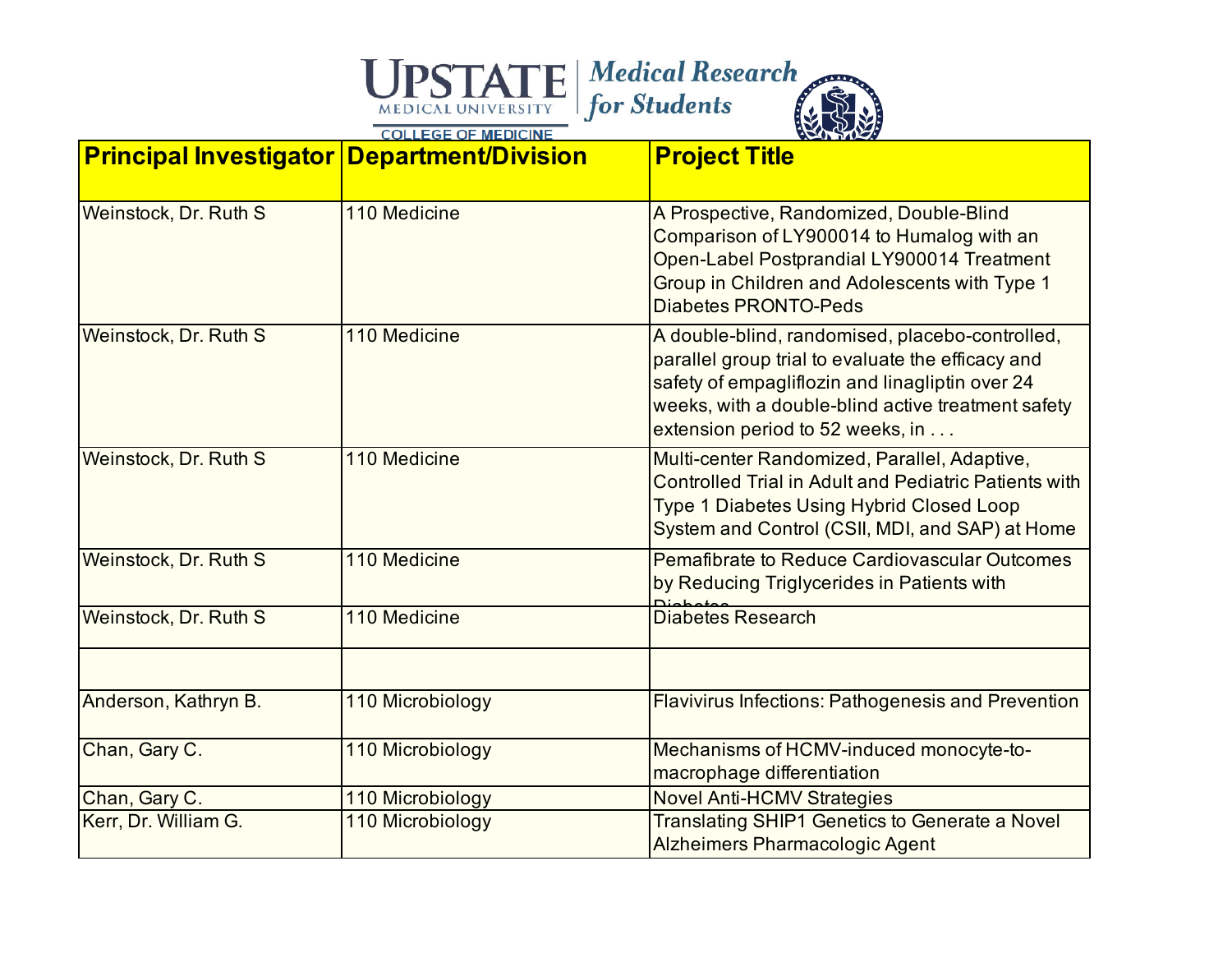

| <b>Principal Investigator Department/Division</b> |                  | <b>Project Title</b>                                                                                                                              |
|---------------------------------------------------|------------------|---------------------------------------------------------------------------------------------------------------------------------------------------|
| Koenig, Iwona A.                                  | 110 Microbiology | Ribosomal skipping under oxidative stress in SLE                                                                                                  |
| Koenig, Iwona A.                                  | 110 Microbiology | MAVS aggregates impair cardiolipin function and<br>mitochondrial fission in SLE                                                                   |
| Moffat, Dr. Jennifer F                            | 110 Microbiology | <b>Mouse Model for Varicella Zoster Virus</b>                                                                                                     |
| Moffat, Dr. Jennifer F                            | 110 Microbiology | To evaluate the antiviral effects of a Wintermute<br>compound, GS-1, for activity against VZV                                                     |
| Murphy, Eain A.                                   | 110 Microbiology | Alzheimer's disease associated pathology induced<br>by neurotropic viral infection                                                                |
| Murphy, Eain A.                                   | 110 Microbiology | Antiviral responses of host mediatd S-nitrosylation<br>of viral proteins                                                                          |
| Murphy, Eain A.                                   | 110 Microbiology | Biological functions of beta perpesvirus encoded<br>non-coding RNAs                                                                               |
| Thangamani, Saravanan                             | 110 Microbiology | Testing ticks to assess tick borne encephalitis virus<br>circulation in the United States                                                         |
| Thangamani, Saravanan                             | 110 Microbiology | <b>Tick Study</b>                                                                                                                                 |
| Thangamani, Saravanan                             | 110 Microbiology | Western gulf center of excellence for vector borne<br>diseases                                                                                    |
| Thangamani, Saravanan                             | 110 Microbiology | Development of a Lyme Vaccine                                                                                                                     |
| Thangamani, Saravanan                             | 110 Microbiology | Safety and immunogenicity of a novel Rift Valley<br>fever candidate vaccine, RVax-1                                                               |
| Thangamani, Saravanan                             | 110 Microbiology | Tick Determinants of Powassan Virus Transmission                                                                                                  |
| Thomas, Stephen J.                                | 110 Microbiology | <b>COVID-19 Specimen Collection</b>                                                                                                               |
| Thomas, Stephen J.                                | 110 Microbiology | Exploring dose and schedule variations of a novel<br>dengue antiviral prophylaxis intervention to support<br>US military operational requirements |
| Thomas, Stephen J.                                | 110 Microbiology | <b>Flavivirus Infections: Pathogenesis and Prevention</b>                                                                                         |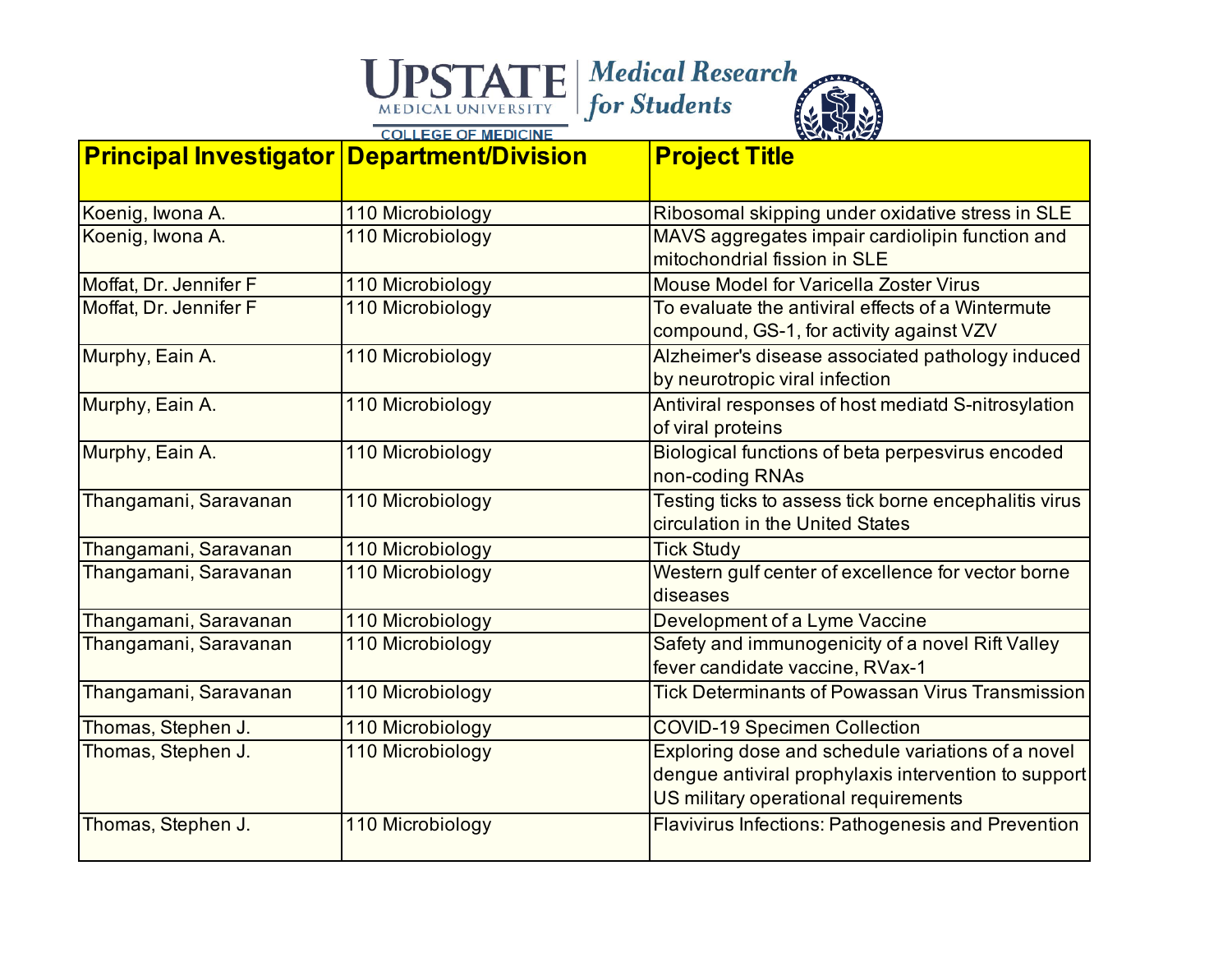| <b>Principal Investigator Department/Division</b> |                  | <b>Project Title</b>                                                                                                                                                  |
|---------------------------------------------------|------------------|-----------------------------------------------------------------------------------------------------------------------------------------------------------------------|
| Thomas, Stephen J.                                | 110 Microbiology | A phase 3 master protocol to evaluate additional<br>dose(s) of BNT162b2 in healthy individuals<br>previously vaccinated iwth BNT162b2                                 |
| Thomas, Stephen J.                                | 110 Microbiology | A phase 1/2/3 randomized study to evaluate the<br>safety tolerability and immunogenicity of a modified<br>RNA vaccine against influenza in healthy<br>individuale     |
| Thomas, Stephen J.                                | 110 Microbiology | Dengue Human Infection Model (Clinical Trial<br>Portion)                                                                                                              |
| Thomas, Stephen J.                                | 110 Microbiology | Clinical core for collaborative influenza vaccine<br>innovation centers (CIVICs): Design & execution                                                                  |
| Thomas, Stephen J.                                | 110 Microbiology | <b>Dengue Human Infection Model</b>                                                                                                                                   |
| Waickman, Adam T.                                 | 110 Microbiology | Assessing the in vitro anti-dengue virus activity of<br>molnupiravir                                                                                                  |
| Waickman, Adam T.                                 | 110 Microbiology | Assessing the impact of seasonal coronavirus<br>crossreactivity on the durability and diversity of<br>SARS-CoV-2 speficia cellular immunity                           |
| Waickman, Adam T.                                 | 110 Microbiology | Assessment of dengue virus (DENV) reactive IgA<br>expressing plasmablasta as an early biomarker of<br>dengue severity and antagonist of DENV-elicited<br>inflammation |
| Wilmore, Joel R.                                  | 110 Microbiology | Generation of a plasma cell specific inducible Cre<br>transgenic mouse                                                                                                |
| Winslow, Gary M                                   | 110 Microbiology | Differentiation and Ontogeny of IgM Memory Cells<br>during Bacterial Infection                                                                                        |
|                                                   |                  |                                                                                                                                                                       |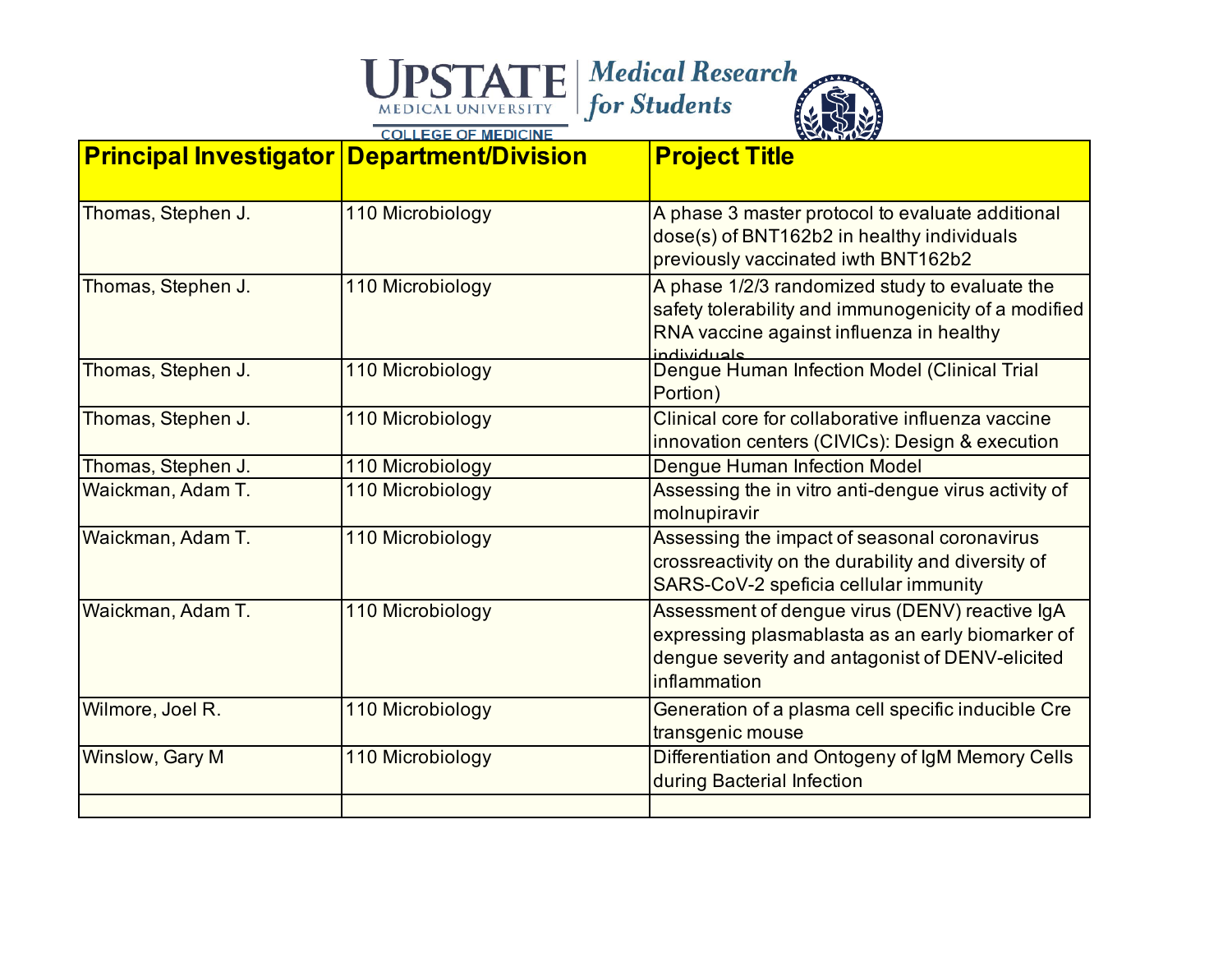| <b>Principal Investigator Department/Division</b> |               | <b>Project Title</b>                                                                                                                                                                                                                   |
|---------------------------------------------------|---------------|----------------------------------------------------------------------------------------------------------------------------------------------------------------------------------------------------------------------------------------|
| Beach, Dr. Robert L                               | 110 Neurology | A RANDOMIZED, DOUBLE-BLIND, PLACEBO-<br>CONTROLLED, PARALLEL GROUP,<br>MULTICENTER TRIAL OF CVL-865 AS<br>ADJUNCTIVE THERAPY IN ADULTS WITH DRUG-<br>RESISTANT FOCAL ONSET SEIZURES (REALIZE<br>TRIAL)                                 |
| Beach, Dr. Robert L                               | 110 Neurology | An Open-Label, Multicenter, Extension Study to<br>Evaluate the Safety and Efficacy of Padsevonil as<br>Adjunctive Treatment of Focal-Onset Seizures in<br><b>Adult Subjects with Drug-Resistant Epilepsy</b>                           |
| Beach, Dr. Robert L                               | 110 Neurology | A Randomized, Double-Blind, Placebo-Controlled,<br>Phase 2 Study Exploring the Efficacy, Safety, and<br>Tolerability of Natalizumab (BG00002) as<br>Adjunctive Therapy in Adult Subjects With Drug-<br><b>Resistant Focal Epilepsy</b> |
| Beutler, Timothy M.                               | 110 Neurology | A phase 4 randomized clinical trial of andexanet<br>alfa (andexanet alfa for injection) in acute<br>intracranial hemorrage in patients receiving an oral<br>factor Xa inhibitor                                                        |
| Bradshaw, Dr. Deborah Y                           | 110 Neurology | CY 5031: A phase 3 multi center double blind<br>randomized placebo controlled trial to evaluate the<br>efficacy and safety of Reldesemtiv in patients with<br>amyotrophic lateral sclerosis (ALS)                                      |
| Duleep, Anuradha K                                | 110 Neurology | Randomized, Double-blind, Parallel-group,<br>Placebo-controlled, Dose-ranging Study of<br>Piromelatine in Patients with Mild Dementia Due to<br><b>Alzheimer's Disease</b>                                                             |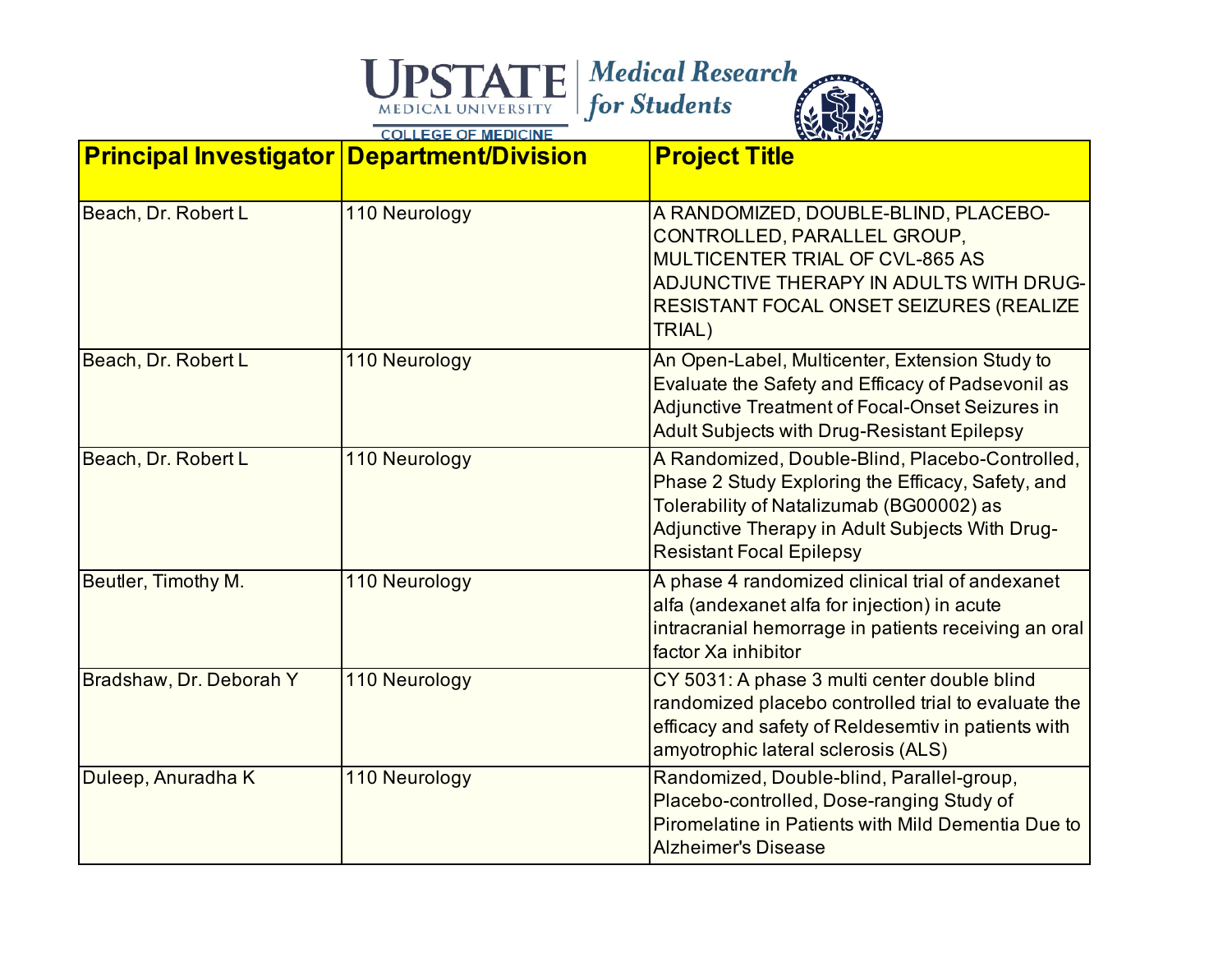| <b>Principal Investigator Department/Division</b> |               | <b>Project Title</b>                                                                                                                                                                                                                                         |
|---------------------------------------------------|---------------|--------------------------------------------------------------------------------------------------------------------------------------------------------------------------------------------------------------------------------------------------------------|
| Izadyar, Shahram                                  | 110 Neurology | A Phase 1b, Single-blind, Placebo-controlled,<br>Adaptive Design, Outpatient Trial to Assess the<br>Effects of Single Oral Tablet Doses of OPC-214870<br>on Photic-induced Paroxysmal<br>Electroencephalogram Responses in Subjects<br>Who have Demonstrated |
| Izadyar, Shahram                                  | 110 Neurology | A Randomized, Double-blind, Placebo-controlled,<br>Multicenter Study to Evaluate the Safety,<br>Tolerability and Efficacy of XEN1101 as Adjunctive<br>Therapy in Focal-onset Epilepsy                                                                        |
| Latorre, Dr. Julius Gene S.                       | 110 Neurology | A multicenter adaptive randomized controlled<br>platform trial of the safety and efficacy of<br>antithrombotic strategies in hospitalized adults with<br>COVID-19                                                                                            |
| Latorre, Dr. Julius Gene S.                       | 110 Neurology | Sleep for Stroke Management and Recovery Trial<br>(Sleep SMART) Stroke Trial                                                                                                                                                                                 |
| Latorre, Dr. Julius Gene S.                       | 110 Neurology | Multi-arm Optimization of Stroke Thrombolysis<br>(MOST) Stroke Trial                                                                                                                                                                                         |
| Latorre, Dr. Julius Gene S.                       | 110 Neurology | Randomized, Double-Blind, Placebo-Controlled,<br>Parallel-Group, Multicenter, Phase 3 Study to<br>Evaluate the Efficacy and Safety of Intravenous<br>BIIB093 (Glibenclamide) for Severe Cerebral<br>Edema following Large Hemispheric Infarction             |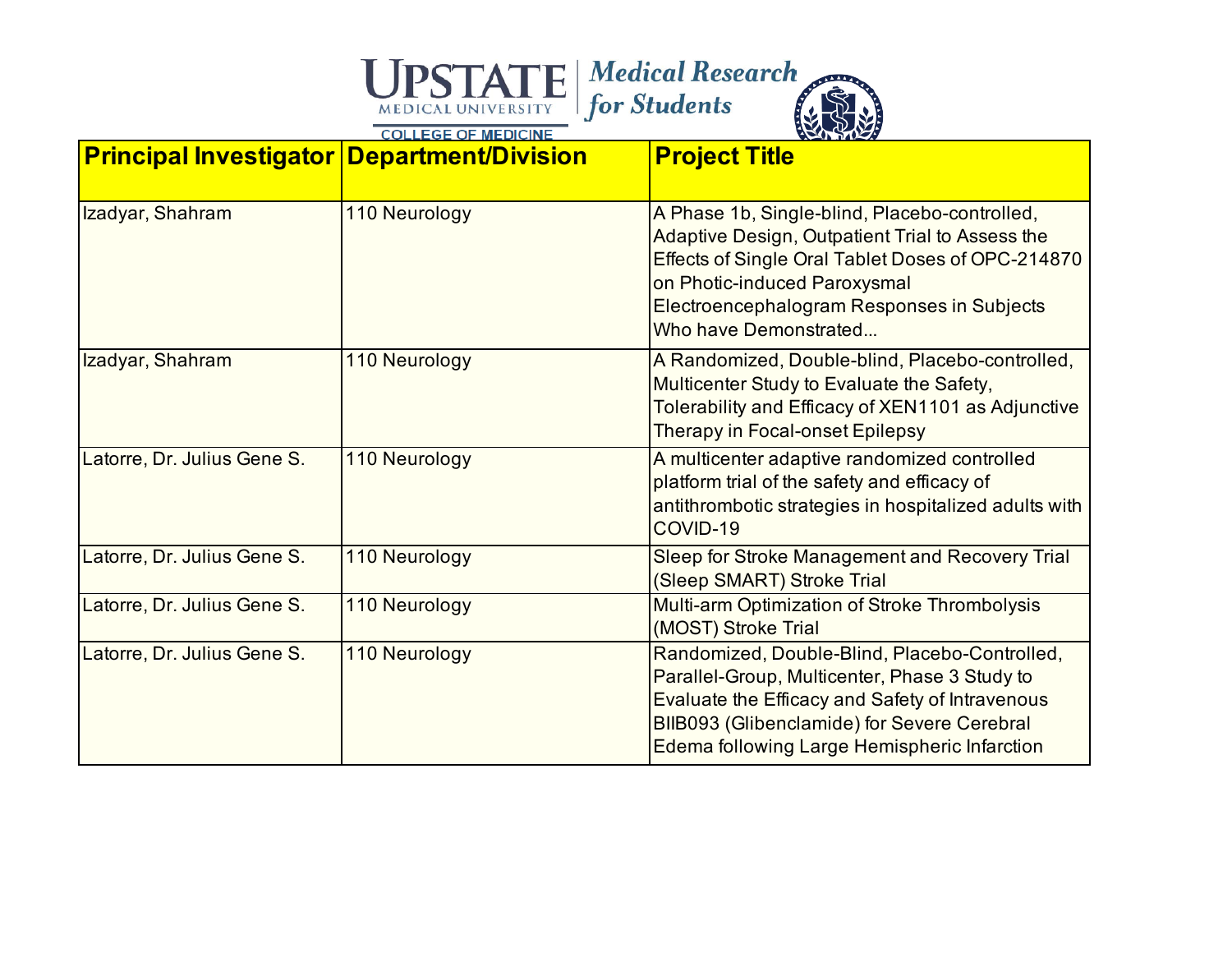| <b>Principal Investigator Department/Division</b> |               | <b>Project Title</b>                                                                                                                                                                                                                      |
|---------------------------------------------------|---------------|-------------------------------------------------------------------------------------------------------------------------------------------------------------------------------------------------------------------------------------------|
| McGraw, Corey A.                                  | 110 Neurology | A phase 111 multicenter randomized double-blind<br>double-dummy parallel-group study to evaluate the<br>efficacy and safety of fenebrutinib compared with<br>ocrelizumab in adult patients with primary<br>progressive multiple sclerosis |
| McGraw, Corey A.                                  | 110 Neurology | An Open-Label, Multicenter Study to Assess<br>Disease Activity and Biomarkers of Neuronal<br>Damage in Minority Patients with Relapsing<br><b>Multiple Sclerosis Receiving Treatment with</b><br>Ocrelizumab                              |
| McGraw, Corey A.                                  | 110 Neurology | A Phase 3 Open Label Study to Evaluate the Long-<br>term Safety and Tolerability of ALKS 8700 in Adults<br>with Relapsing Remitting Multiple Sclerosis                                                                                    |
| McGraw, Corey A.                                  | 110 Neurology | A long-term follow-up study for Multiple Sclerosis<br>patients who have completed the Alemtuzumab<br>Extension Study (CAMMS03409)                                                                                                         |
| Mejico, Dr. Luis                                  | 110 Neurology | An Open-Label, Multiple-Dose Study to Evaluate<br>Safety, Tolerability, and Pharmacokinetics of AMG<br>334 in Children and Adolescents With Migraine                                                                                      |
| Mejico, Dr. Luis                                  | 110 Neurology | Effect of Erenumab-aooe on Disability and Work<br>Productivity in Employed Subjects With Episodic<br>Migraine Who Have Previously Failed 1 or More<br><b>Migraine Preventive Treatments</b>                                               |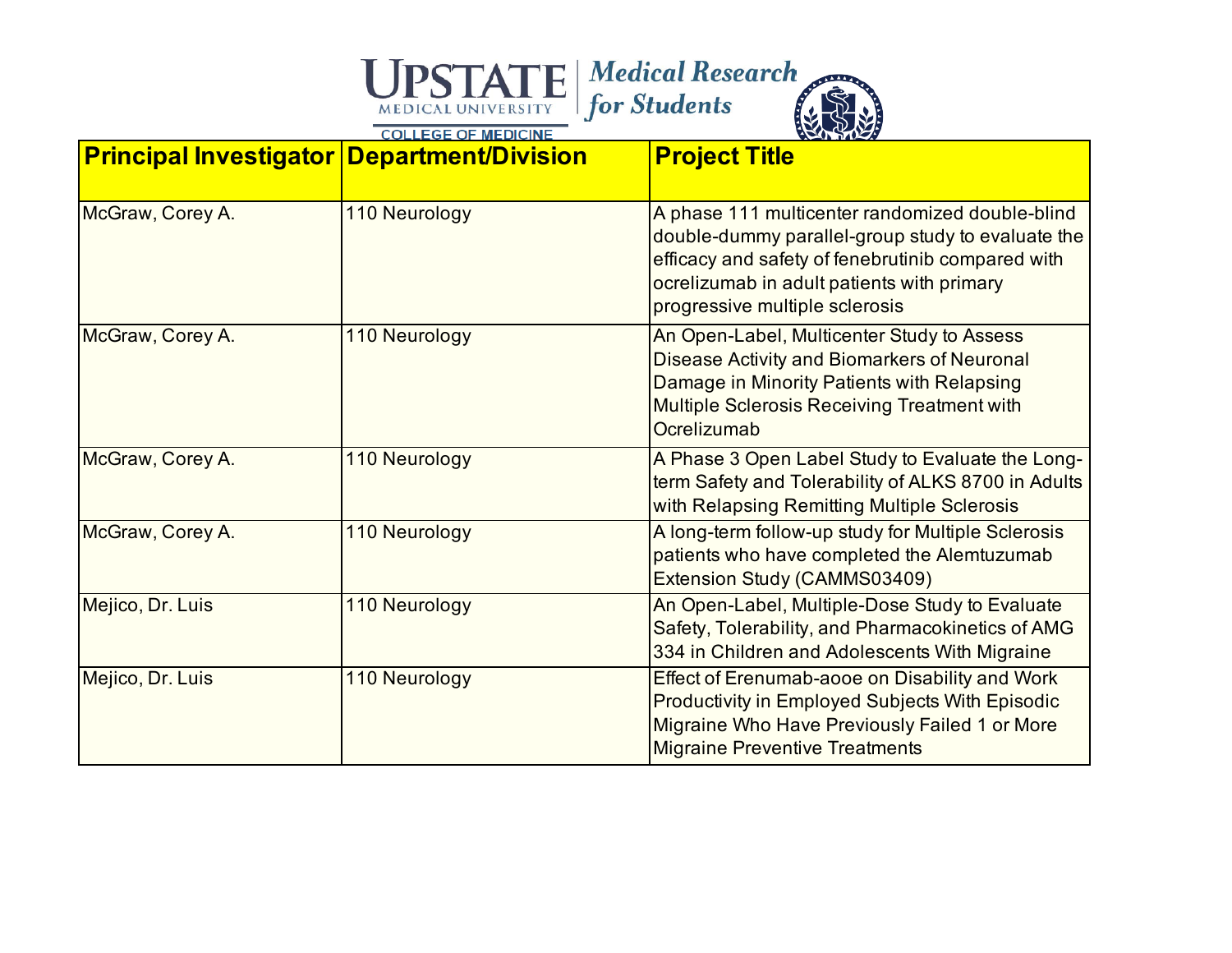| <b>Principal Investigator Department/Division</b> |               | <b>Project Title</b>                                                                                                                                                                                                                                  |
|---------------------------------------------------|---------------|-------------------------------------------------------------------------------------------------------------------------------------------------------------------------------------------------------------------------------------------------------|
| Meyer, Jenny A.                                   | 110 Neurology | A multicenter, prospective, randomized, placebo-<br>controlled, double-blind, parallel-group clinical trial<br>to assess the efficacy and safety of Immune<br>Globulin Intravenous (Human) Flebogamma 5%<br>DIF in patients with Post-Polio Syndrome  |
| Mihaila, Dr. Dragos                               | 110 Neurology | NN110 - A dose selection trial of light therapy for<br>impaired sleep in Parkinson's Disease                                                                                                                                                          |
| Mihaila, Dr. Dragos                               | 110 Neurology | 58 week open-label trial of tavapadon in<br><b>Parkinson's Disease</b>                                                                                                                                                                                |
| Mihaila, Dr. Dragos                               | 110 Neurology | A Phase 3, Double-Blind, Randomized, Placebo<br>Controlled, Parallel Group, Flexible Dose, 27 Week<br>Trial to Evaluate the Efficacy, Safety, and<br>Tolerability of Tavapadon as Adjunctive Therapy<br>for Parkinson's Disease in Levodopa (TEMPO 3) |
| Mihaila, Dr. Dragos                               | 110 Neurology | A multicenter, randomized, active-controlled,<br>double-blind, double-dummy, parallel group<br>clinical trial, investigating the efficacy, safety, and<br>tolerability of continuous subcutaneous ND0612<br>infusion in comparison to oral IR-LD/CD   |
| Mihaila, Dr. Dragos                               | 110 Neurology | A Phase 3, Double-Blind, Randomized, Placebo-<br>Controlled, Parallel-Group, Flexible-Dose, 27-<br>Week Trial to Evaluate the Efficacy, Safety, and<br><b>Tolerability of Tavapadon in Early Parkinson's</b><br>Disease (TEMPO-2 Trial)               |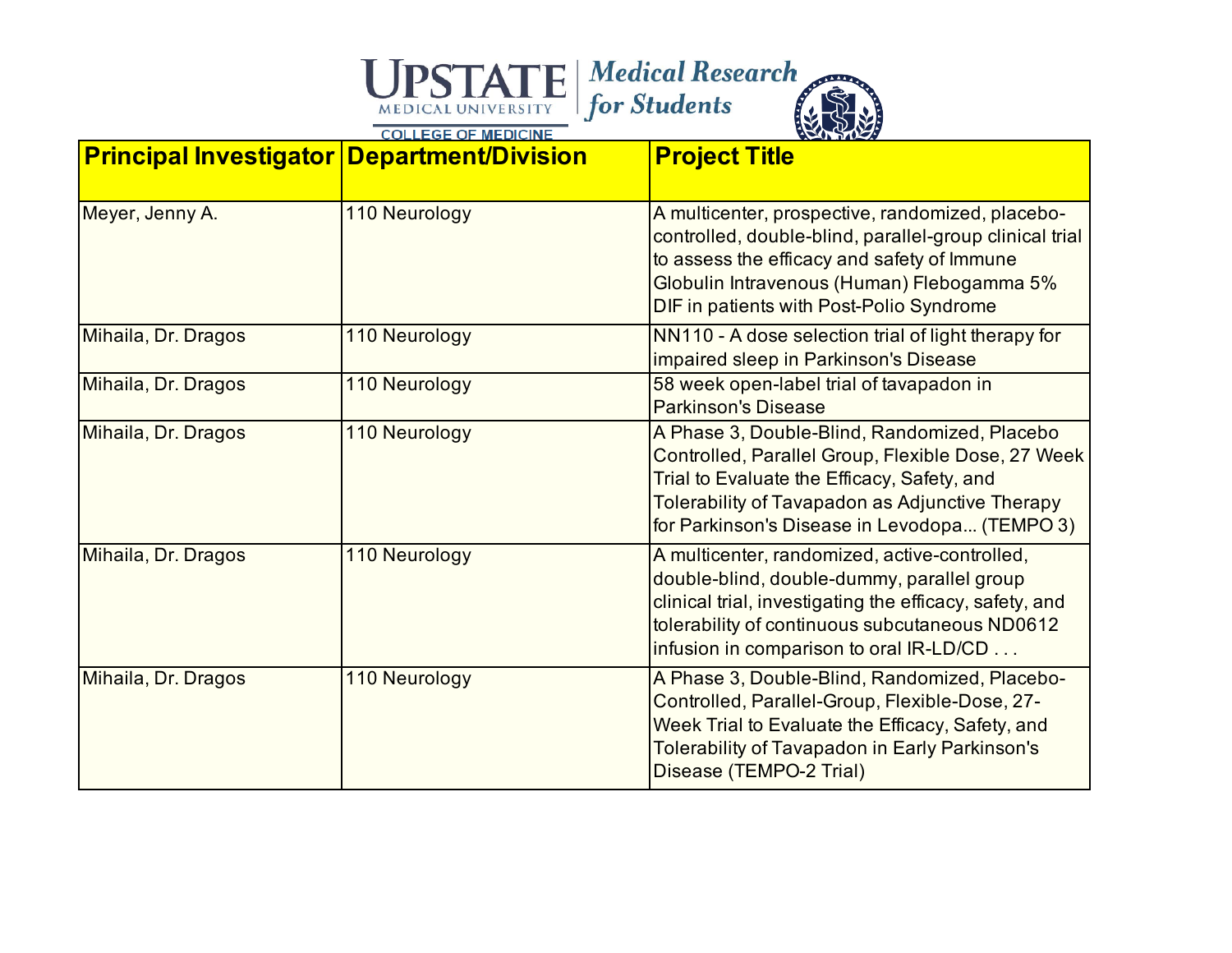| <b>Principal Investigator Department/Division</b> |               | <b>Project Title</b>                                                                                                                                                                                                                            |
|---------------------------------------------------|---------------|-------------------------------------------------------------------------------------------------------------------------------------------------------------------------------------------------------------------------------------------------|
| Mihaila, Dr. Dragos                               | 110 Neurology | A Phase 3, Twelve-week, Multi-Center,<br>Multinational, Randomized, Double-Blind, Double-<br>Dummy, Parallel Group Study to Determine the<br>Efficacy, Safety and Tolerability of P2B001 Once<br>Daily Compared to its Individual Components in |
| Schmidt, Elena                                    | 110 Neurology | StATins Use in intRacerebral hemorrhage patieNts<br>(SATURN)                                                                                                                                                                                    |
| Wee, Claribel                                     | 110 Neurology | Anticoagulation in ICH Survivors for Prevention<br>and Recovery (ASPIRE)                                                                                                                                                                        |
| Young, Eufrosina I.                               | 110 Neurology | <b>Trehalose S-005</b>                                                                                                                                                                                                                          |
| Young, Eufrosina I.                               | 110 Neurology | Pridopidine - Home spirometry and open label<br>extension period                                                                                                                                                                                |
| Young, Eufrosina I.                               | 110 Neurology | A phase 3b multicenter randomized double blind<br>study to evaluate efficacy and safety of oral<br>edaravone administered for a period of 48 weeks<br>in subjects with amyotrophic lateral sclerosis                                            |
| Young, Eufrosina I.                               | 110 Neurology | Home based spirometry through telemedicine in<br>amyotrophic lateral sclerosis                                                                                                                                                                  |
| Young, Eufrosina I.                               | 110 Neurology | <b>HEALEY ALS Platform Trial related to Amyotrophic</b><br><b>Lateral Sclerosis</b>                                                                                                                                                             |
| Young, Eufrosina I.                               | 110 Neurology | ALS Research - Investigator Inititiated Clinical Trial                                                                                                                                                                                          |
| Zhou, Xiangping                                   | 110 Neurology | <b>Comprehensive Outcomes Registry in Subjects</b><br>with Epilepsy Treated with Vagus Nerve<br><b>Stimulation Therapy (CORE-VNS)</b>                                                                                                           |
|                                                   |               |                                                                                                                                                                                                                                                 |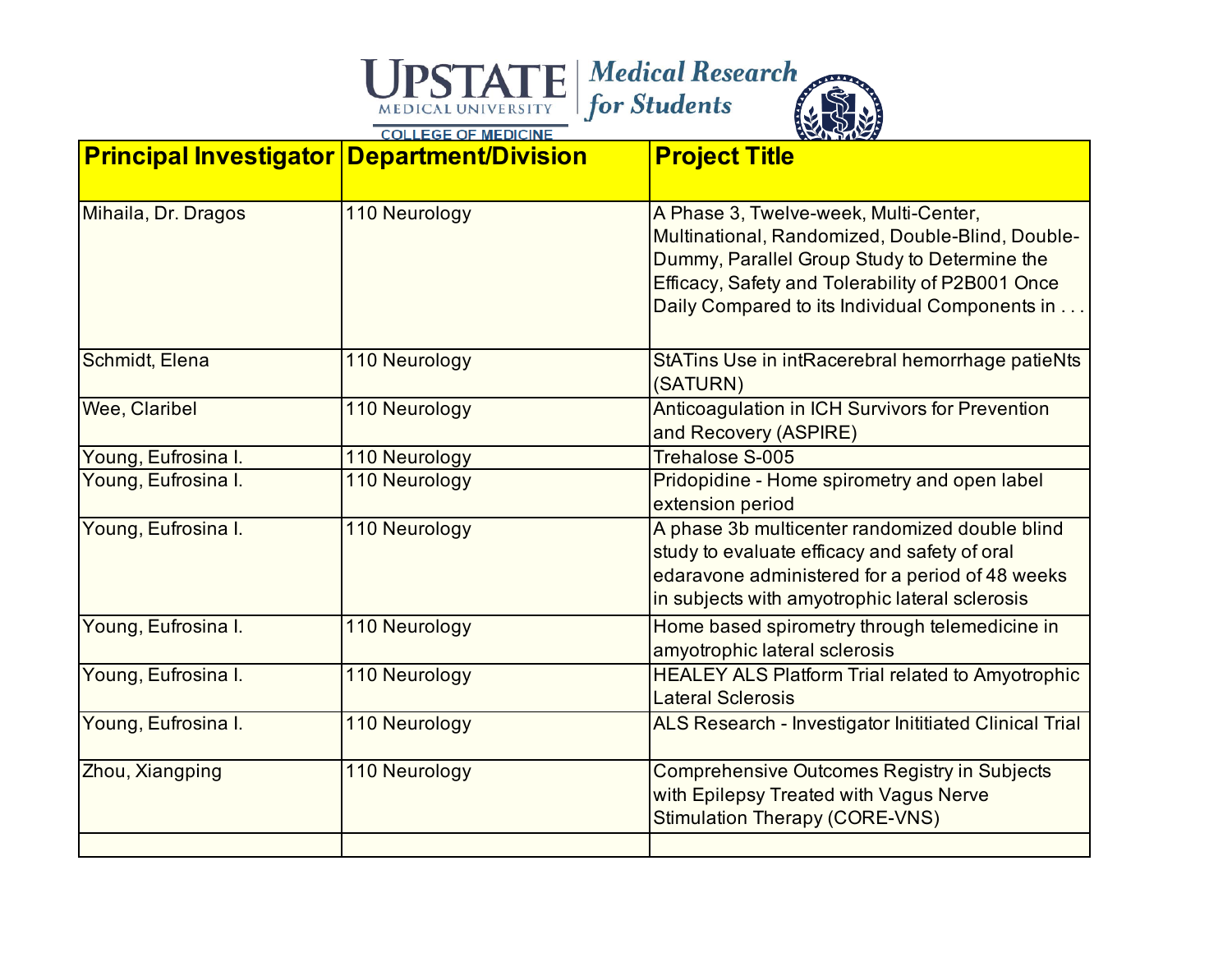| <b>Principal Investigator Department/Division</b> |                  | <b>Project Title</b>                                                                                                                                                                                    |
|---------------------------------------------------|------------------|---------------------------------------------------------------------------------------------------------------------------------------------------------------------------------------------------------|
| Krishnamurthy, Dr. Satish                         | 110 Neurosurgery | A novel nonsurgical approach to treat post-<br>traumatic hydrocephalus                                                                                                                                  |
| Krishnamurthy, Dr. Satish                         | 110 Neurosurgery | Optimizing direct drug delivery to brain for breast<br>metastases                                                                                                                                       |
| Tovar Spinoza, Zulma S                            | 110 Neurosurgery | Laser Ablation of Abnormal Neurological Tissue<br>using Robotic NeuroBlate System (LAANTERN)<br><b>Prospective Registry</b>                                                                             |
| Zhao, Li-Ru                                       | 110 Neurosurgery | Revealing novel pathogenic and repairing<br>mechanisms of CADASIL disease                                                                                                                               |
| Zhao, Li-Ru                                       | 110 Neurosurgery | Exploring mechanisms underlying SCF+G-CSF<br>enhanced recovery in chronic TBI                                                                                                                           |
| Zhao, Li-Ru                                       | 110 Neurosurgery | Targeting the hematopoietic system: the role of<br>hematopoietic growth factors in restricting A-beta<br>accumulation in Alzheimers disease                                                             |
| Klingman, Karen J                                 | 110 Nursing      | The SLEEPR study: SLEep effects on post stroke                                                                                                                                                          |
| Klingman, Karen J                                 | 110 Nursing      | rehabilitation<br>Behavioral health workforce education and training<br>(BHWET) program                                                                                                                 |
| Agarwal, Rinki                                    | 110 OB/GYN       | Establish PDX ovarian cancer models to test novel<br>nanotherapeutics                                                                                                                                   |
| Cunningham, Dr. Mary J                            | 110 OB/GYN       | A two arm randomized non-comparative phase 2<br>trial of AGEN2034 (anti-PD-1) as a monotherapy or<br>combination therapy with AGEN1884 (anti-CTLA4)<br>or with placebo in women with recurrent cervical |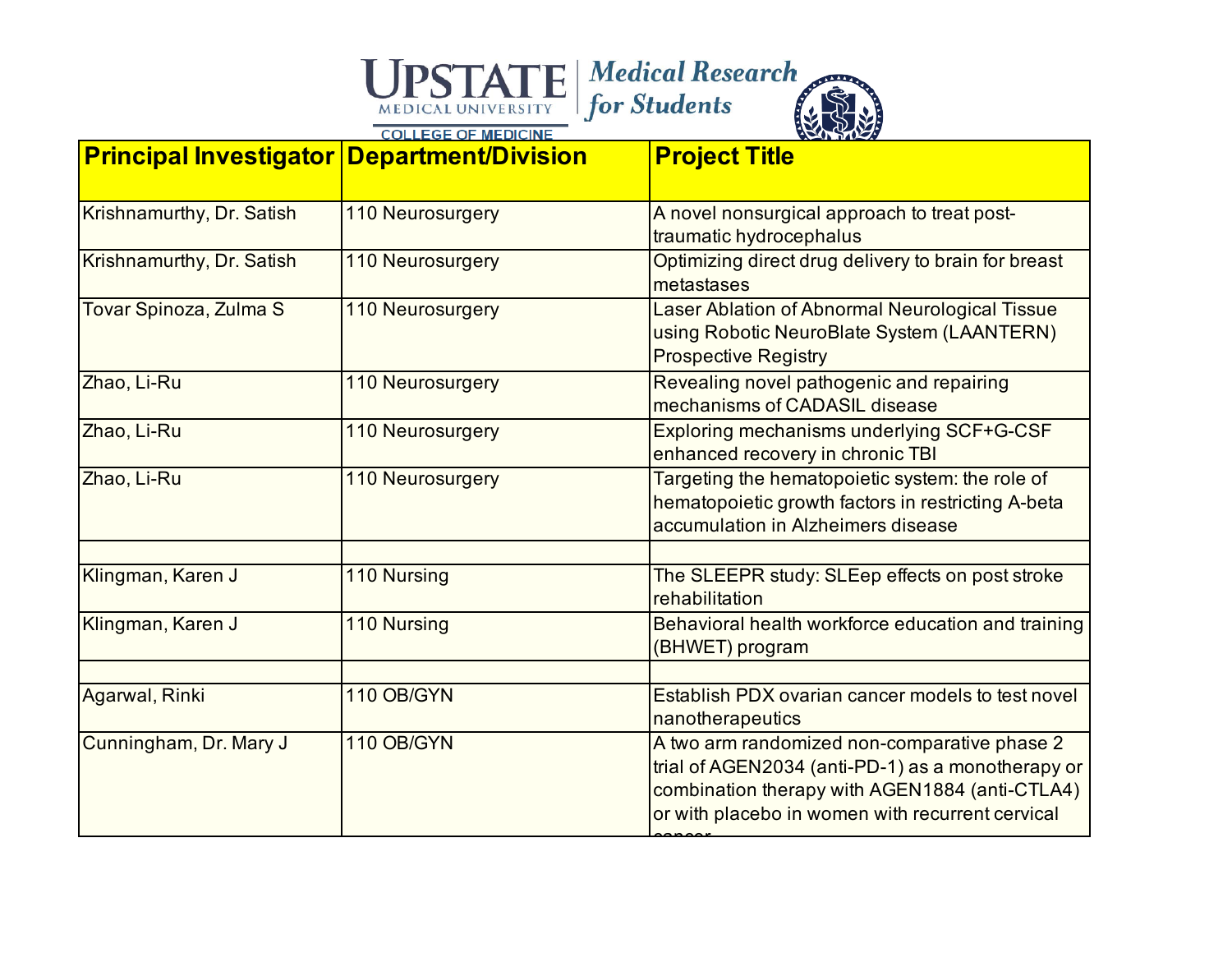| <b>Principal Investigator Department/Division</b>   |                                        | <b>Project Title</b>                                                                                                                                                                                                                                       |
|-----------------------------------------------------|----------------------------------------|------------------------------------------------------------------------------------------------------------------------------------------------------------------------------------------------------------------------------------------------------------|
| Cunningham, Dr. Mary J                              | 110 OB/GYN                             | A Randomized, Double-Blind, Phase 3<br>Comparison of Platinum-Based Therapy with TSR-<br>042 and Niraparib Versus Standard of Care<br>Platinum-Based Therapy as First-line Treatment of<br>Stage III or IV Nonmucinous Epithelial Ovarian                  |
| Cunningham, Dr. Mary J                              | 110 OB/GYN                             | The OVAL Study: A Randomized, Controlled,<br>Double-Arm, Open-Label, Multi-Center Study of<br>Ofranergene Obadenovec (VB-111) Combined<br>with Paclitaxel vs Paclitaxel Monotherapy for the<br>Treatment of Recurrent Platinum-Resistant Ovarian           |
| Cunningham, Dr. Mary J                              | 110 OB/GYN                             | <b>Gynecologic Oncology Group Clinical Study</b>                                                                                                                                                                                                           |
| Cunningham, Dr. Mary J                              | 110 OB/GYN                             | A Phase 3 Placebo-Controlled Study of<br>Carboplatin/Paclitaxel With or Without Concurrent<br>and Continuation Maintenance Veliparib (PARP<br>inhibitor) in Subjects with Previously Untreated<br>Stages III or IV High-Grade Serous Epithelial<br>Ovarian |
|                                                     |                                        |                                                                                                                                                                                                                                                            |
| Bernstein, Audrey M.<br>Brunken, Dr. William Joseph | 110 Ophthalmology<br>110 Ophthalmology | Cellular dysfunction in exfoliation glaucoma<br>Role of extracellular matrix in retinal development<br>and disease                                                                                                                                         |
| Brunken, Dr. William Joseph                         | 110 Ophthalmology                      | Role of Extracellular Matrix in Retinal Development<br>and Disease                                                                                                                                                                                         |
| Calvert, Dr. Peter D                                | 110 Ophthalmology                      | Mechanisms of photoreceptor protein transport and<br>compartmentalization                                                                                                                                                                                  |
| Calvert, Dr. Peter D                                | 110 Ophthalmology                      | Mechanisms of photoreceptor disc maturation                                                                                                                                                                                                                |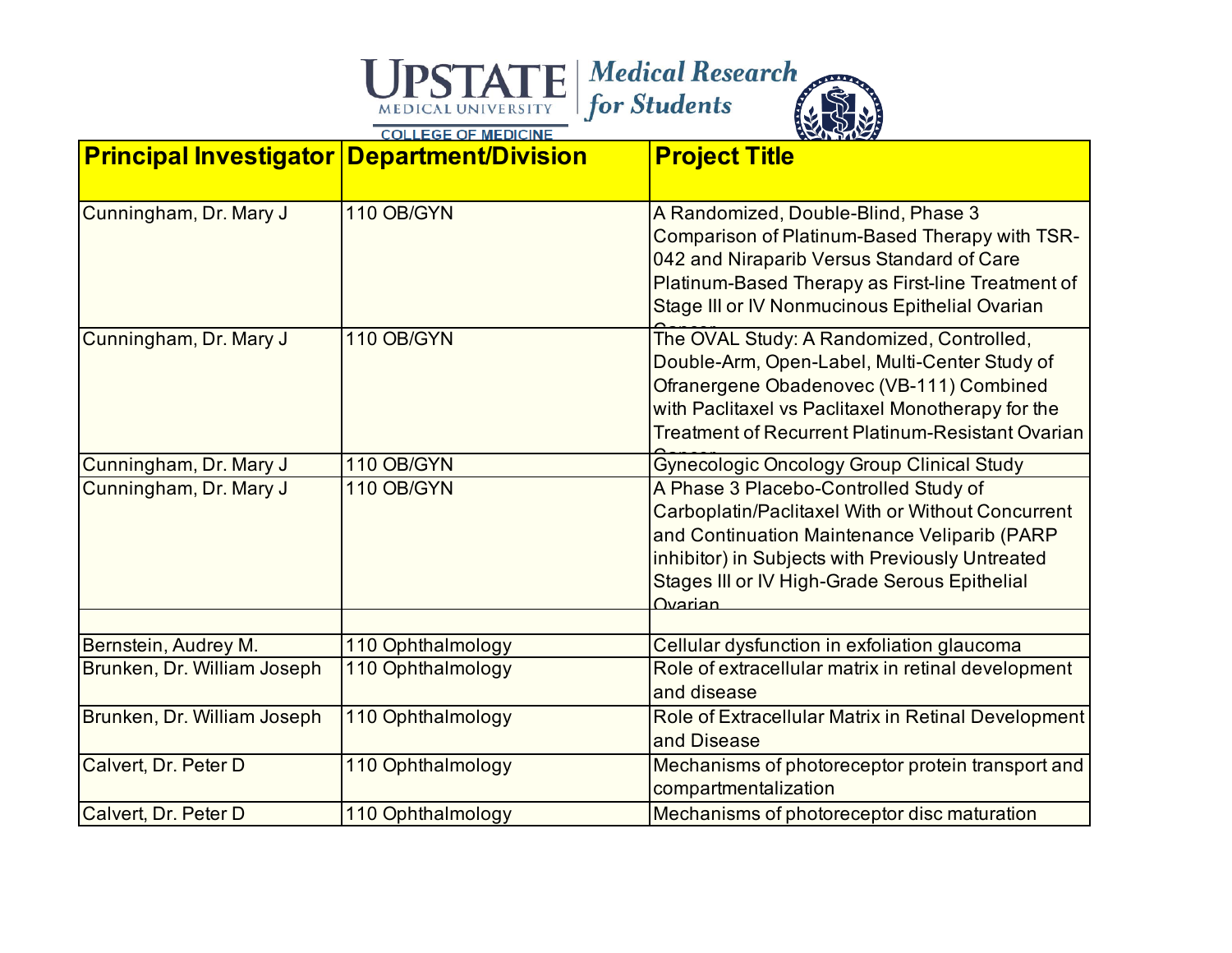| <b>Principal Investigator Department/Division</b> |                   | <b>Project Title</b>                                                                                                                                                                                                                                             |
|---------------------------------------------------|-------------------|------------------------------------------------------------------------------------------------------------------------------------------------------------------------------------------------------------------------------------------------------------------|
| Calvert, Dr. Peter D                              | 110 Ophthalmology | Construction and stability of photoreceptor outer<br>segment discs                                                                                                                                                                                               |
| Fechtner, Robert D.                               | 110 Ophthalmology | Clarifying the optimal application of SLT therapy<br>(COAST)                                                                                                                                                                                                     |
| Ganapathy, Preethi S.                             | 110 Ophthalmology | The role of mechanosensitive channel activity in<br>TGFB-mediated astrocyte dysfunction                                                                                                                                                                          |
| Knox, Barry E                                     | 110 Ophthalmology | Neuropeptide receptors regulating feeding in ticks                                                                                                                                                                                                               |
| Martinez-DeLuna, Reyna I                          | 110 Ophthalmology | The role of B2- and y3- containing laminins in the<br>development of intrinsically photosensitive<br>ganglion cells                                                                                                                                              |
| Pignoni, Dr. Francesca                            | 110 Ophthalmology | Dissecting protein ineractions for developmental<br>analysis of SO-Cofactor complexes                                                                                                                                                                            |
| Pignoni, Dr. Francesca                            | 110 Ophthalmology | Six1 Co-factors in Craniofacial Development                                                                                                                                                                                                                      |
| Pignoni, Dr. Francesca                            | 110 Ophthalmology | Neural versus non-neural fate choice in the<br>developing eye epithelium                                                                                                                                                                                         |
| Solessio, Eduardo C                               | 110 Ophthalmology | Contribution of rod photoresponse inactivation<br>kinetics to visual temporal contrast sensitivity in<br>mesopic light                                                                                                                                           |
| Swan, Robert T.                                   | 110 Ophthalmology | A Phase III, Multicenter, Sham-Controlled,<br>Randomized, Double-Masked Study Assessing the<br>Efficacy and Safety of Intravitreal Injections of 440<br>ug DE-109 for the Treatment of Active, Non-<br>Infectious Uveitis of the Posterior Segment of the<br>Eye |
| Viczian, Ms. Andrea S                             | 110 Ophthalmology | Genetic network regulating eye formation                                                                                                                                                                                                                         |
| Zuber, Dr. Michael E                              | 110 Ophthalmology | Role maturin in retinal development and<br>homeostasis                                                                                                                                                                                                           |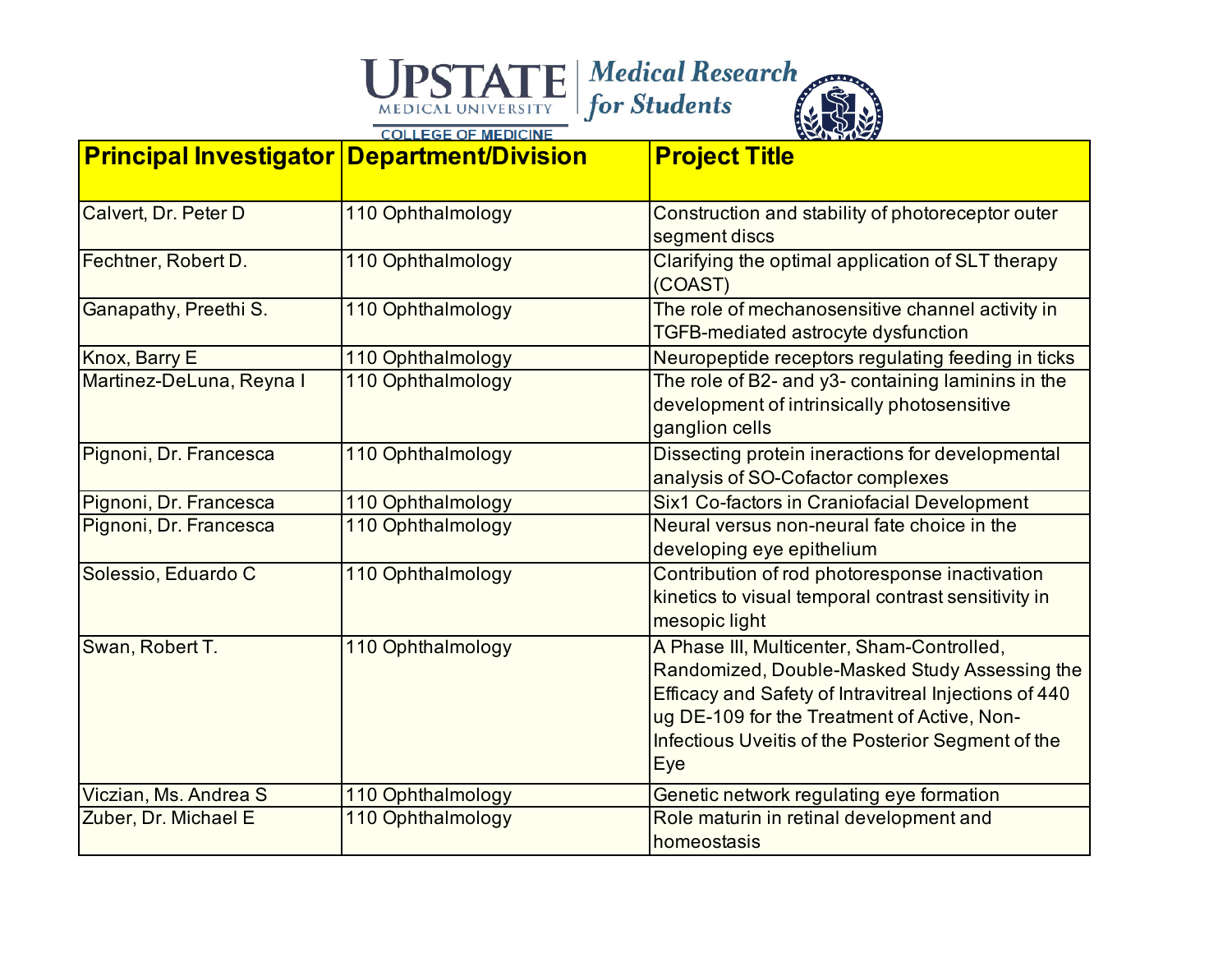| <b>Principal Investigator Department/Division</b> |                         | <b>Project Title</b>                                                                                                                                      |
|---------------------------------------------------|-------------------------|-----------------------------------------------------------------------------------------------------------------------------------------------------------|
| Ganapathy, Preethi S.                             | 110 Opthalmology        | Investigating mechanosensation in the<br>glaucomatous optic nerve head                                                                                    |
| Mu, Dr. Xiuqian                                   | 030 Ophthalmology       | Regulation of mRNA decay in retinal development<br>and maintenance                                                                                        |
| Nicholas, Brian D.                                | 110 Otolaryngology      | The preservation of hearing function during<br>cisplatin therepy using a telodendrimer nanocarrier<br>in a mouse model                                    |
| Kellman, Dr. Robert M                             | 110 Otorhinolaryngology | SCREW DEGREDATION USING THE STORZ<br><b>BIODEGRADABLE PLATING SYSTEM</b>                                                                                  |
| Abraham, Jerrold L                                | 110 Pathology           | Detection, composition, and neuropathological<br>significance of MRI contrast agent-derived<br>gadolinium deposits in the human central nervous<br>system |
| Fuller, Christine E.                              | 110 Pathology           | International diffuse intrinsic pontineglioma (DIPG)/<br>diffuse midline glioma regisry (DMG) and<br>repository                                           |
| Blatt, Dr. Steven D                               | <b>110 Pediatrics</b>   | <b>Syracuse Family Advocacy Program</b>                                                                                                                   |
| Botash, Dr. Ann S                                 | <b>110 Pediatrics</b>   | Child abuse medical provider (CHAMP) training<br>program                                                                                                  |
| Comito, Melanie A.                                | <b>110 Pediatrics</b>   | <b>LCH-IV: International Collaborative Treatment</b><br><b>Protocol for Children and Adolescents with</b><br>Langerhans Cell Histiocytosis                |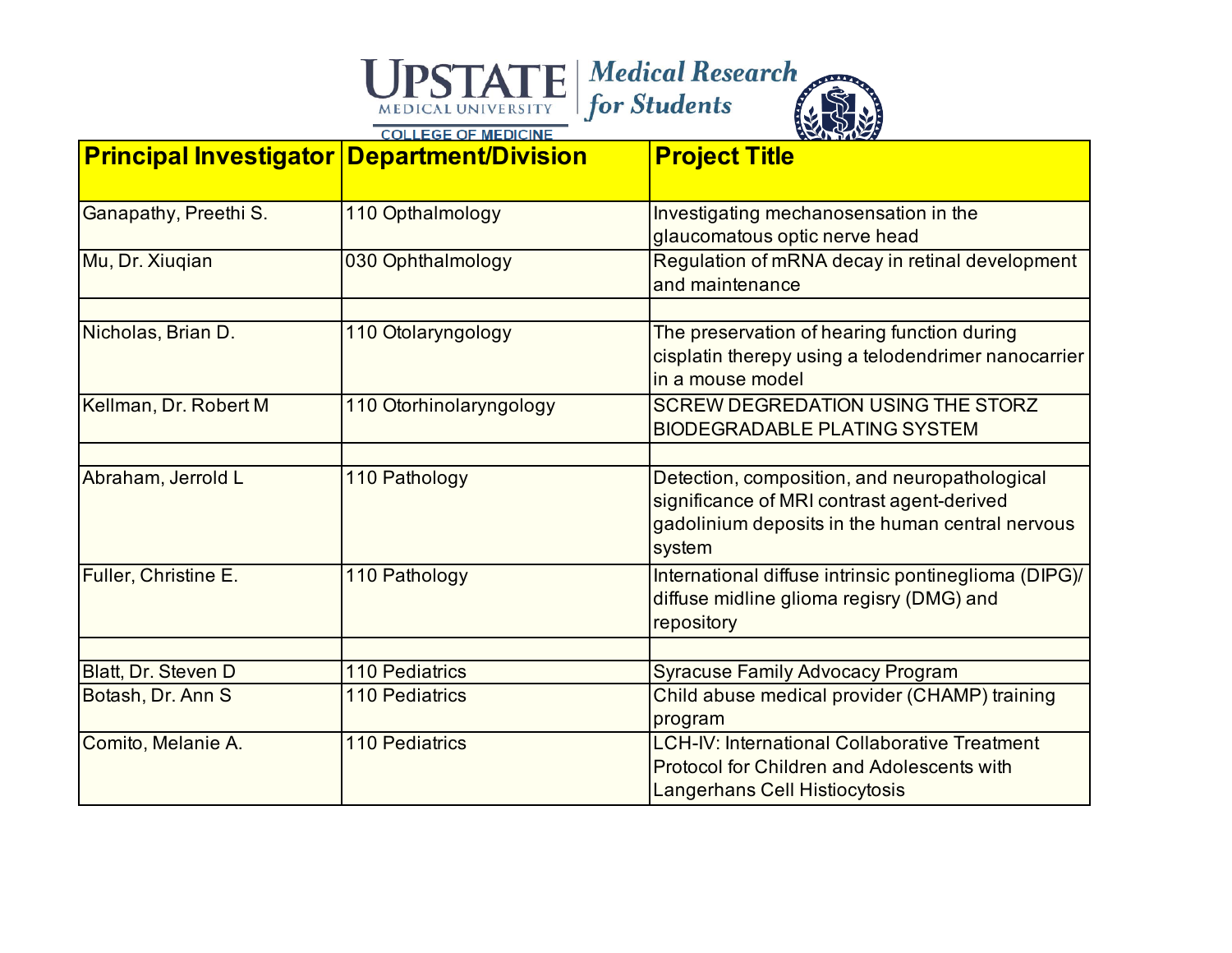| <b>Principal Investigator Department/Division</b> |                       | <b>Project Title</b>                                                                                                                                                                                                          |
|---------------------------------------------------|-----------------------|-------------------------------------------------------------------------------------------------------------------------------------------------------------------------------------------------------------------------------|
| Comito, Melanie A.                                | <b>110 Pediatrics</b> | "Head Start 4" Newly Diagnosed Children (Less<br>Than 10 Years Old) with Medulloblastoma and<br><b>Other Central Nervous System Primitive Neuro-</b><br><b>Ectodermal Tumors</b>                                              |
| Comito, Melanie A.                                | <b>110 Pediatrics</b> | A Phase 2 Study of the JAK1/JAK2 Inhibitor<br>Ruxolitinib with Chemotherapy in Children with De<br>Novo High-Risk CRLF2-Rearranged and/or JAK<br>Pathway-Murtant Acute Lymphoblastic Leukemia<br>(ALL)                        |
| Comito, Melanie A.                                | <b>110 Pediatrics</b> | COG Protocol Study: ADVL1322; A Phase 2 Trial of<br>Pazopanib NSC#737754, IND#65747 in Children<br>with Refractory Solid Tumors                                                                                               |
| Comito, Melanie A.                                | <b>110 Pediatrics</b> | A Phase 2 Multi-Center, Historically-Controlled<br><b>Study of Dasatinib Added to Standard</b><br>Chemotherapy in Pediatric Patients with Newly<br>Diagnosed Philadelphia Chromosome Positive<br>Acute Lymphoblastic Leukemia |
| Comito, Melanie A.:<br>Monteleone, Philip         | <b>110 Pediatrics</b> | A Randomized Phase III Study of Brentuximab<br>vedotin (IND#117117) for Newly Diagnosed<br>Classical Hodgkin Lymphoma (cHL) in Children<br>and Adolescents                                                                    |
| Comito, Melanie A.:<br>Monteleone, Philip         | <b>110 Pediatrics</b> | Health Effects after Anthracycline and Radiation<br>Therapy (HEART) - Dexazoxane and Prevention of<br>Anthracycline-related Cardiomyopathy                                                                                    |
| Comito, Melanie A.:<br>Monteleone, Philip         | <b>110 Pediatrics</b> | Health Effects after Anthracycline and Radiation<br>Therapy (HEART) - Dexazoxane and Prevention of<br>Anthracycline-related Cardiomyopathy                                                                                    |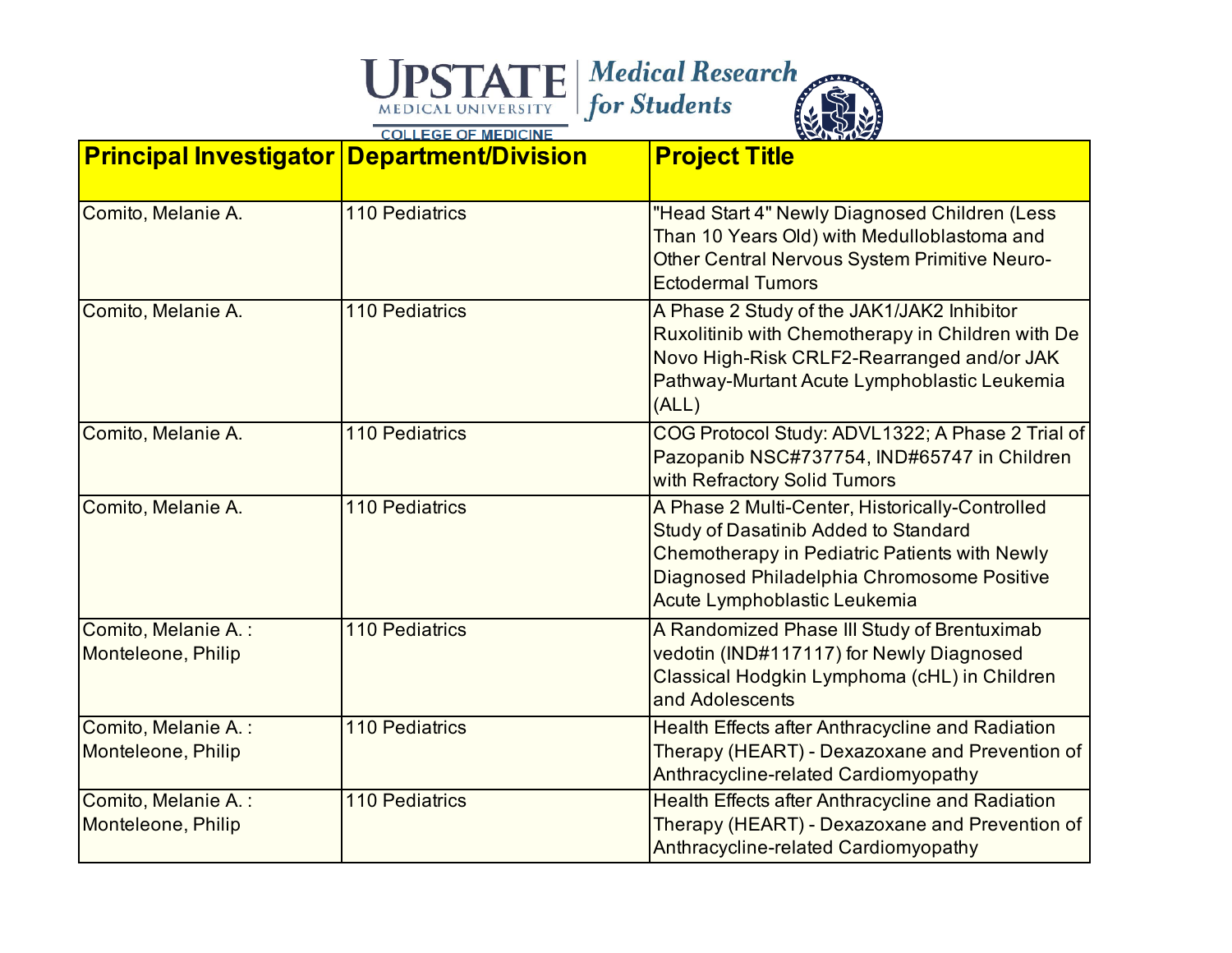| <b>Principal Investigator Department/Division</b> |                       | <b>Project Title</b>                                                                                                                                                                                                                                    |
|---------------------------------------------------|-----------------------|---------------------------------------------------------------------------------------------------------------------------------------------------------------------------------------------------------------------------------------------------------|
| Comito, Melanie A.:<br>Monteleone, Philip         | 110 Pediatrics        | A Phase III Randomized Trial for Newly Diagnosed<br>High Risk B-precursor Acute Lymphoblastic<br>Leukemia (ALL) Testing Clofarabine in the Very<br><b>High Risk Stratum</b>                                                                             |
| Comito, Melanie A.:<br>Monteleone, Philip         | <b>110 Pediatrics</b> | Intergroup Trial for Children or Adolescents with B-<br>Cell NHL or B-AL: Evaluation of Rituximab Efficacy<br>and Safety in High Risk Patients                                                                                                          |
| Cunningham, Dr. Mary J                            | <b>110 Pediatrics</b> | Phase II study of abemaciclib in combination with<br>letrozole in recurrent or metastic endometriod<br>endometrial cancer                                                                                                                               |
| DeRosa, Nicole                                    | <b>110 Pediatrics</b> | A Behavioral Economic Approach to Improving<br><b>Communication Variability and Treatment Efficacy</b>                                                                                                                                                  |
| Domachowske, Joseph B.                            | <b>110 Pediatrics</b> | A phase III randomized observer blinded placebo-<br>controlled multi center project to evaluate safety<br>and immunogenicity of the Chikungunya vaccine<br>MV-CHIK in healthy adults                                                                    |
| Domachowske, Joseph B.                            | <b>110 Pediatrics</b> | A phase 1 open-label dose-finding study to<br>evaluate safety tolerability and immunogenicity and<br>phase2/3 placebo controlled observer blinded<br>safety                                                                                             |
| Domachowske, Joseph B.                            | 110 Pediatrics        | A phase IIIB randomized controlled observer blind<br>study to evaluate safety and immunogenicity of<br>GSK's meningococcal ABCWY vaccine when<br>administered in healthy adolescents and adults<br>previously primed with meningococcal ACWY<br>vaccine |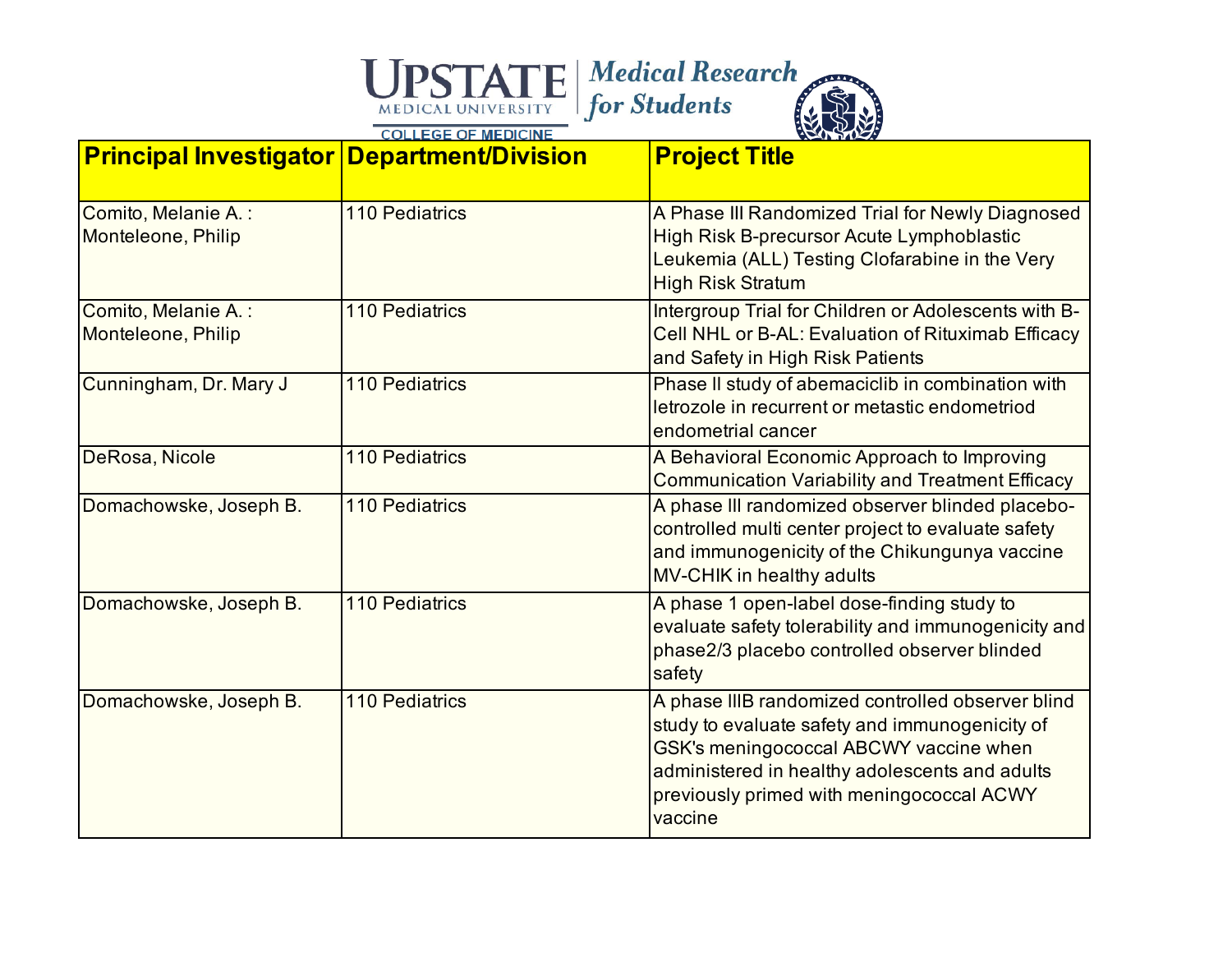| <b>Principal Investigator Department/Division</b> |                       | <b>Project Title</b>                                                                                                                                                                                                                                             |
|---------------------------------------------------|-----------------------|------------------------------------------------------------------------------------------------------------------------------------------------------------------------------------------------------------------------------------------------------------------|
| Domachowske, Joseph B.                            | 110 Pediatrics        | A Phase 1/2, randomized, observer-blind,<br>controlled, multi-center study to evaluate safety,<br>reactogenicity and immunogenicity of GSK<br>Biologicals' respiratory syncytial virus (RSV)<br>investigational vaccine based on the RSV viral                   |
| Domachowske, Joseph B.                            | 110 Pediatrics        | A Phase 2/3 Randomized, Double-blind,<br>Palivizumab-controlled Study to Evaluate the<br>Safety of MEDI8897, a Monoclonal Antibody With<br>an Extended Half-life Against Respiratory Syncytial<br>Virus, in High-risk Childresn (MEDLEY)                         |
| Domachowske, Joseph B.                            | <b>110 Pediatrics</b> | A Phase 3 Randomized, Double-blind, Placebo-<br>controlled Study to Evaluate the Safety and Efficacy<br>of MEDI8897, a Monoclonal Antibody With an<br><b>Extended Half-life Against Respiratory Syncytial</b><br>Virus, in Healthy Late Preterm and Term Infants |
| Domachowske, Joseph B.                            | 110 Pediatrics        | A Phase 1/2, randomized, observer-blind,<br>controlled, multi-center, dose-escalation study to<br>evaluate safety, reactogenicity and immunogenicity<br>of GSK Biologicals' respiratory syncytial virus<br>(RSV) investigational vaccine (Actual Trial)          |
| Domachowske, Joseph B.                            | 110 Pediatrics        | A prospective, epidemiological, interventional,<br>multicountry based, cohort study to assess the<br>disease burden of respiratory syncytial virus (RSV)<br>associated, suspected lower respiratory tract<br>infections (LRTIs) in newborns                      |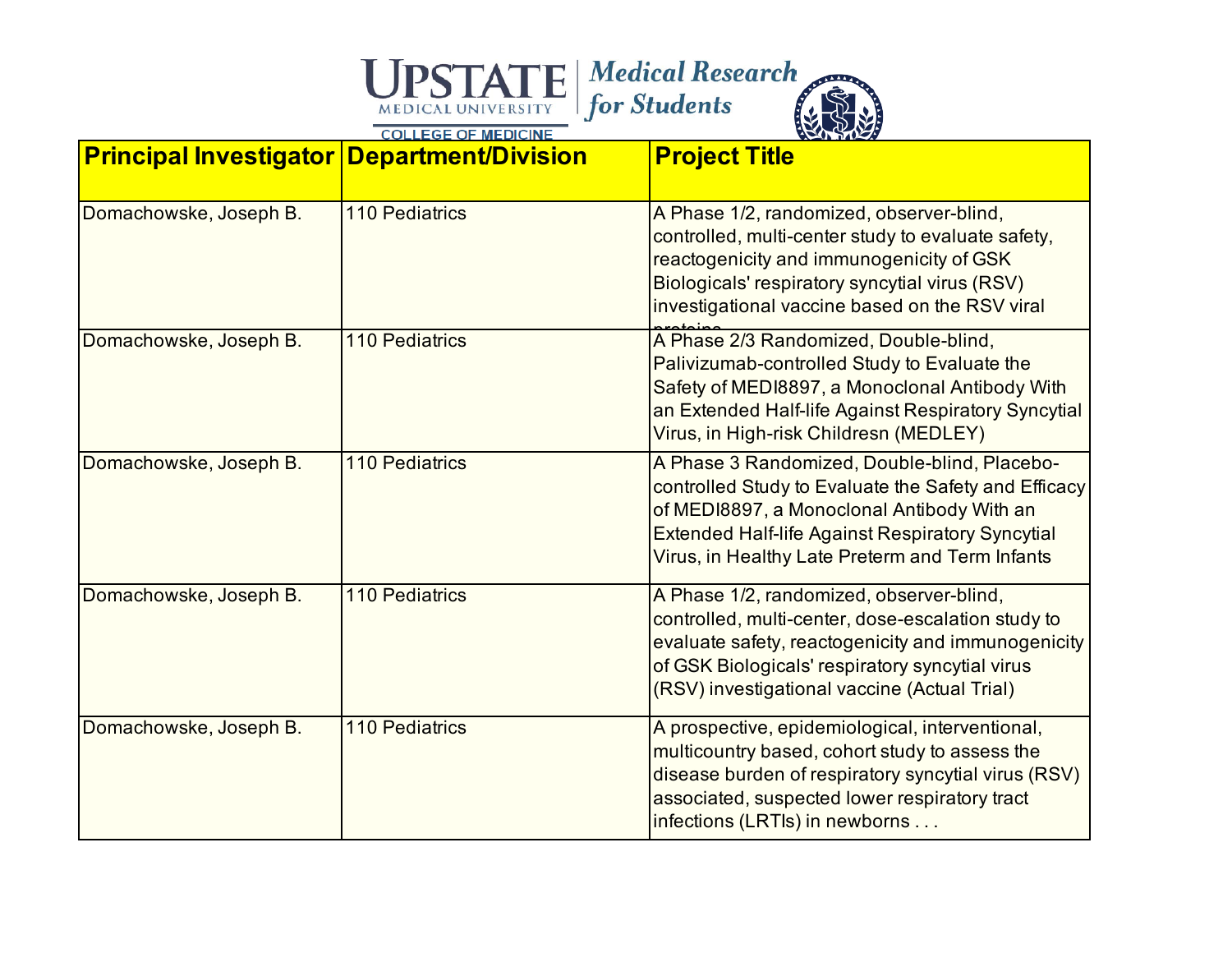| <b>Principal Investigator Department/Division</b> |                       | <b>Project Title</b>                                                                                                                                                                                                                                         |
|---------------------------------------------------|-----------------------|--------------------------------------------------------------------------------------------------------------------------------------------------------------------------------------------------------------------------------------------------------------|
| Fortner, Christopher N                            | <b>110 Pediatrics</b> | A phase 3 randomized double blind controlled<br>study evaluating the efficacy and safety of VX-121<br>combination therapy in subjects with cystic fibrosis<br>who are homozygous for F508del, heterozygous<br>for F508del and a gating (f/G) or residual fun |
| Fortner, Christopher N                            | <b>110 Pediatrics</b> | <b>Cystic Fibrosis Center</b>                                                                                                                                                                                                                                |
| Fortner, Christopher N                            | <b>110 Pediatrics</b> | A prospective study to evaluate biological and<br>clinical effects of significantly corrected CFTR<br>function in infants and young children                                                                                                                 |
| Fortner, Christopher N                            | <b>110 Pediatrics</b> | A master protocol to test the impact of discontinuing<br>chronic therapies in people with cystic fibrosis on<br>highly effective CFTR modulator therapy                                                                                                      |
| Fortner, Christopher N                            | <b>110 Pediatrics</b> | A Phase 3, Open-label Study Evaluating the Long<br>term Safety of VX-445 Combination Therapy in<br><b>Subjects with Cystic Fibrosis</b>                                                                                                                      |
| Fortner, Christopher N                            | <b>110 Pediatrics</b> | A Phase 3, Open-label Study to Evaluate the<br>Pharmacokinetics, Safety, and Tolerability of VX-<br>661 in Combination With Ivacaftor in Subjects 6<br>Through 11 Years of Age With Cystic Fibrosis,<br>Homozygous or Heterozygous for the F508del-          |
| Fortner, Christopher N                            | <b>110 Pediatrics</b> | A Phase 3, Open-label Study Evaluating the Long-<br>term Safety and Efficacy of VX-659 Combination<br>Therapy in Subjects With Cystic Fibrosis Who Are<br>Homozygous or Heterozygous for the F508del<br><b>Mutation</b>                                      |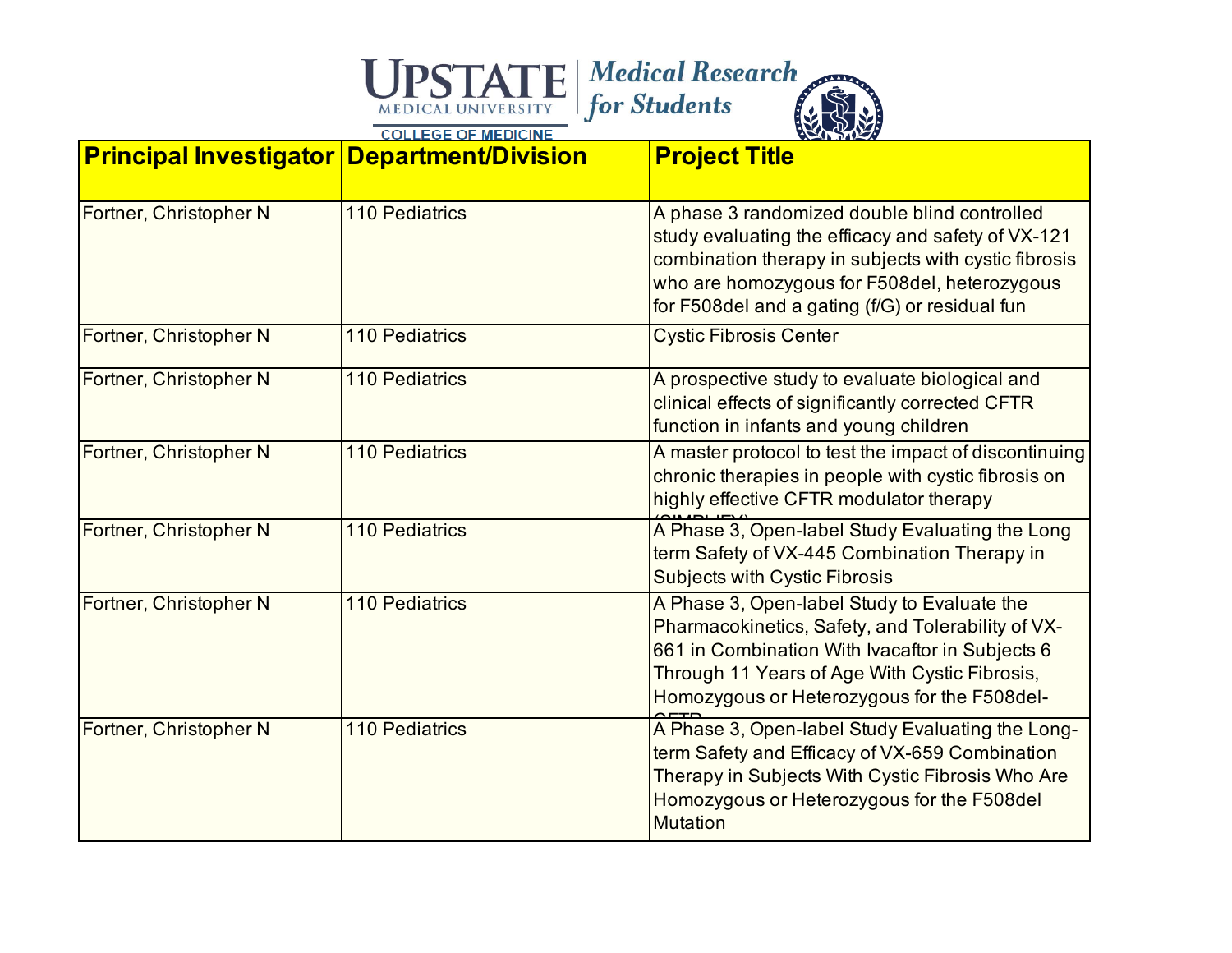| <b>Principal Investigator Department/Division</b> |                       | <b>Project Title</b>                                                                                                                                                                                                                                      |
|---------------------------------------------------|-----------------------|-----------------------------------------------------------------------------------------------------------------------------------------------------------------------------------------------------------------------------------------------------------|
| Fortner, Christopher N                            | <b>110 Pediatrics</b> | A Phase 3, Randomized, Double-blind, Controlled<br>Study Evaluating the Efficacy and Safety of VX-659<br><b>Combination Therapy in Subjects With Cystic</b><br>Fibrosis Who Are Homozygous for the F508del<br>Mutation (F/F)                              |
| Fortner, Christopher N                            | <b>110 Pediatrics</b> | A Phase 3, Randomized, Double-blind, Controlled<br>Study Evaluating the Efficacy and Safety of VX-659<br>in Combination Therapy in Subjects With Cystic<br>Fibrosis Who Are Heterozygous for the F508del<br>Mutation and Minimal Function Mutation (F/MF) |
| Gibson-Speicher, Jennifer                         | <b>110 Pediatrics</b> | <b>Art Therapist</b>                                                                                                                                                                                                                                      |
| Hansen, David                                     | <b>110 Pediatrics</b> | Evaluating the Safety and Effectiveness on the<br><b>Omnipod Horizon Automated Glucose Control</b><br>System in Children with Type 1 Diabetes Aged 2.0-<br>5.9 Years: Preschool Cohort                                                                    |
| Hicar, Dr. Mark D                                 | 030 Pediatrics        | The Role of Non-Broadly Neutralizing Antibodies<br>Targeting gp41 Structural Epitopes in Long Term<br>Non-progression of HIV Infection                                                                                                                    |
| Hoose, Danielle L                                 | <b>110 Pediatrics</b> | The EASE of ID project: estblishing autism<br>spectrum disorder signs earlier by following high<br>risk infant development                                                                                                                                |
| Imdad, Aamer                                      | <b>110 Pediatrics</b> | In infants less than 6 months growth<br>failure/faltering, should an antibiotic be routinely<br>given to reduce risk of outcomes like mortality?                                                                                                          |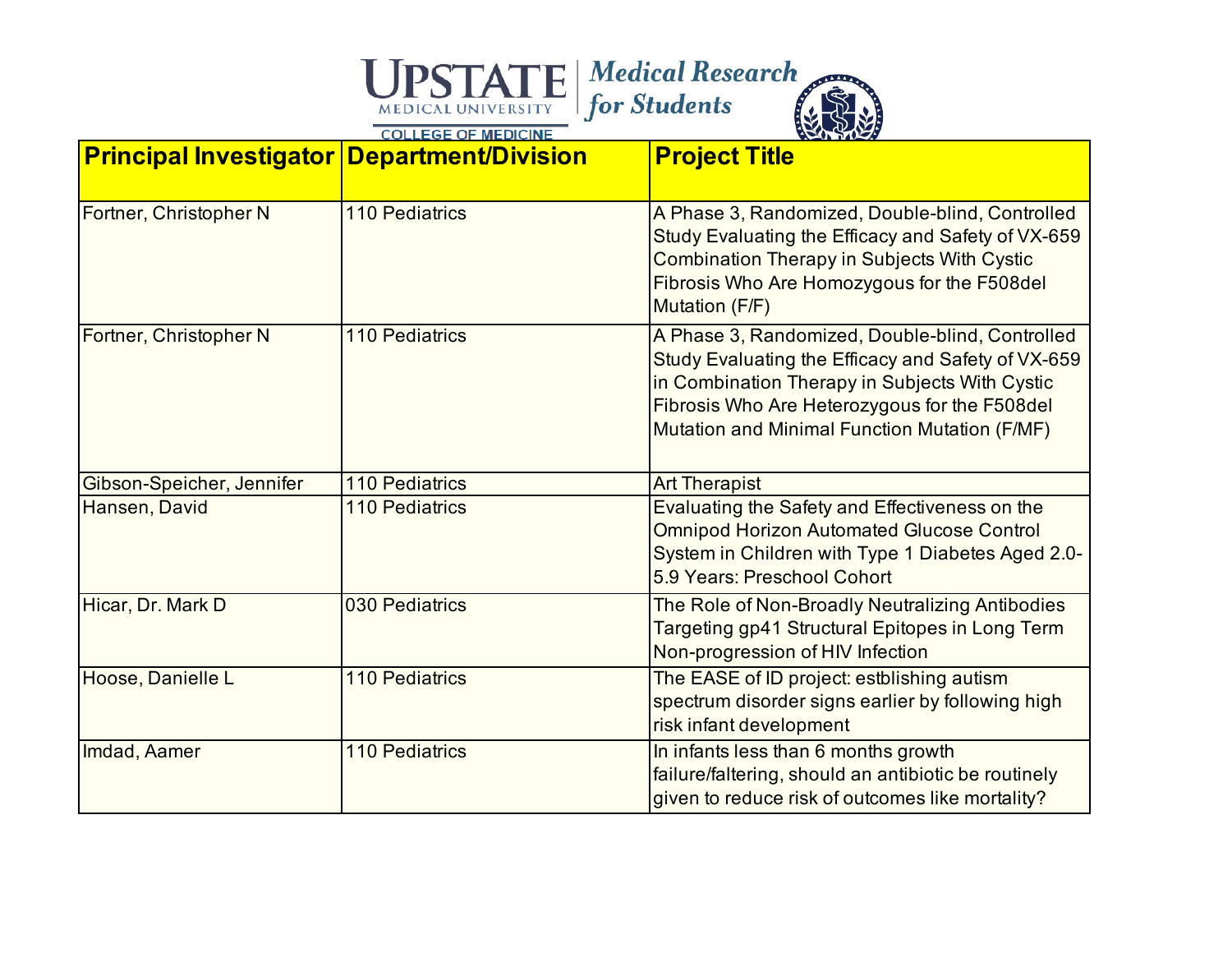| <b>Principal Investigator Department/Division</b> |                       | <b>Project Title</b>                                                                                                                                                                                                                                            |
|---------------------------------------------------|-----------------------|-----------------------------------------------------------------------------------------------------------------------------------------------------------------------------------------------------------------------------------------------------------------|
| Imdad, Aamer                                      | <b>110 Pediatrics</b> | Systematic review on the content of iron in ready to<br>use therapeutic foods (RUTH) for treating children<br>with severe wasting                                                                                                                               |
| Monteleone, Mr. Phillip                           | <b>110 Pediatrics</b> | ADVL18P1 - An Open-Label Feasibility Study to<br>Assess the Safety and Pharmacokinetics of<br><b>Enasidenib in Pediatric Patients with</b><br>Relapsed/Refractory Acute Myeloid Leukemia R/R-<br>AML with an Isocitrate Dehydrogenase-2 IDH2<br><b>Mutation</b> |
| Monteleone, Philip                                | <b>110 Pediatrics</b> | A phase III study of 1311 metaiodobenzylguanidine<br>(1311-MIBG) or critzotinib added to intensive<br>therapy for children with newly diagnosed high risk<br>neuroblastoma (NBL)                                                                                |
| Monteleone, Philip                                | <b>110 Pediatrics</b> | A randomized trial of a mobile health and social<br>media physical activity intervention among<br>adolescent and young adult childhood cancer<br>survirors                                                                                                      |
| Monteleone, Philip                                | <b>110 Pediatrics</b> | A Phase III Study of 131I Metaiodobenzylguanidine<br>(131I-MIBG) or Crizotinib Added to Intensive<br>Therapy for Children With Newly Diagnosed High-<br>Risk Neuroblastoma (NBL) [Study: COG<br>ANBL1531 - Jubilant Draximage Inc]                              |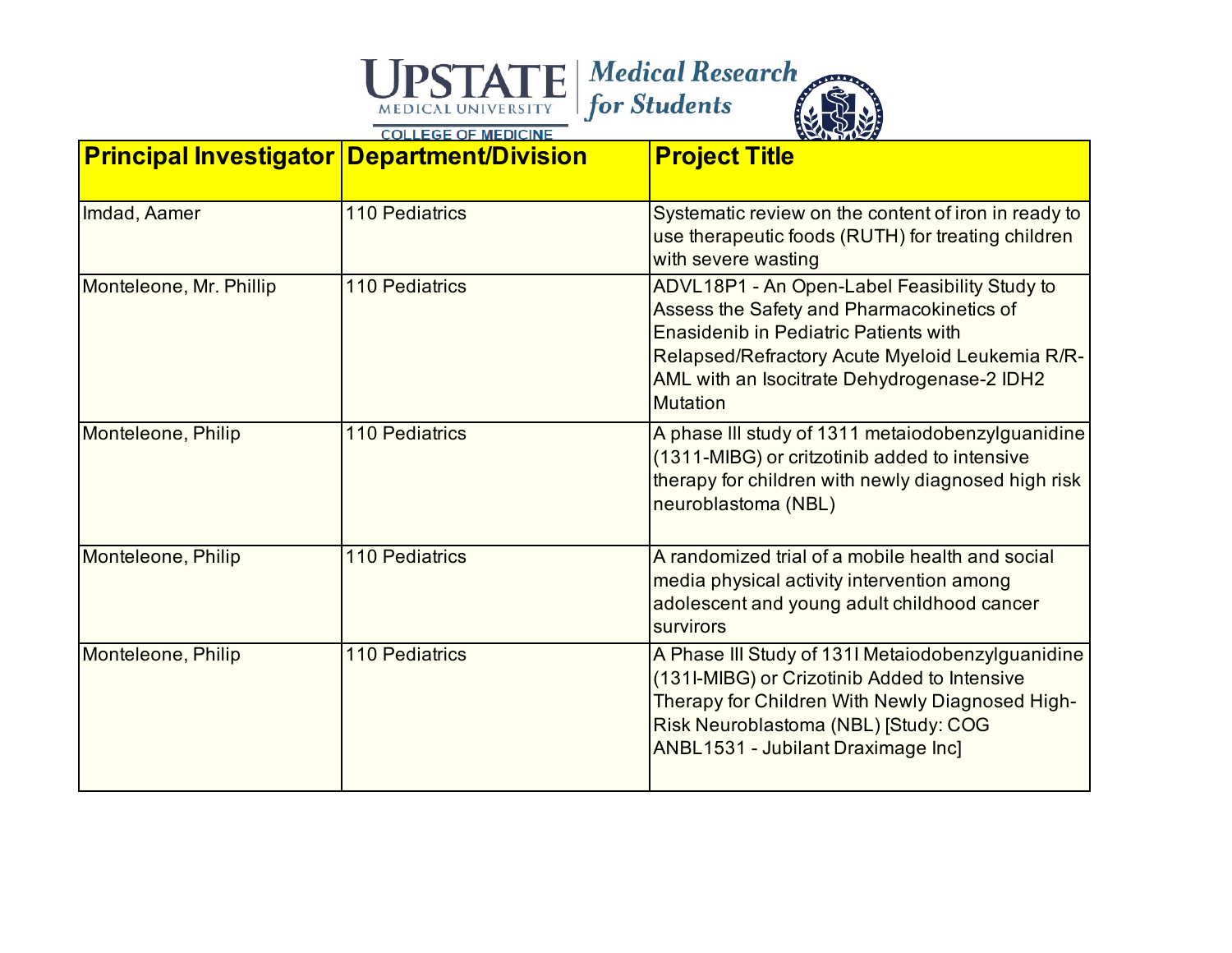| <b>Principal Investigator Department/Division</b> |                       | <b>Project Title</b>                                                                                                                                                                                                                                         |
|---------------------------------------------------|-----------------------|--------------------------------------------------------------------------------------------------------------------------------------------------------------------------------------------------------------------------------------------------------------|
| Monteleone, Philip                                | <b>110 Pediatrics</b> | A Phase III Randomized, Open label, Multi-center<br>Study of the Safety and Efficacy of Apixaban for<br>Thromboembolism Prevention versus No Systemic<br>Anticoagulant Prophylaxis during Induction<br>Chemotherapy in Children w/ lymphoblastic<br>Leukemia |
| Monteleone, Philip                                | <b>110 Pediatrics</b> | A Phase 2 Study of Inotuzumab Ozogamicin in<br>Children and Young Adults with Relapsed or<br>Refractory CD22+ B-Acute Lymphoblastic<br>Leukemia (B-ALL)                                                                                                      |
| Monteleone, Philip                                | <b>110 Pediatrics</b> | A Randomized, open-label, active controlled,<br>safety and extrapolated efficacy study in pediatric<br>Subjects requiring anticoagulation for the treatment<br>of a venous thromboembolic event                                                              |
| Monteleone, Philip                                | 110 Pediatrics        | Intensified Methotrexate, Nelarabine (Compound<br>506U78; NCI IND #52611) and Augmented BFM<br>Therapy for Children and Young Adults with Newly<br>Diagnosed T-cell Acute Lymphoblastic Leukemia<br>(ALL) or T-cell Lymphoblastic Lymphoma                   |
| Monteleone, Philip                                | <b>110 Pediatrics</b> | A Phase III Randomized Trial for Patients with de<br>novo AML using Bortezomib (NSC# 681239) and<br>Sorafenib (BAY 43-9006, NSC# 724772) for<br>Patients with High Allelic Ratio FLT2/ITD                                                                    |
| Pellegrino, Joan E                                | <b>110 Pediatrics</b> | Lysosomal Storage Disease Registry Program                                                                                                                                                                                                                   |
| Shaw, Jana                                        | 110 Pediatrics        | Vaccine Hesitancy for COVID 19                                                                                                                                                                                                                               |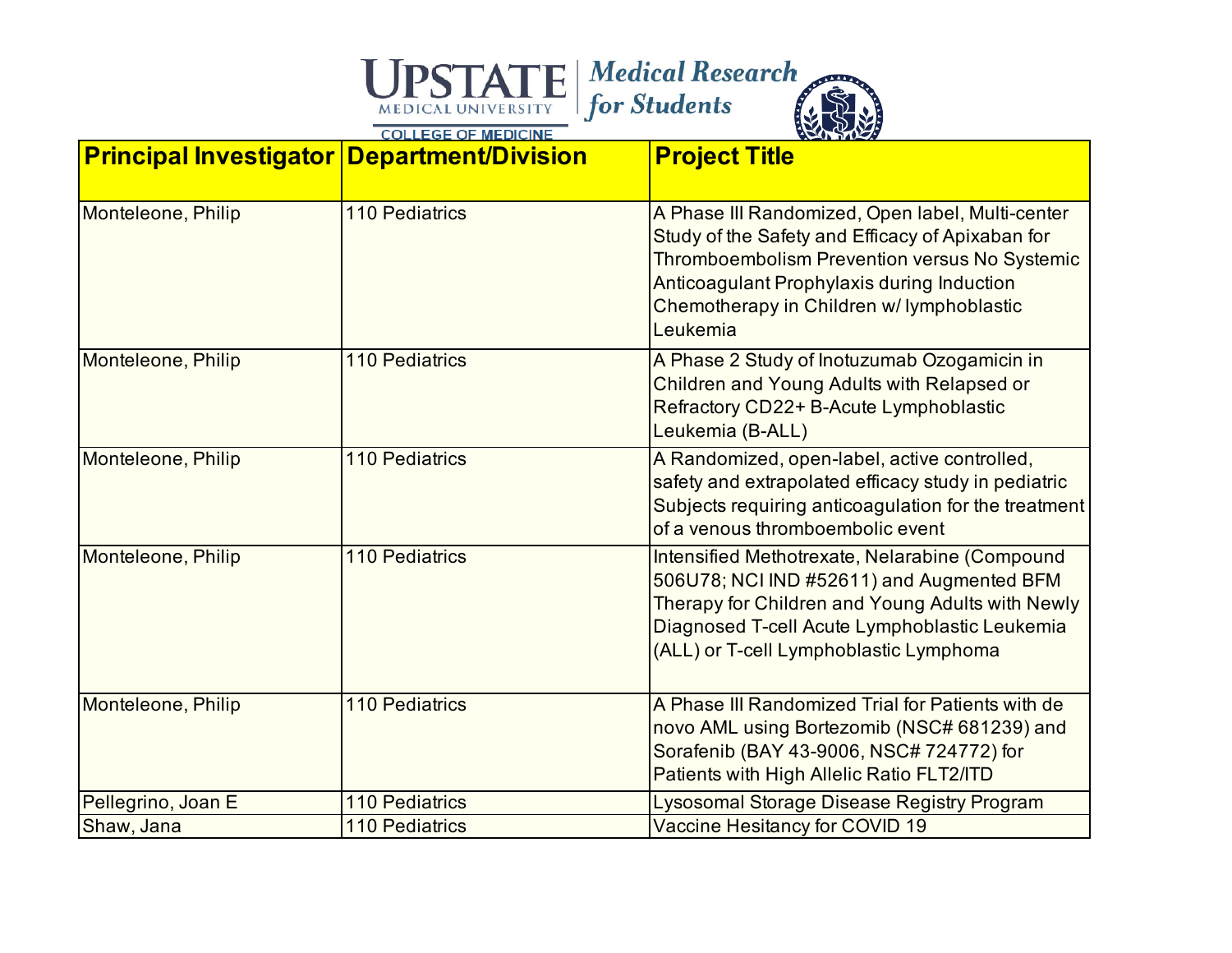| <b>Principal Investigator Department/Division</b> |                       | <b>Project Title</b>                                                                                                                                                                                                                                               |
|---------------------------------------------------|-----------------------|--------------------------------------------------------------------------------------------------------------------------------------------------------------------------------------------------------------------------------------------------------------------|
| Shaw, Jana                                        | <b>110 Pediatrics</b> | SARS-CoV2 vaccines information equity and<br>demand creation project                                                                                                                                                                                               |
| Sima, Dr. Jody L.                                 | <b>110 Pediatrics</b> | SurvivorLink: scalability of an electronic personal<br>health record for cancer survivors and caregivers at<br>pediatric cancer centers                                                                                                                            |
| Sima, Dr. Jody L.                                 | <b>110 Pediatrics</b> | <b>Creating a Childhood Cancer Survivors Database</b>                                                                                                                                                                                                              |
| Suryadevara, Manika D                             | <b>110 Pediatrics</b> | A prospective study to characterize vaccine<br>knowledge, attitudes, and practices amond<br>healthcare providers in NYS                                                                                                                                            |
| Suryadevara, Manika D                             | <b>110 Pediatrics</b> | A prospective surveillance study to determine the<br>clinical manifestations pathogen co-detection,<br>temporal patterns of, and meteorologic and air<br>quality factors associated with RSV infection<br>amond young children in the middle income<br>tropical    |
| Suryadevara, Manika D                             | <b>110 Pediatrics</b> | A Phase 2, Double-Blind, Placebo-Controlled<br>Study to Evaluate the Antiviral Activity, Clinical<br>Outcomes, Safety, Tolerability, and<br>Pharmacokinetic/Pharmacodynamic Relationships<br>of Different Doses of JNJ-53718678 in Children<br>$>=$ 28 days & 3 yr |
| Suryadevara, Manika D                             | <b>110 Pediatrics</b> | A Multicenter, single-arm, open-label study to<br>assess the safety, pharmacokinetics, and efficacy<br>of Baloxavir Marboxil in otherwise healthy pediatric<br>patients from Birth to <1 year of age with influenza-<br>like symptoms                              |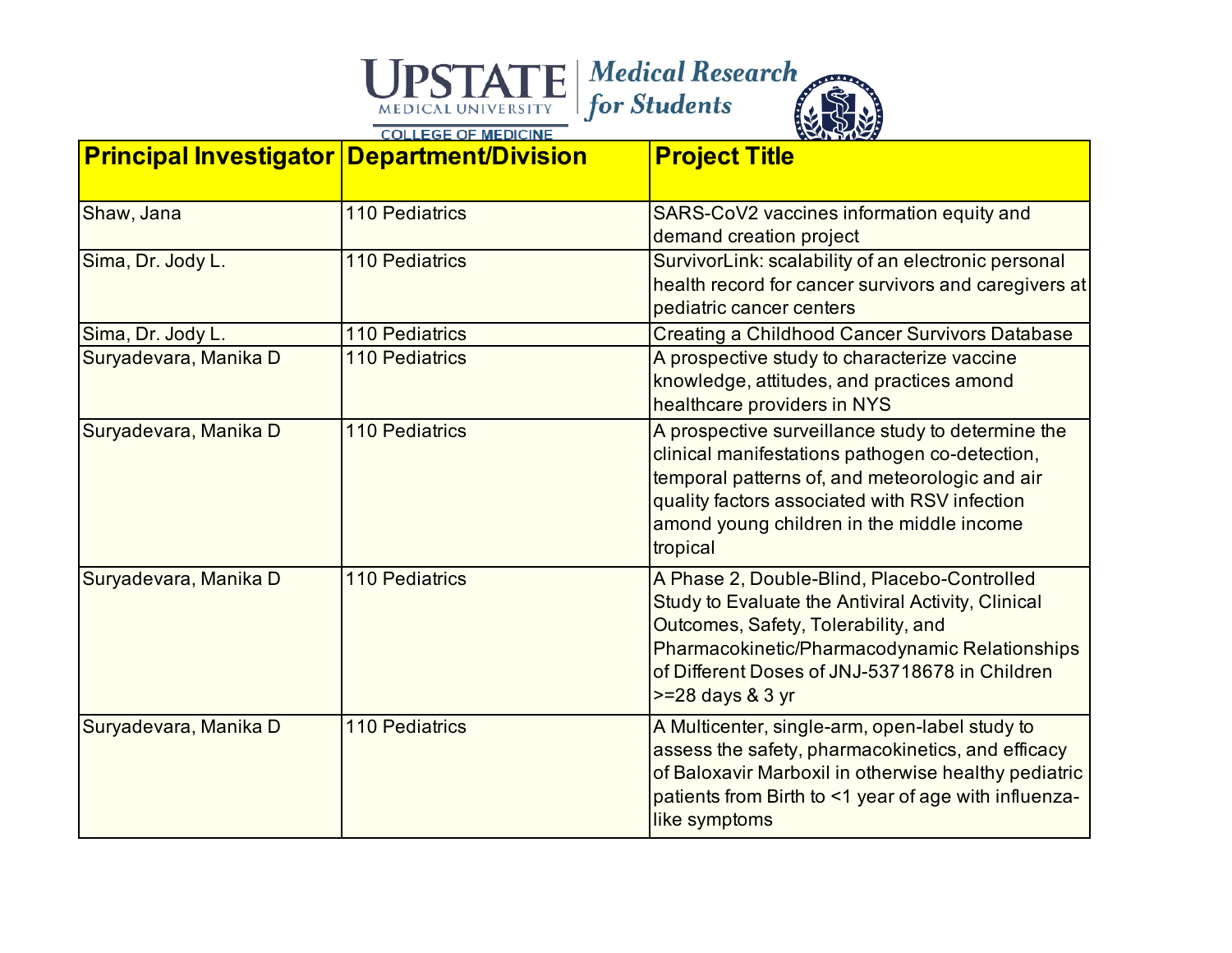| <b>Principal Investigator Department/Division</b> |                       | <b>Project Title</b>                                                                                                                                                                                                                                            |
|---------------------------------------------------|-----------------------|-----------------------------------------------------------------------------------------------------------------------------------------------------------------------------------------------------------------------------------------------------------------|
| Wali, Prateek D                                   | <b>110 Pediatrics</b> | A randomized double blind phase 3 study to<br>evaluate the efficacy ans safety fo vedolizumab<br>intravenous as maintenance therapy in pediatric<br>subjects with moderatly to severely active<br>ulcerative colitis who achieved clinical response<br>followin |
| Wali, Prateek D                                   | <b>110 Pediatrics</b> | A randomized double-blind phase 3 study to<br>evaluate the efficacy and safety of vedolizumab<br>intravenous as maintenance therapy in pediatric<br>subjects with moderately to severely active Crohn's<br>disease who achieved clinical response following     |
| Wali, Prateek D                                   | <b>110 Pediatrics</b> | Detection of Serum Protein Biomarkers to Predict<br>and Monitor Response to Infliximab Using<br>SOMAscan                                                                                                                                                        |
| Wali, Prateek D                                   | <b>110 Pediatrics</b> | <b>Anti-TNF Monotherapy versus Combination</b><br>Therapy with Low Dose Methotrexate in Pediatric<br>Crohn's disease (COMBINE)                                                                                                                                  |
| Wali, Prateek D                                   | <b>110 Pediatrics</b> | A Long-Term, Non-Interventional Registry to<br><b>Assess Safety and Effectiveness of Humira</b><br>(Adalimumab) in Pediatric Patients with Moderately<br>to Severely Active Crohn's Disease (CD) - CAPE                                                         |
| Weiner, Dr. Leonard B                             | <b>110 Pediatrics</b> | <b>Congenital and Perinatal Infections Rare Diseases</b><br><b>Clinical Research Consortium (RDCRC)</b>                                                                                                                                                         |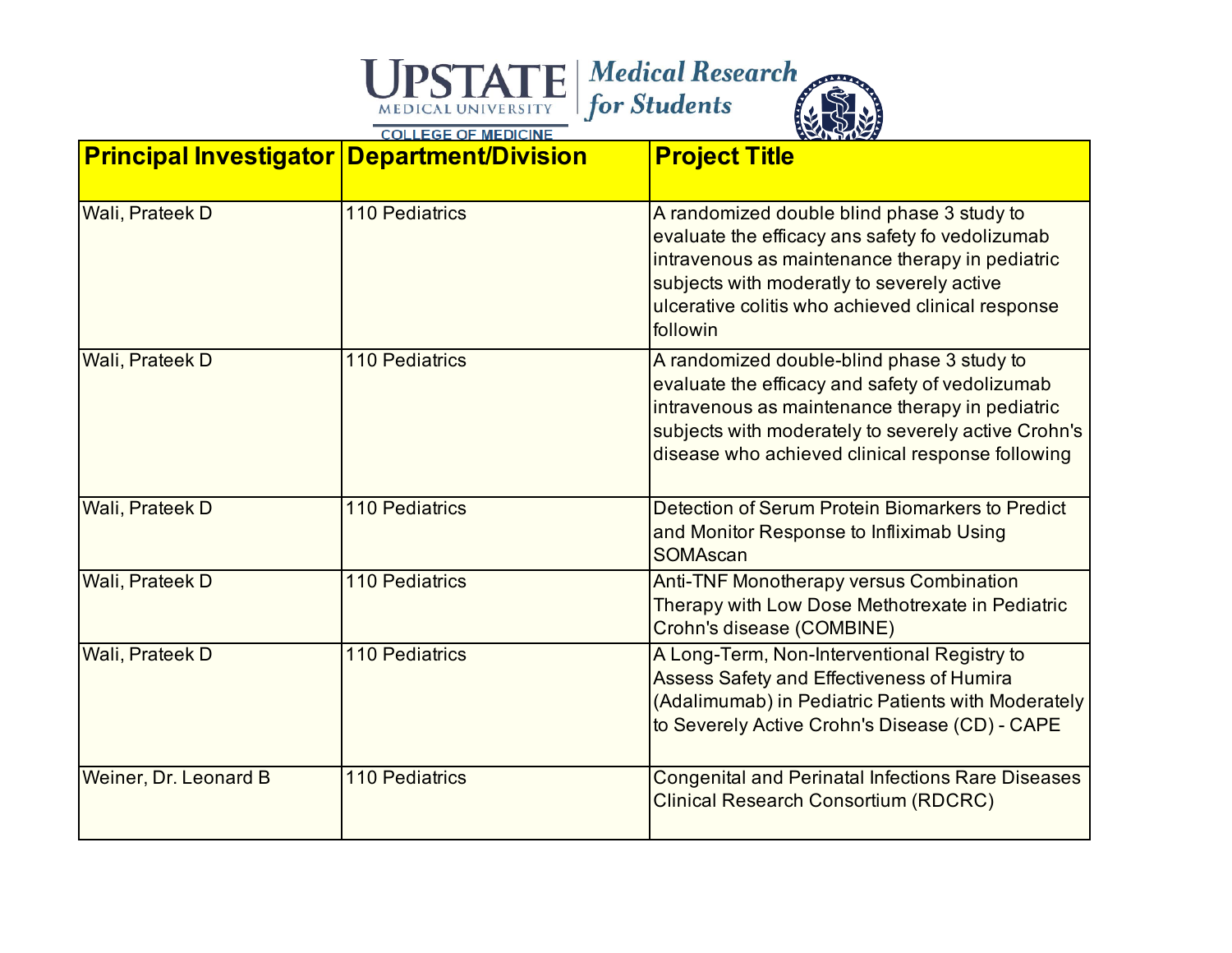| <b>Principal Investigator Department/Division</b> |                       | <b>Project Title</b>                                                                                                                                                                                                                                         |
|---------------------------------------------------|-----------------------|--------------------------------------------------------------------------------------------------------------------------------------------------------------------------------------------------------------------------------------------------------------|
| Weiner, Dr. Leonard B                             | <b>110 Pediatrics</b> | A phase 2/3 two part, open label, dose escalation,<br>age de-escalation and randomized observer blind<br>placebo controlled expansion study to evaluate the<br>safety tolerability reactogenicity and effectiveness<br>of mRNA 1273 SARS CoV2 vaccine in hea |
| Weiner, Dr. Leonard B                             | <b>110 Pediatrics</b> | A Phase 2/3, Randomized, Observer-Blind,<br>Placebo Controlled, Study to Evaluate the Safety,<br>Reactogenicity, and Effectiveness of mRNA-1273<br>SARS CoV 2 Vaccine in Healthy Adolescents 12 to<br><18 years of age                                       |
| Weiner, Dr. Leonard B                             | <b>110 Pediatrics</b> | <b>Congenital and Perinatal Infections Rare Diseases</b><br><b>Clinical Research Consortium (RDCRC)</b>                                                                                                                                                      |
| Weiner, Dr. Leonard B                             | <b>110 Pediatrics</b> | <b>Collection of Respiratory Swab Samples from</b><br><b>Patients with Suspected Respiratory Tract</b><br>Infections (East Syracuse Site)                                                                                                                    |
| Weiner, Dr. Leonard B                             | <b>110 Pediatrics</b> | <b>Collection of Respiratory Swab Samples from</b><br><b>Patients with Suspected Respiratory Tract</b><br>Infections (Liverpool Site)                                                                                                                        |
| Weiner, Dr. Leonard B                             | <b>110 Pediatrics</b> | A Phase 3, Randomized, Double-Blind Trial To<br>Evaluate The Safety And Immunogenicity Of A 20-<br>Valent Pneumococcal Conjugate Vaccine In<br><b>Healthy Infants</b>                                                                                        |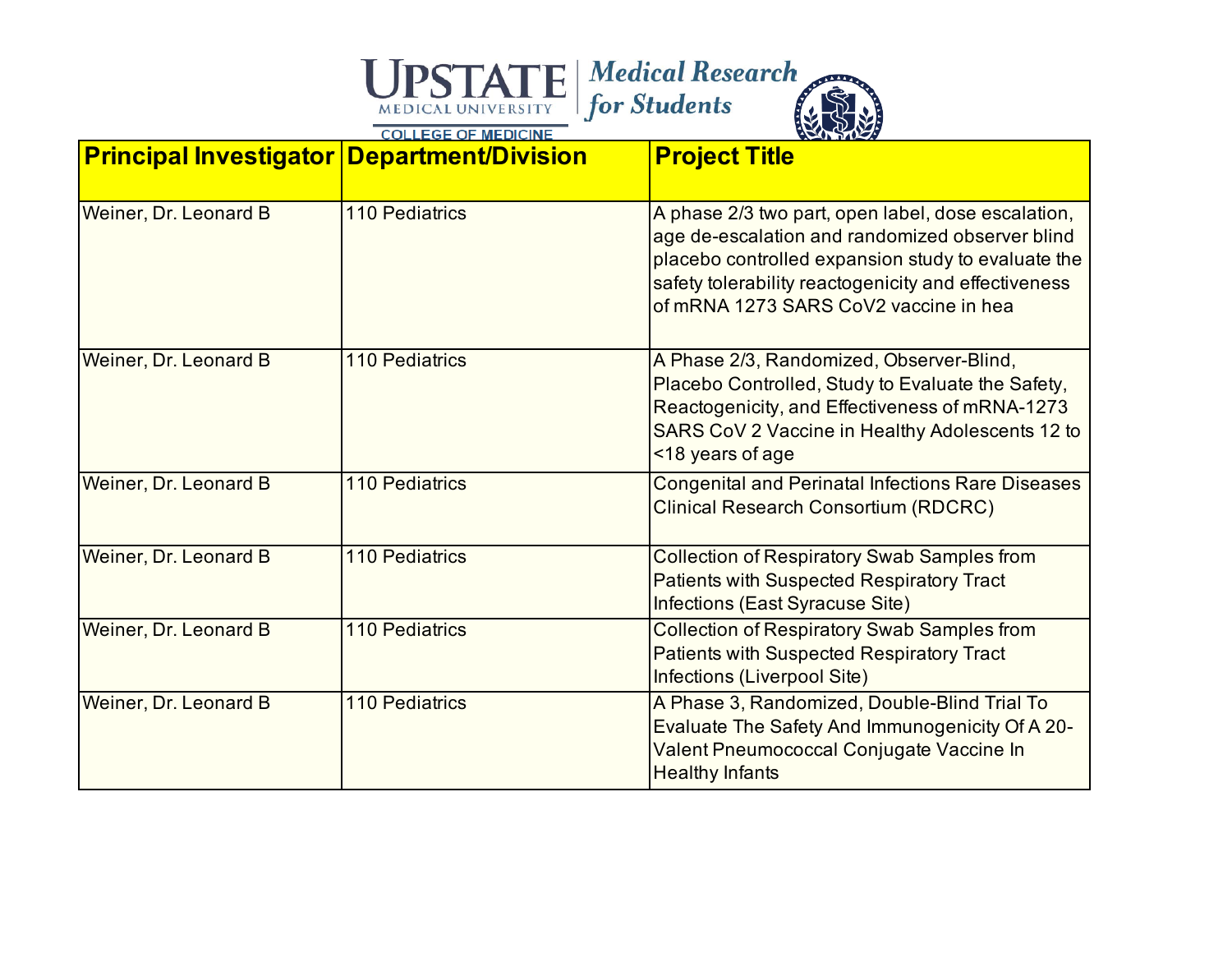| <b>Principal Investigator Department/Division</b> |                       | <b>Project Title</b>                                                                                                                                                                                                                                            |
|---------------------------------------------------|-----------------------|-----------------------------------------------------------------------------------------------------------------------------------------------------------------------------------------------------------------------------------------------------------------|
| Weiner, Dr. Leonard B                             | <b>110 Pediatrics</b> | A Phase 1b, Randomized, Observer-Blind, Placebo-<br>Controlled, Dose-Ranging Trial to Evaluate the<br>Safety and Immunogenicity of mRNA-1653, a<br>Combined Human Metapneumovirus (hMPV) and<br>Parainfluenza Virus Type 3 (PIV3) Vaccine-Adults<br>& 12-36 mo. |
| Weiner, Dr. Leonard B                             | <b>110 Pediatrics</b> | <b>Congenital and Perinatal Infections Rare Diseases</b><br><b>Clinical Research Consortium (RDCRC)</b>                                                                                                                                                         |
| Weiner, Dr. Leonard B                             | <b>110 Pediatrics</b> | A Phase 2, Open-Label, Non-Comparative,<br>Multicenter Study to Evaluate the Safety and<br>Tolerability, Efficacy and Pharmacokinetics of<br>Isayuconazonium Sulfate for the Treatment of<br>Invasive Aspergillosis (IA) or Invasive<br>Mucormycoosis (IM).     |
| Weiner, Dr. Leonard B                             | <b>110 Pediatrics</b> | A Phase 3, Multicenter, Randomized, Double-blind,<br>Active-Comparatorcontrolled Study to Evaluate the<br>Safety, Tolerability, and Immunogenicity of a 4-<br>dose Regiman of V114 in Healthy Infants (PNEU-<br>PED)                                            |
| Weiner, Dr. Leonard B                             | <b>110 Pediatrics</b> | A Phase 3, Multicenter, Randomized, Double-blind,<br>Active Comparator controlled Study to Evaluate the<br>Safety and Tolerability of V114 in Healthy Infants<br>(PNEU - LINK)                                                                                  |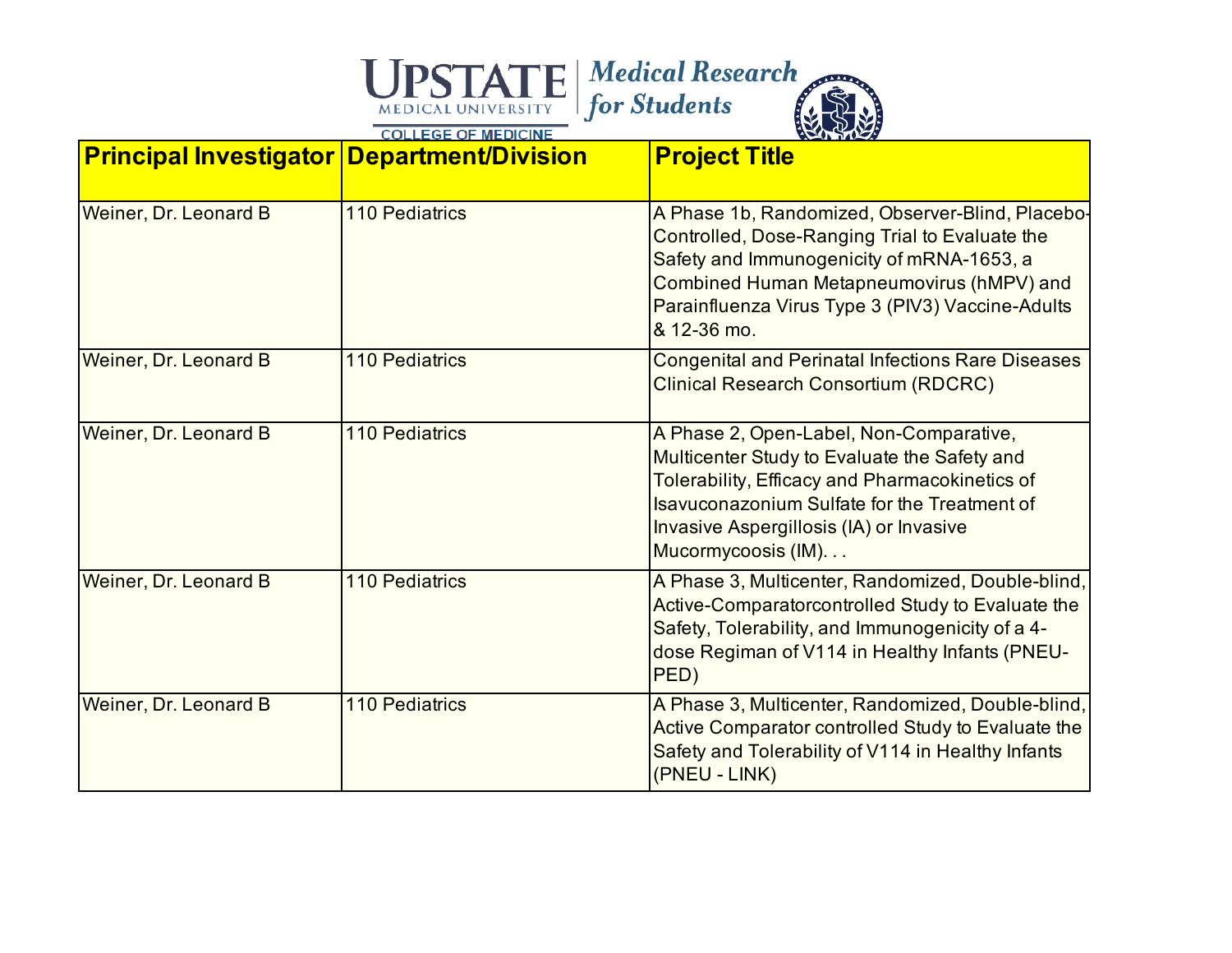| <b>Principal Investigator Department/Division</b> |                       | <b>Project Title</b>                                                                                                                                                                                                                                    |
|---------------------------------------------------|-----------------------|---------------------------------------------------------------------------------------------------------------------------------------------------------------------------------------------------------------------------------------------------------|
| Weiner, Dr. Leonard B                             | <b>110 Pediatrics</b> | A Phase IIIB, Observer-Blind, Randomized,<br>Placebo-Controlled, Multi-Center Study to Assess<br>the Safety and Immunogenicity of GSK<br>Meningococcal Group B Vaccine and 13-valent<br><b>Pneumococcal Vaccine when Administered</b><br>Concomitantly  |
| Weiner, Dr. Leonard B                             | <b>110 Pediatrics</b> | A Phase 2, Randomized, Double-Blind Trial to<br>Evaluate the Safety and Immunogenicity of a<br>Multivalent Pneumococcal Conjugate Vaccine in<br><b>Healthy Infants</b>                                                                                  |
| Weiner, Dr. Leonard B                             | <b>110 Pediatrics</b> | A Phase 2, Randomized, Open-Label Trial to<br>Evaluate the Safety and Immongencity of a<br>Multivalent Pneumococcal Conjugate Vaccine<br>Given With, or Separately From, 13-Valent<br><b>Pneumococcal Vaccine in Healthy Infants</b>                    |
| Weiner, Dr. Leonard B                             | <b>110 Pediatrics</b> | A Phase 3, Multi-Center, Open-Label,<br>Randomized, Comparator Controlled Trial of the<br>Safety and Efficacy of Dalbavancin Versus Active<br><b>Comparator in Pediatric Subjects with Acute</b><br><b>Bacterial Skin and Skin Structure Infections</b> |
| Weiner, Dr. Leonard B                             | <b>110 Pediatrics</b> | Meningococcal Vaccination Coverage in<br>Adolescents at a Public Clinic and a Private<br><b>Practice Group</b>                                                                                                                                          |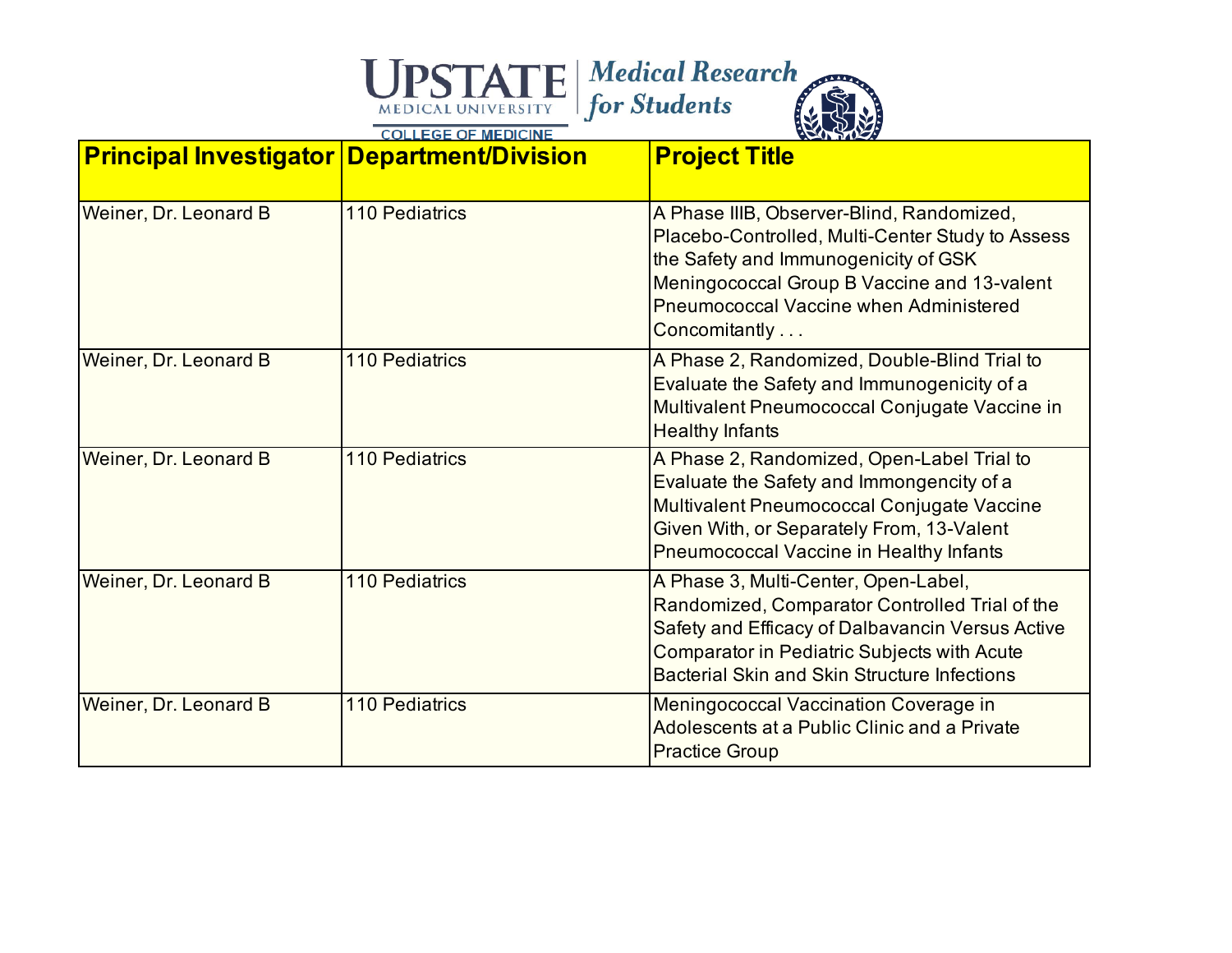| <b>Principal Investigator Department/Division</b> |                       | <b>Project Title</b>                                                                                                                                                                                                                                        |
|---------------------------------------------------|-----------------------|-------------------------------------------------------------------------------------------------------------------------------------------------------------------------------------------------------------------------------------------------------------|
| Weiner, Dr. Leonard B                             | <b>110 Pediatrics</b> | A Phase 2/3, Multicenter, Open-label, Multicohort,<br>Two-Part Study Evaluating Pharmacokinetics (PK),<br>Safety, and Efficacy of Cobicistat-boosted<br>Atazanavir (ATV/co) or Cobiscistat-boosted<br>Darunavir (DRV/co), Administered with a<br>Background |
| Kufel, Dr. Wesley                                 | 020 Pharmacy Practice | A quasi-experimental study to evaluate the use of<br>empiric antibiotic order sets for common infectious<br>states                                                                                                                                          |
| Morse, Dr. Eugene                                 | 030 Pharmacy          | <b>Global Infectious Diseases Research Training</b><br>Program                                                                                                                                                                                              |
| Auerbach, David S                                 | 110 Pharmacology      | Characterization of the 1st CRISPR-Cas9 mediated<br>mutant model of long QT syndrome type 2                                                                                                                                                                 |
| Auerbach, David S                                 | 110 Pharmacology      | Cardiac electrical safety of antidepressants in long<br>QT syndrome                                                                                                                                                                                         |
| Auerbach, David S                                 | 110 Pharmacology      | Cardiac and autonomic pathological markers for<br>arrhythmias and sudden unexpected death in<br>epilepsy patients                                                                                                                                           |
| Auerbach, David S                                 | 110 Pharmacology      | Support for research to distinguish epileptic vs<br>psychogenic non-epileptic seizures and detail the<br>cascade of cardio-respiratory changes surrounding<br>seizures                                                                                      |
| Auerbach, David S                                 | 110 Pharmacology      | Mechanisms for arrhythmias and seizures in long<br>QT syndrome                                                                                                                                                                                              |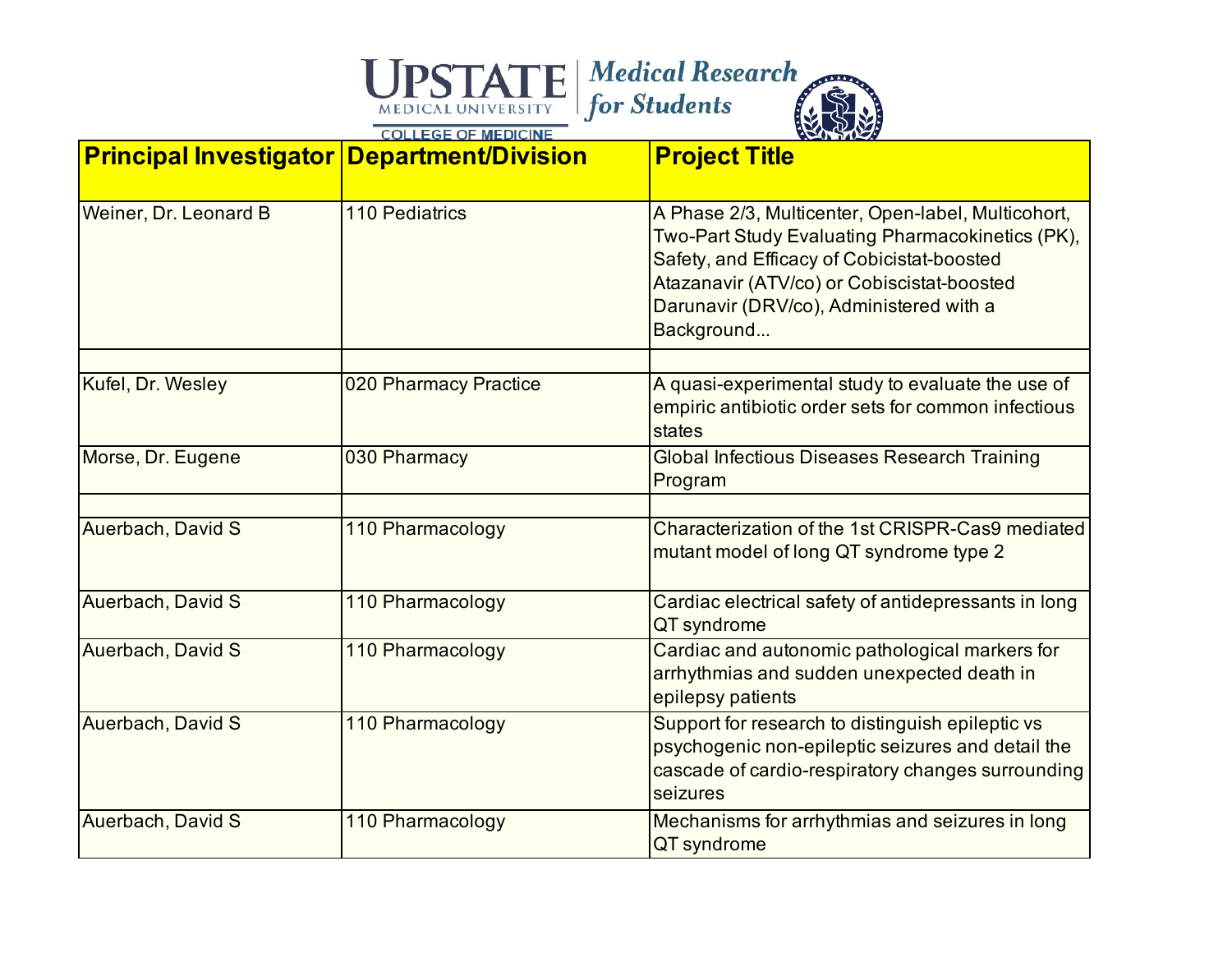

| <b>Principal Investigator Department/Division</b> |                  | <b>Project Title</b>                                                                                                           |
|---------------------------------------------------|------------------|--------------------------------------------------------------------------------------------------------------------------------|
| Lu, Hong                                          | 110 Pharmacology | Liver specific glucocorticoid action in liver cancer                                                                           |
| Lu, Hong                                          | 110 Pharmacology | Liver specific glucocorticoid action in alcoholic liver<br>disease                                                             |
| Luo, Juntao                                       | 110 Pharmacology | A translational study of a novel nanotrap for sepsis<br>treatment using patient blood samples                                  |
| Luo, Juntao                                       | 110 Pharmacology | A novel strategy to mitigate post surgery recurrence<br>and metastasis of ovarian cancer                                       |
| Luo, Juntao                                       | 110 Pharmacology | Ex Vivo patient tumor tissue culture for drug testing<br>and personalized medicine                                             |
| Luo, Juntao                                       | 110 Pharmacology | An innovative hemoperfusion nanotrap for sepsis<br>treatment                                                                   |
| Sheikh, Dr. M Saeed                               | 110 Pharmacology | CHTM1, a novel metabolic and tumor marker                                                                                      |
| Sheikh, Dr. M Saeed                               | 110 Pharmacology | Development of a natural product for breast cancer<br>treatment                                                                |
| Urao, Norifumi                                    | 110 Pharmacology | Impace of hematopoietic stem progenitor cell<br>dysfunction on tissue recovery from ischemic injury<br>in matabolic syndrome   |
| Wojcikiewicz, Dr. Richard J H                     | 110 Pharmacology | Mechanisms by which Bok binds to IP3Rs and<br>regulates mitochondiral dynamics                                                 |
| Wojcikiewicz, Dr. Richard J H                     | 110 Pharmacology | Significance of the novel Bok-IP3 receptor<br>interaction                                                                      |
| Wojcikiewicz, Dr. Richard J H                     | 110 Pharmacology | Mechanism of IP3 receptor processing by the<br>ERAD pathway and analysis of the IP3 receptor-<br>erlin 1/2 complex-RNF170 axis |
|                                                   |                  |                                                                                                                                |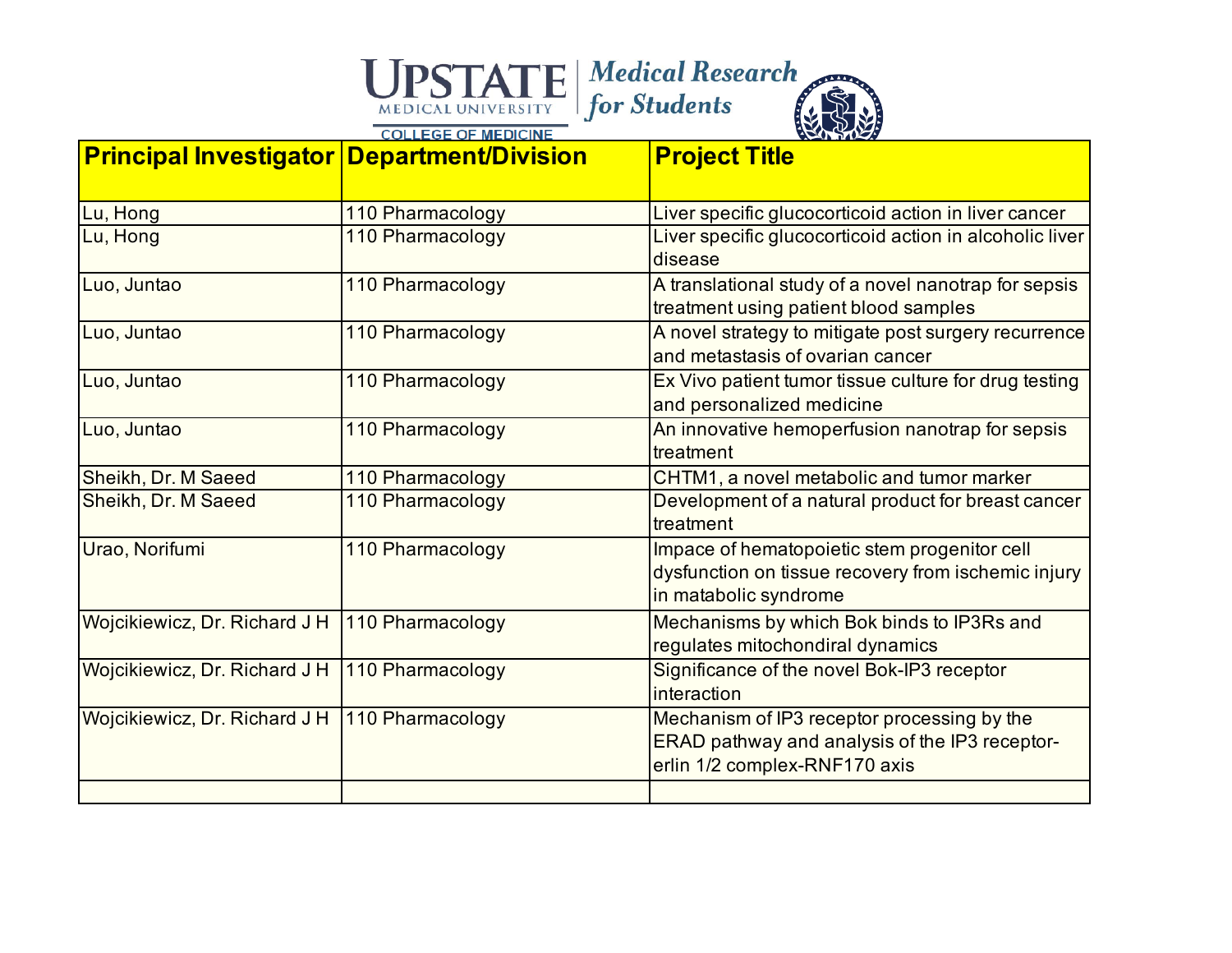| <b>Principal Investigator Department/Division</b> |                             | <b>Project Title</b>                                                                                                                                                          |
|---------------------------------------------------|-----------------------------|-------------------------------------------------------------------------------------------------------------------------------------------------------------------------------|
| Fulk, George D.                                   | <b>110 Physical Therapy</b> | Sleep disorders in people iwth chronic stroke:<br>impact across the international classification of<br>functioning                                                            |
| Kim, Bokkyu                                       | <b>110 Physical Therapy</b> | Transcranial photobiomodulation: illuminating the<br>brain to promote fine hand motor skill learning in<br>chronic stroke survivors - a pilot study                           |
| Kim, Bokkyu                                       | <b>110 Physical Therapy</b> | Promoting fine hand motor skilll learning in chronic<br>survivors using transcranial photobiomodulation                                                                       |
| Neville, Mr. Christopher G.                       | <b>110 Physical Therapy</b> | Objective measures of physical activity and sleep<br>quality in those with persistent concussion<br>symptons: use of activity and sleep monitoring to<br>inform clinical care |
| Howell, Brian W.                                  | 110 Physiology              | Genetic interaction between risk factors in the<br>development of ASD                                                                                                         |
| Hu, Huaiyu                                        | 110 Physiology              | The roles of EYS in photoreceptor health                                                                                                                                      |
| Hu, Huaiyu                                        | 110 Physiology              | Generation of EYS mutant marmoset embryos                                                                                                                                     |
| Hu, Huaiyu                                        | 110 Physiology              | Ciliary pocket matrix in photoreceptor health                                                                                                                                 |
| Matthews, Dr. Russell T                           | 110 Physiology              | The molecular architecture of perineuronal nets                                                                                                                               |
| Middleton, Dr. Frank A                            | 110 Physiology              | ELC-ENHANCED, building NYS whole genome<br>sequencing capacity for SARS                                                                                                       |
| Middleton, Dr. Frank A                            | 110 Physiology              | Validation of a salivary miRNA diagnostic test for<br>autism spectrum disorder                                                                                                |
| Olson, Dr. Eric C.                                | 110 Physiology              | Ethanol induced silencing of kinase signaling<br>during brain development                                                                                                     |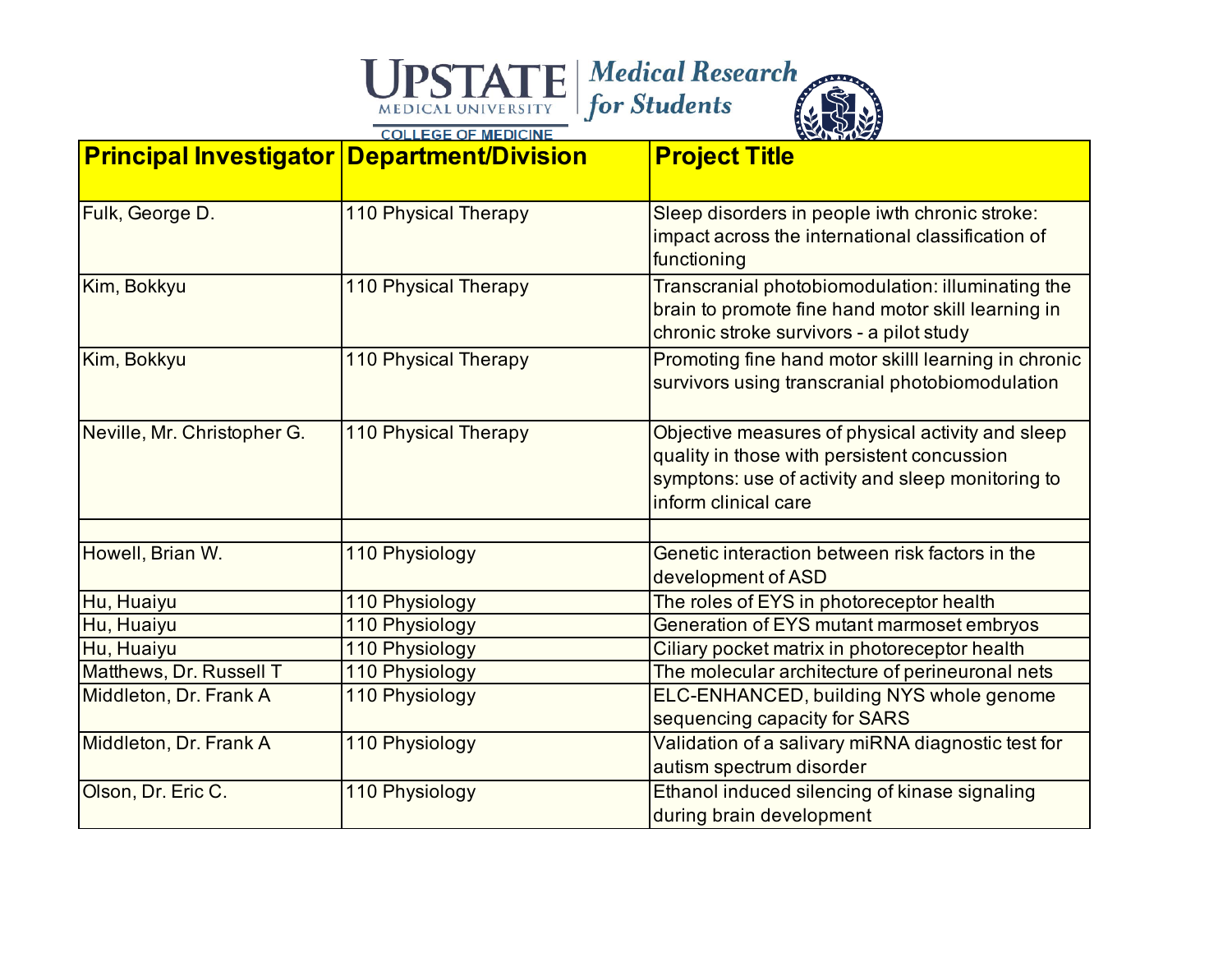| <b>Principal Investigator Department/Division</b> |                | <b>Project Title</b>                                                                                             |
|---------------------------------------------------|----------------|------------------------------------------------------------------------------------------------------------------|
| Olson, Dr. Eric C.                                | 110 Physiology | Ethanol induced silencing of kinase signaling<br>during brain development                                        |
| Pignoni, Dr. Francesca                            | 110 Physiology | Retinal neruogenesis at single cell resolution:<br>transcriptional control of progenitor to neuron<br>transition |
| Viapiano, Mariano S.                              | 110 Physiology | A new approach to identify and target brain cancer<br>specific glycoantigens                                     |
| Viapiano, Mariano S.                              | 110 Physiology | Targeting the tumor matrix as immune boosting<br>strategy for malignant gliomas                                  |
| Viapiano, Mariano S.                              | 110 Physiology | Targeting cell polarity to disrupt the interaction of<br>glioblastomas with the neural environment               |
| Weickert, Cynthia                                 | 110 Physiology | Neuroinflammation and neurogenesis in<br>schizophrenia                                                           |
| Zhu, Sijun                                        | 110 Physiology | Generation of intermediate neural progenitors in<br>drosophia larval brains                                      |
| Zhu, Sijun                                        | 110 Physiology | Subcellular-specific targeting of dendrites                                                                      |
| Faraone, Stephen V                                | 110 Psychiatry | <b>The ADHD Evidence Project</b>                                                                                 |
| Faraone, Stephen V                                | 110 Psychiatry | Child and adolescent ADHD dissemination website                                                                  |
| Faraone, Stephen V                                | 110 Psychiatry | Developing quality measures for adult attention<br>deficit hyperactivity disorder                                |
| Faraone, Stephen V                                | 110 Psychiatry | Discoveries in ADHD genomics: help or hype in<br>clinical settings                                               |
| Faraone, Stephen V                                | 110 Psychiatry | <b>ADHD</b> genetics consultation                                                                                |
| Faraone, Stephen V                                | 110 Psychiatry | <b>Comorbid Conditions of Attention</b><br>deficit/hyperactivity disorder                                        |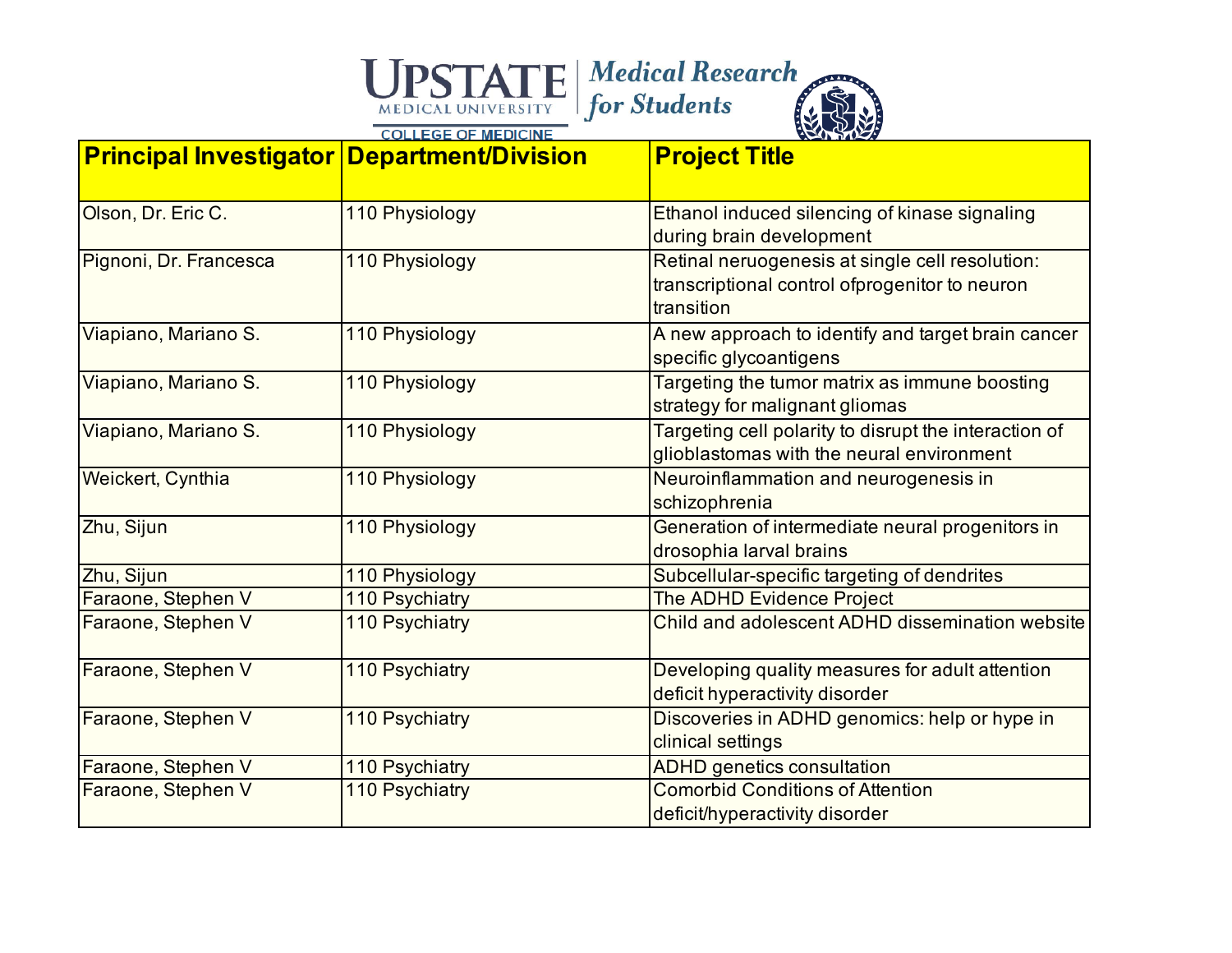| <b>Principal Investigator Department/Division</b> |                | <b>Project Title</b>                                                                                                                                 |
|---------------------------------------------------|----------------|------------------------------------------------------------------------------------------------------------------------------------------------------|
| Glatt, Stephen J.                                 | 110 Psychiatry | Proliling the functional genetics of health and<br>disease suing BrainGENIE: the brain gene<br>expression and network imputation engine              |
| Glatt, Stephen J.                                 | 110 Psychiatry | Genetic predictors, transcriptomic biomarkers, &<br>neurobiological signatures of resilience to<br>alzheimer's disease                               |
| Glatt, Stephen J.                                 | 110 Psychiatry | The Alcohol-Pain Connection: Mechanisms and<br><b>Genetic/Psychological Correlates</b>                                                               |
| Glatt, Stephen J.                                 | 110 Psychiatry | <b>Gene Expression Biomarkers for Early</b><br>Identification of Mild Cognitive Impairment: A Twin                                                   |
| Hess, Jonathan L                                  | 110 Psychiatry | Circulating transcriptional biomarkers of preclinical<br>cardiac dysfunction: The HeartGENIE Project                                                 |
| Lin, Yingxi                                       | 110 Psychiatry | Activity dependent transcriptional pathways<br>underlying synaptic mechanisms for memory<br>discrimination & generalization                          |
| Lin, Yingxi                                       | 110 Psychiatry | Stressor controllability: distinct prefrontal circuis<br>regulate resilience                                                                         |
| Lin, Yingxi                                       | 110 Psychiatry | Synaptic mechanisms for contextual memory<br>formation                                                                                               |
| Liu, Chunyu                                       | 110 Psychiatry | 1/3 high resolution mapping of cell type specific<br>DNA (hydroxy) methylation in the human brain<br>during postnatal development and in psychiatric |
| Liu, Chunyu                                       | 110 Psychiatry | Discovery and validation of neuronal enhancers<br>associated with the development of psychiatric<br>disorders                                        |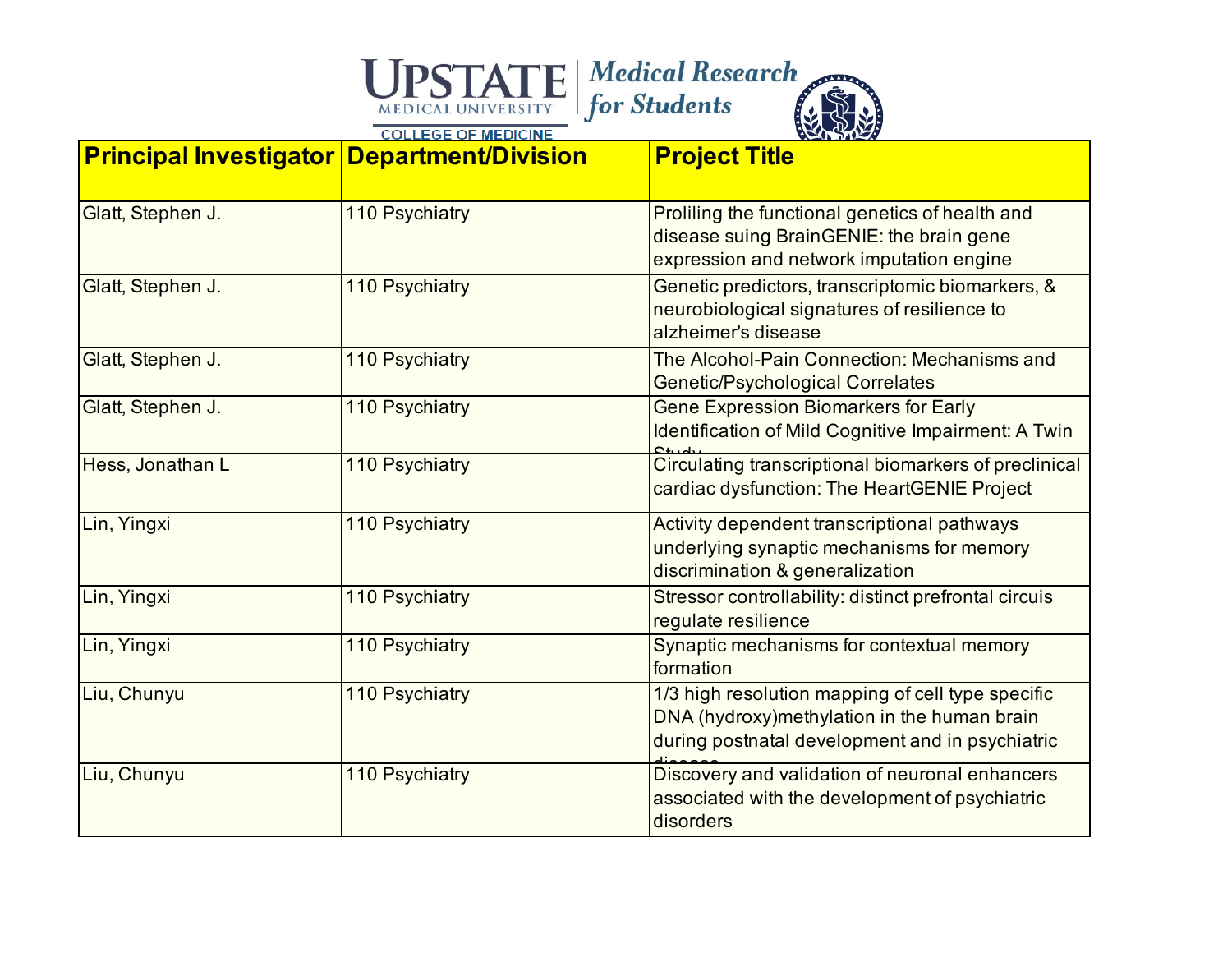| <b>Principal Investigator Department/Division</b> |                | <b>Project Title</b>                                                                                                                                                                                                                                                    |
|---------------------------------------------------|----------------|-------------------------------------------------------------------------------------------------------------------------------------------------------------------------------------------------------------------------------------------------------------------------|
| Ramanathan, Seethalakshmi                         | 110 Psychiatry | Effectiveness of a targeted brief intervention for<br>recent suicide attemp survivors                                                                                                                                                                                   |
| Satish, Dr. Usha                                  | 110 Psychiatry | An investigation of the impace of light intensity and<br>light spectrum on sleep quality and overall health<br>and wellbeing of office workers                                                                                                                          |
| Schulze, Thomas G.                                | 110 Psychiatry | A new intervention for implementation of<br>pharmacogenetics in psychiatry                                                                                                                                                                                              |
| Schwartz, Dr. Thomas L                            | 110 Psychiatry | UNCOVER: The RECOVER ssub-study which<br>leverages quaNtitative and Credible research tOols<br>from Verily will providE assessment measuRes for<br>depressive episodes or UNCOVER                                                                                       |
| Schwartz, Dr. Thomas L                            | 110 Psychiatry | RECOVER: A Prospective, Multi-center,<br><b>Randomized Controlled Blinded Trial</b><br>Demonstrating the Safety and Effectiveness of VNS<br>Therapy System as Adjunctive Therapy Versus a<br>No Stimulation Control in Subjects With Treatment-<br>Resistant Denression |
| Scott, Kathryn E                                  | 110 Psychiatry | Scaling the Project ECHO Model to Improve Sickle<br><b>Cell Disease Management</b>                                                                                                                                                                                      |
| Servatius, Richard J.                             | 110 Psychiatry | Defense Priority Allocation System (DPAS)                                                                                                                                                                                                                               |
| Trief Himmelsbach, Dr. Paula                      | 110 Psychiatry | Behavioral adherence in emerging adults with type<br>2 diabetes: Ancillary study                                                                                                                                                                                        |
| Wong, Ma-Li                                       | 110 Psychiatry | Mechanisms of noncanonical caspase 1 signaling<br>in the brain                                                                                                                                                                                                          |
| Wong, Ma-Li                                       | 110 Psychiatry | Alternative splicing mechanisms and Alzheimer's<br><b>Disease</b>                                                                                                                                                                                                       |
| Wong, Ma-Li                                       | 110 Psychiatry | Alternative splicing mechanism in stress                                                                                                                                                                                                                                |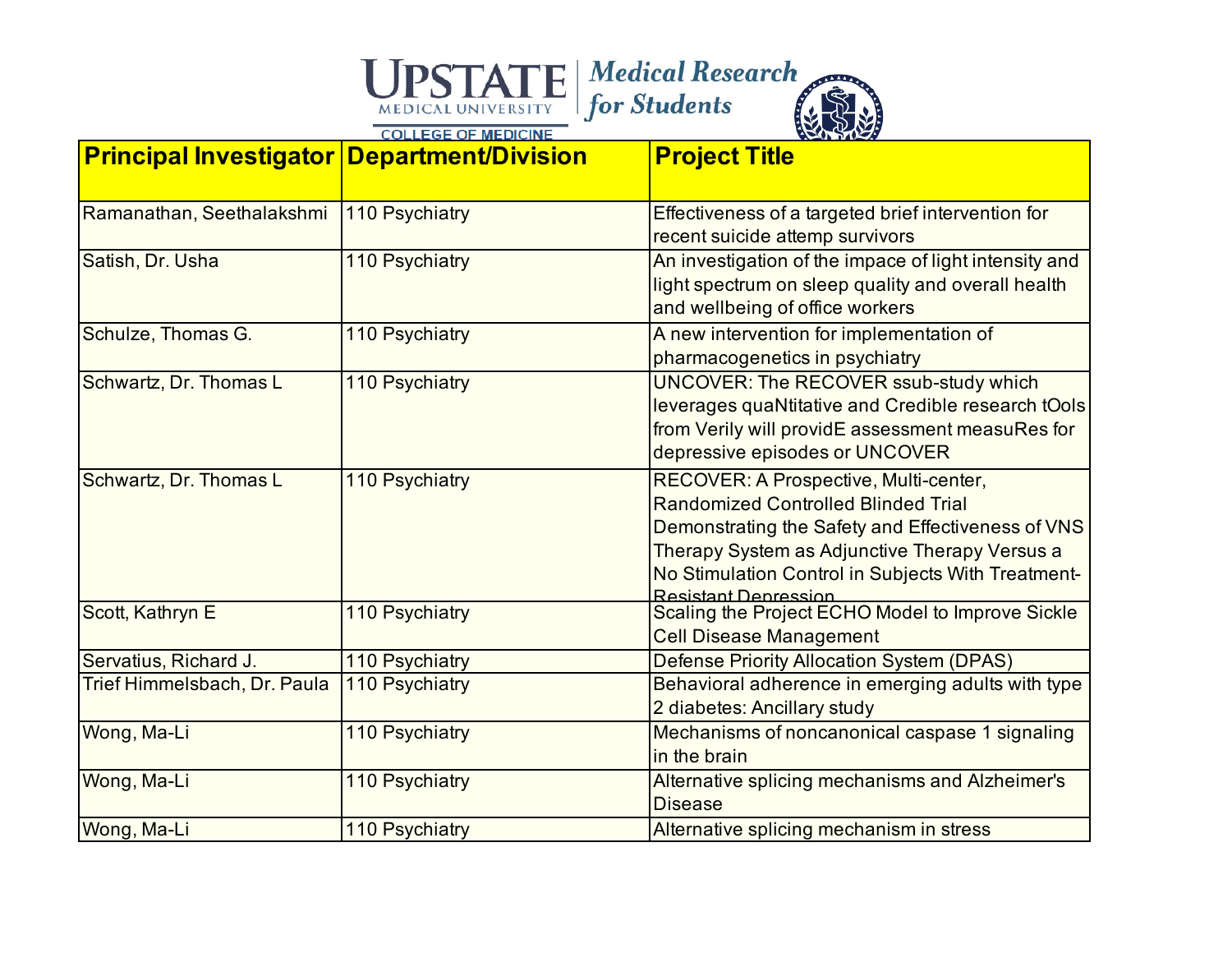| <b>Principal Investigator Department/Division</b> |                                                   | <b>Project Title</b>                                                                                                                                                                                                                                               |
|---------------------------------------------------|---------------------------------------------------|--------------------------------------------------------------------------------------------------------------------------------------------------------------------------------------------------------------------------------------------------------------------|
| Yao, Wei-Dong                                     | 110 Psychiatry                                    | Exploring the pathogenicity of CYLD variants in<br><b>FTD</b>                                                                                                                                                                                                      |
| Yao, Wei-Dong                                     | 110 Psychiatry                                    | CYLD in synapse pruning and pathogenesis of<br><b>FTD</b>                                                                                                                                                                                                          |
| Yao, Wei-Dong                                     | 110 Psychiatry                                    | Prefrontal cellular and circuitry mechanisms in a<br>mouse model of C9ORF72-associated<br>frontotemporal dementia                                                                                                                                                  |
| Yao, Wei-Dong                                     | 110 Psychiatry                                    | Prefrontal AMPA receptors in FTD Pathogenesis                                                                                                                                                                                                                      |
| Yao, Wei-Dong                                     | 110 Psychiatry                                    | Nonproteolytic Polyubiquitin Chains at the<br>Synapse                                                                                                                                                                                                              |
| Morley, Christopher P                             | 110 Public Health & Preventive<br><b>Medicine</b> | Transit's path forward in a pandemic: uniting public<br>health policy and transportation policy through the<br>scientific analysis of aerosols and an integrated<br>epidemiological and agent based mobility model                                                 |
| Wong, Roger                                       | 110 Public Health & Preventive<br><b>Medicine</b> | The Johns Hopkins Alzheimer's Disease Resource<br><b>Center for Minority Aging Research</b>                                                                                                                                                                        |
|                                                   |                                                   |                                                                                                                                                                                                                                                                    |
| Feiglin, Dr. David H                              | 110 Radiology                                     | <b>Experimental N.M.R.</b>                                                                                                                                                                                                                                         |
| Bogart, Dr. Jeffrey A                             | 110 Radiology Oncology                            | A Randomized Phase II Trial of Salvage<br>Radiotherapy With Standard vs Enhanced<br><b>Androgen Deprivation Therapy (with</b><br>Enzalutamide) in Patients with Post-Prostatectomy<br>PSA Recurrences with Aggressive Disease<br>Features RTOG Study 3506 (Pfizer) |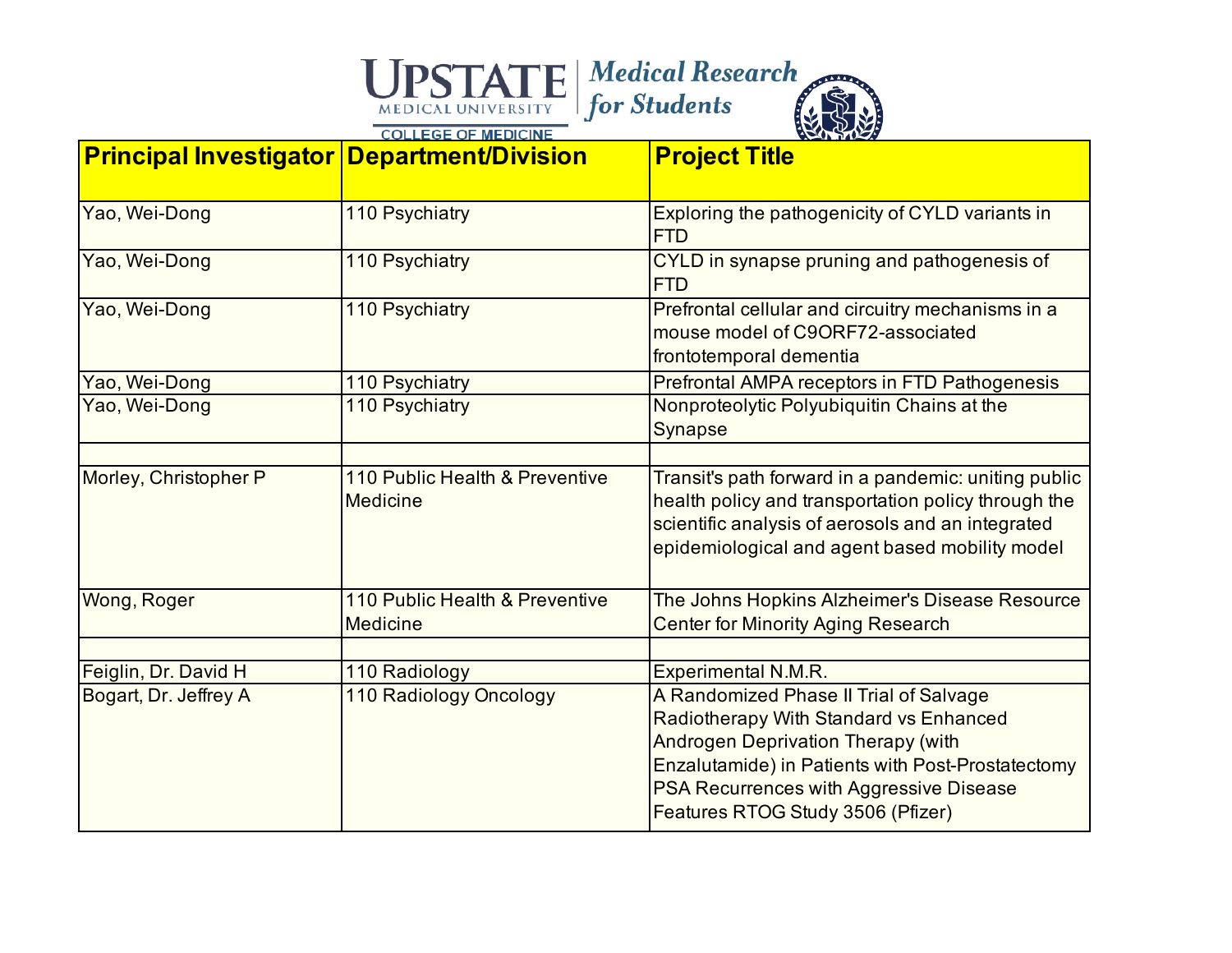| <b>Principal Investigator Department/Division</b> |                                    | <b>Project Title</b>                                                                                                                                                                                                                                  |
|---------------------------------------------------|------------------------------------|-------------------------------------------------------------------------------------------------------------------------------------------------------------------------------------------------------------------------------------------------------|
| Bogart, Dr. Jeffrey A                             | 110 Radiology Oncology             | Phase II trial of induction immunotherapy with anti-<br>PD-L1 for PD-L1 positive patients with<br>unresectable stage IIIA and IIIB NSCLC eligible for<br>chemoradiotherapy with curative intent                                                       |
| Bogart, Dr. Jeffrey A                             | 110 Radiology Oncology             | A Randomized Phase III Study of Sublobar<br><b>Resection (SR) versus Stereotactic Ablative</b><br>Radiotherapy (SAbR) in High Risk Patients with<br>Stage I Non-Small Cell Lung Cancer (NSCLC)                                                        |
| Mix, Michael D                                    | 110 Radiology Oncology             | A Phase III, Randomised, Double-blind, Placebo-<br>controlled, Multi-centre, International Study of<br>Durvalumab following stereotactic body radiation<br>therapy (SBRT) for the treatment of Patients with<br>Stage I/II Non Small Cell Lung Cancer |
| Pawar, Snehalata A.                               | 110 Radiology Oncology             | Role of C/EBP delta in radiation induced injury to<br>mesenchymal stem cell                                                                                                                                                                           |
| Pawar, Snehalata A.                               | 110 Radiology Oncology             | Role of TLR4 in radiation induced cardiomyopathy                                                                                                                                                                                                      |
| Pawar, Snehalata A.                               | 110 Radiology Oncology             | Development of Myelo001 as an orally applied<br>medical countermeasure for the treatment of<br>hematoietic acute radiation syndrome                                                                                                                   |
| Simone, Brittany A.                               | 110 Radiology Oncology             | Metabolic reprogramming of host immunity in<br>breast cancer                                                                                                                                                                                          |
| Turk, Dr. Margaret A                              | <b>110 Rehabilitation Medicine</b> | Coordinating center for research to promote the<br>health of children with birth defects and people with<br>developmental and other disabilities                                                                                                      |
|                                                   |                                    |                                                                                                                                                                                                                                                       |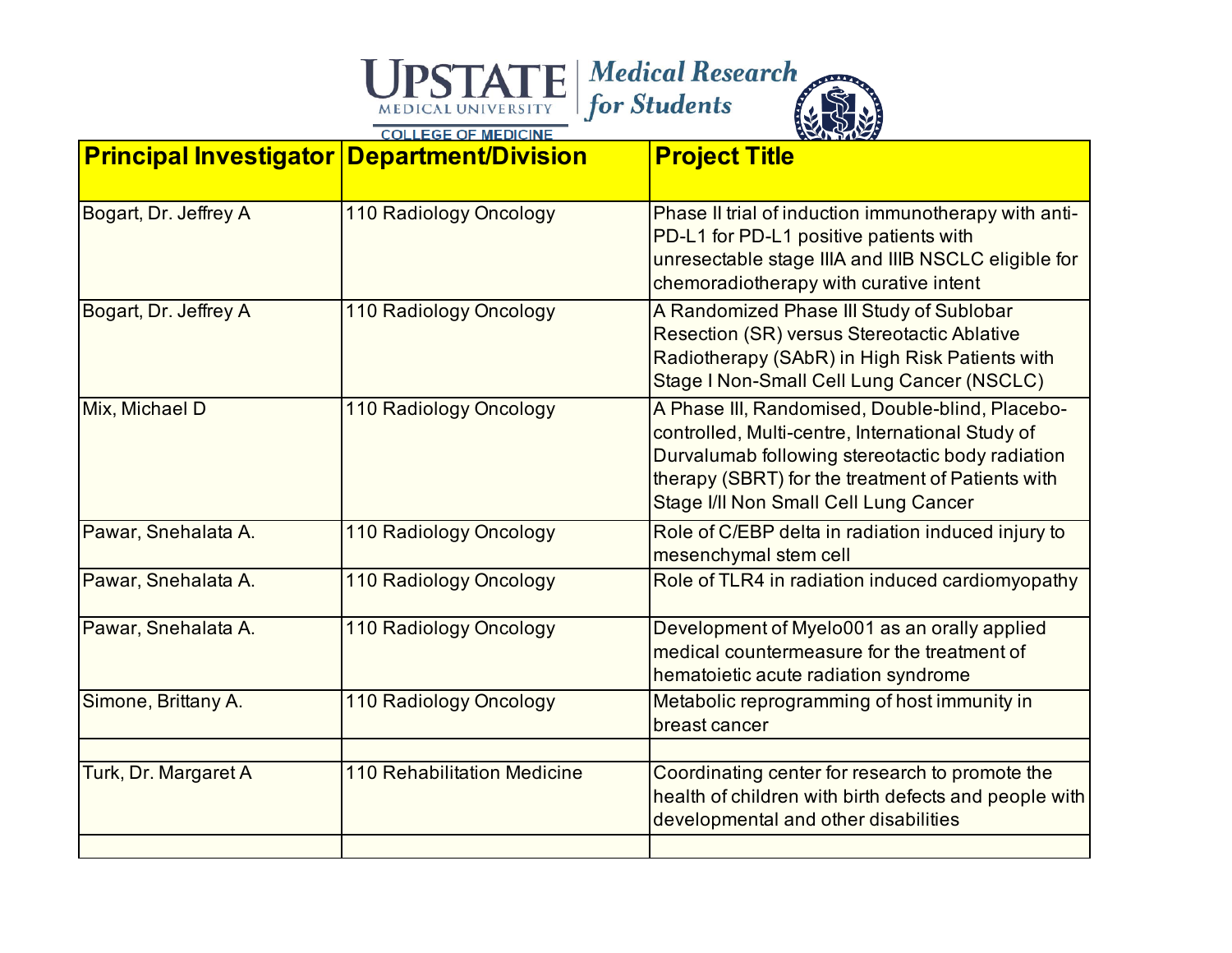| <b>Principal Investigator Department/Division</b> |                       | <b>Project Title</b>                                                                                                                                                                                                                                            |
|---------------------------------------------------|-----------------------|-----------------------------------------------------------------------------------------------------------------------------------------------------------------------------------------------------------------------------------------------------------------|
| Costanza, Michael J                               | 110 Surgery - General | Predicting the Safety and Effectiveness of Inferior<br>Vena Cava Filters (PRESERVE)                                                                                                                                                                             |
| Green, G. Randall                                 | 110 Surgery - General | Transform off the shelf synthetic grafts to<br>autologous conduits for coronary artery bypass<br>grafting                                                                                                                                                       |
| Kohman, Leslie J                                  | 110 Surgery - General | She Matters and We Matter Program for Cancer<br><b>Outreach Projects</b>                                                                                                                                                                                        |
| Kollisch-Singule, Michaela C                      | 110 Surgery - General | Pharmacokinetics and pharmacodynamimcs of IEX-<br>039.glycine to treat lunc injury                                                                                                                                                                              |
| Laftavi, Mark                                     | 110 Surgery - General | A Phase 3, Multicenter, Randomized, Open-label,<br>Active-controlled Study to Assess the Efficacy and<br>Safety of Maribavir Treatment Compared to<br><b>Investigator-assigned Treatment in Transplant</b><br>Recipients with Cytomegalovirus (CMV) Infections. |
| Laftavi, Mark                                     | 110 Surgery - General | A Phase 3 Prospective, Randomized, Multicenter,<br>Open-Label, Controlled Trial to Assess the Efficacy<br>and Safety of Cellular Immunotherapy with MDR-<br>101 for Induction of Immune Tolerance in<br>Recipients of HLA-Matched, Living Donor Kidney          |
| Lai, Lisa M.                                      | 110 Surgery - General | A novel miRNA-based breast cancer screening<br>approach                                                                                                                                                                                                         |
| Lai, Lisa M.                                      | 110 Surgery - General | <b>Comparison of Operative versus Medical</b><br>Endocrine Therapy for low risk DCIS: The (COMET<br>Trial)                                                                                                                                                      |
| Meier, Andreas                                    | 110 Surgery - General | Using learning curves to redefine raining<br>requirements in General Surgery                                                                                                                                                                                    |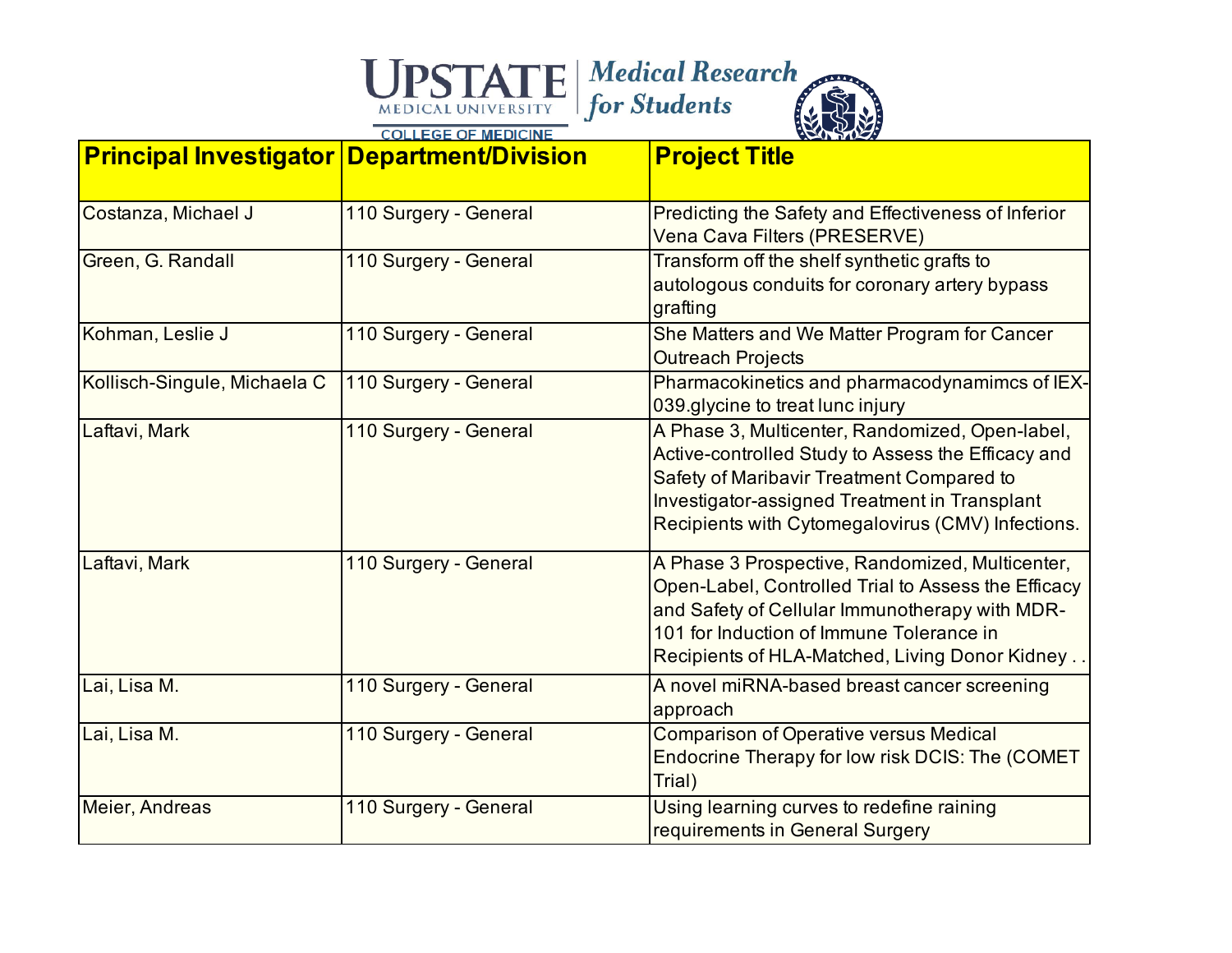| <b>Principal Investigator Department/Division</b> |                           | <b>Project Title</b>                                                                                                                                                                                     |
|---------------------------------------------------|---------------------------|----------------------------------------------------------------------------------------------------------------------------------------------------------------------------------------------------------|
| Nieman, Gary F                                    | 110 Surgery - General     | Computationally optimized ventilation in the<br>prehospital hospital setting                                                                                                                             |
| Nieman, Gary F                                    | 110 Surgery - General     | Validating EELV as a Bedside Method to Detect<br><b>Occult Vili</b>                                                                                                                                      |
| Nieman, Gary F                                    | 110 Surgery - General     | Preserving Epithelial Barrier Integrity in Ventilator-<br><b>Induced Lung Injury</b>                                                                                                                     |
| Nieman, Gary F                                    | 110 Surgery - General     | <b>Testing of a Novel Ventilation Strategy</b>                                                                                                                                                           |
| Shaw, Palma M                                     | 110 Surgery - General     | Randomized, Multicenter, Controlled Trial to<br>Compare Best Endovascular versus Best Surgical<br>Therapy in Patients with Critical Limb Ischemia                                                        |
| Wang, Guirong                                     | 110 Surgery - General     | SCH: INT: Collaborative Research: Crowd in<br><b>Action: Human-Centric Privacy-Preserving Data</b><br><b>Analytics for Environmental Public Health</b>                                                   |
| Wang, Guirong                                     | 110 Surgery - General     | Mechanisms of differential susceptibility of human<br>SP-B genetic variants to pneumonia and lung<br>injury                                                                                              |
| Damron, Timothy A                                 | 110 Surgery - Orthopedics | An Evaluating Study of the Device in the Surgical<br><b>Treatment of Patients Attending the Hospital</b><br>Through Reviewing the Device Performance Data<br>(CERAMENT/BONE VOID FILLER Device Registry) |
| Damron, Timothy A                                 | 110 Surgery - Orthopedics | A Randomized Trial to Assess Patient Quality of<br>Life and Function after Alternative Surgeries for<br>Pathologic Fractures of the Femur                                                                |
| Damron, Timothy A                                 | 110 Surgery - Orthopedics | Prophylactic Antibiotic Regimens in Tumor Surgery<br>(PARITY)                                                                                                                                            |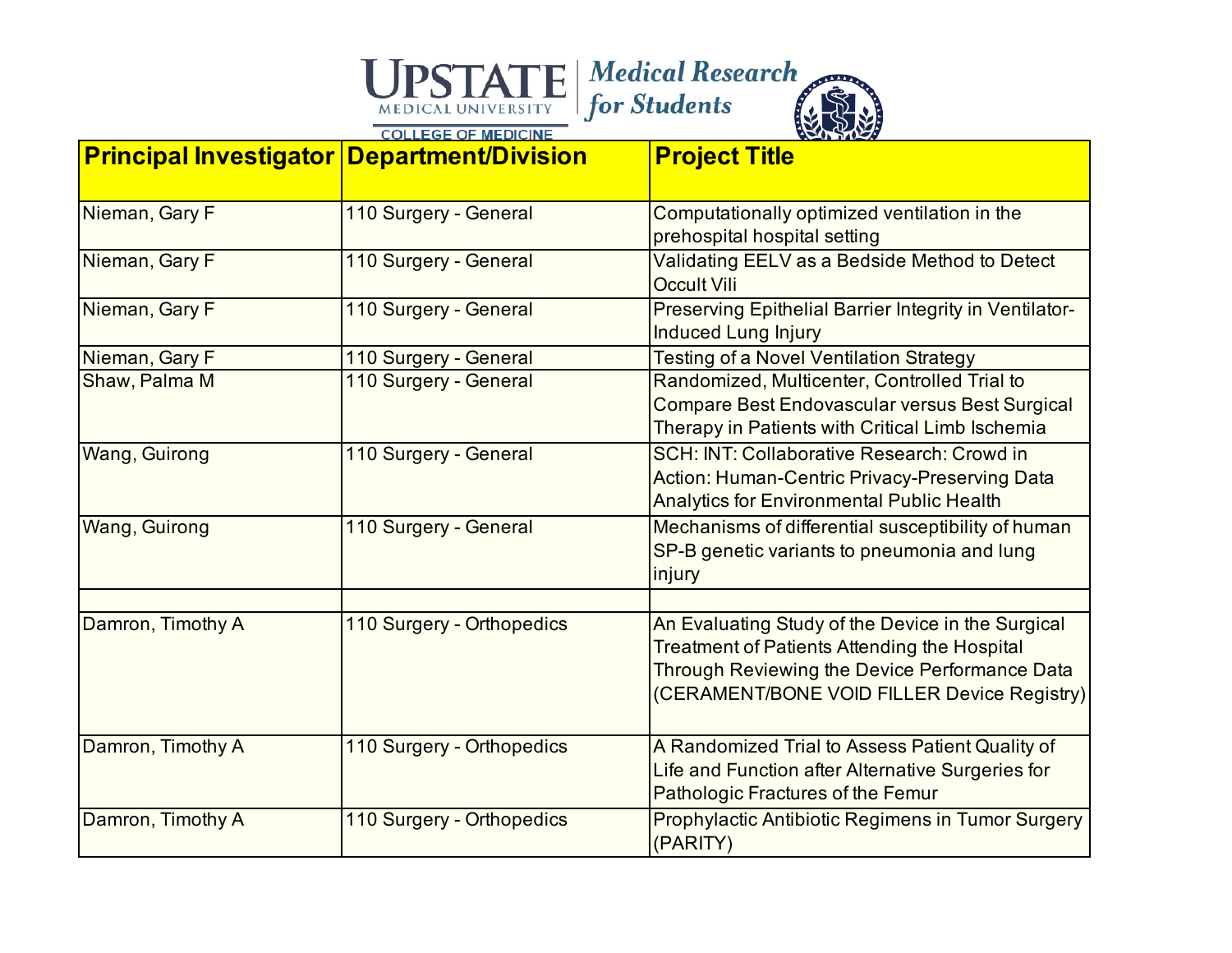

| <b>Principal Investigator Department/Division</b> |                           | <b>Project Title</b>                                                                                                                                                                 |
|---------------------------------------------------|---------------------------|--------------------------------------------------------------------------------------------------------------------------------------------------------------------------------------|
| Damron, Timothy A                                 | 110 Surgery - Orthopedics | Radiotherapy Effects on Normal Bone                                                                                                                                                  |
| Horton, Jason A                                   | 110 Surgery - Orthopedics | In vitro model to study the role of microvascular                                                                                                                                    |
|                                                   |                           | physiology in regulation osteogenesis                                                                                                                                                |
| Lavelle, Dr. William F.                           | 110 Surgery - Orthopedics | A prospective data collection study of patients<br>treated with a single level transformaminal lumbar<br>interbody fusion (TLIF) stabilized iwth pedicle<br>screws                   |
| Lavelle, Dr. William F.                           | 110 Surgery - Orthopedics | Safety and effectiveness of Bio2 Vitrium cervical<br>cage in anterior cervical discentomy and fusion. A<br>randomized controlled non-inferiority pivotal study                       |
| Lavelle, Dr. William F.                           | 110 Surgery - Orthopedics | M6-C Artificial Cervical Disc IDE Post-Approval<br>Study                                                                                                                             |
| Lavelle, Dr. William F.                           | 110 Surgery - Orthopedics | An Assessment of P-15L Bone Graft in<br><b>Transforaminal Lumbar Interbody Fusion with</b><br>Instrumentation                                                                        |
| Lavelle, Dr. William F.                           | 110 Surgery - Orthopedics | A Prospective, Multicenter, Randomized,<br>Controlled Clinical Investigation of MONTAGE in<br><b>Adults with Spinal Deformity Undergoing Pedicle</b><br><b>Subtraction Osteotomy</b> |
| Lavelle, Dr. William F.                           | 110 Surgery - Orthopedics | A Multi-center, Patient Outcome Registry for a<br>Hydroxyapatite infused PEEK Interbody Fusion<br><b>Device</b>                                                                      |
| Lavelle, Dr. William F.                           | 110 Surgery - Orthopedics | Thoracolumba burst fractures (AoSpine A3,A4) in<br>neurologically intact patients; An observational,<br>multicenter cohort study comparing surgical versus<br>non-surgical treatment |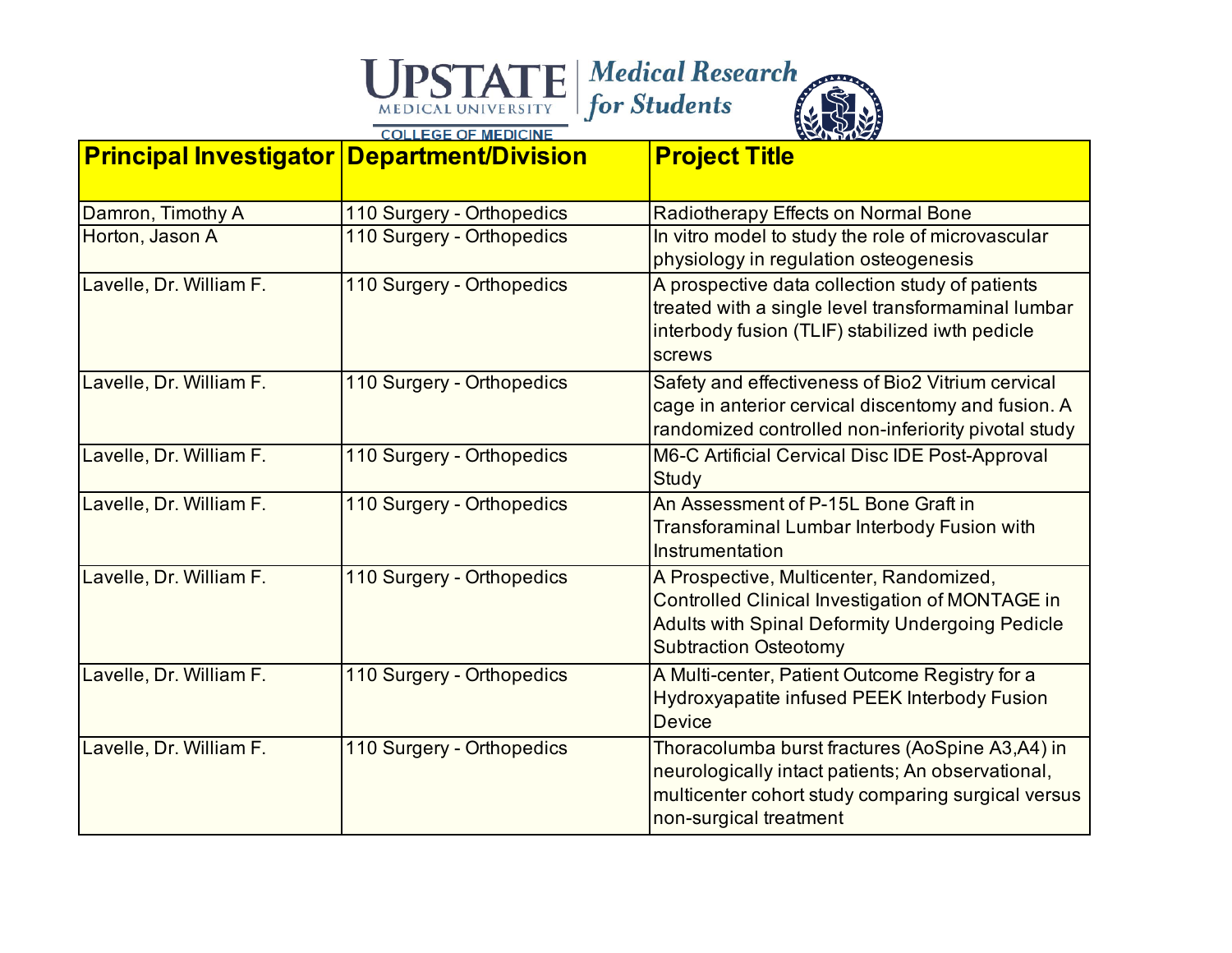| <b>Principal Investigator Department/Division</b> |                           | <b>Project Title</b>                                                                                                                                                                                                                                        |
|---------------------------------------------------|---------------------------|-------------------------------------------------------------------------------------------------------------------------------------------------------------------------------------------------------------------------------------------------------------|
| Lavelle, Dr. William F.                           | 110 Surgery - Orthopedics | The INFUSE Bone Graft with MASTERGRAFT Strip<br><b>PLF Dosing IDE Study</b>                                                                                                                                                                                 |
| Lavelle, Dr. William F.                           | 110 Surgery - Orthopedics | A Concurrently Controlled Study of LimiFlex(TM)<br>Paraspinous Tension Band in the Treatment of<br>Lumbar Degenerative Spondylolisthesis with<br><b>Spinal Stenosis</b>                                                                                     |
| Lavelle, Dr. William F.                           | 110 Surgery - Orthopedics | A Multi-center, Prospective, Single Arm Study of<br>Patients Undergoing a Two or Three Level ACDF<br>Using ViviGen Cellular Bone Matrix in Conjunction<br>with Cervical Allograft Spacers and DePuy Synthes<br><b>Spine Anterior Cervical Plate Systems</b> |
| Lavelle, Dr. William F.                           | 110 Surgery - Orthopedics | Prospective, Concurrently Controlled, Multi-Center<br>Study to Evaluate the Safety and Effectiveness of<br>the Spinal Kinetics M6-C Artificial Cervical Disc<br><b>Compared to Anterior Cervical Discectomy and</b><br>Fusion (ACDF) for the Treatment of   |
| Lavelle, Dr. William F.                           | 110 Surgery - Orthopedics | Post Market Clinical Study of Fusion Using Valeo<br>TL or XT/PL Silicon Nitride Interbody Fusion Device                                                                                                                                                     |
| Mann, Kenneth A                                   | 110 Surgery - Orthopedics | Etiology and Prevention of Loss of Fixation in<br><b>Cemented Knee Replacements</b>                                                                                                                                                                         |
| Oest, Megan E.                                    | 110 Surgery - Orthopedics | <b>Reducing Post-Radiotherapy Bone Fragility</b><br><b>Through Orchestrated Cell Survival</b>                                                                                                                                                               |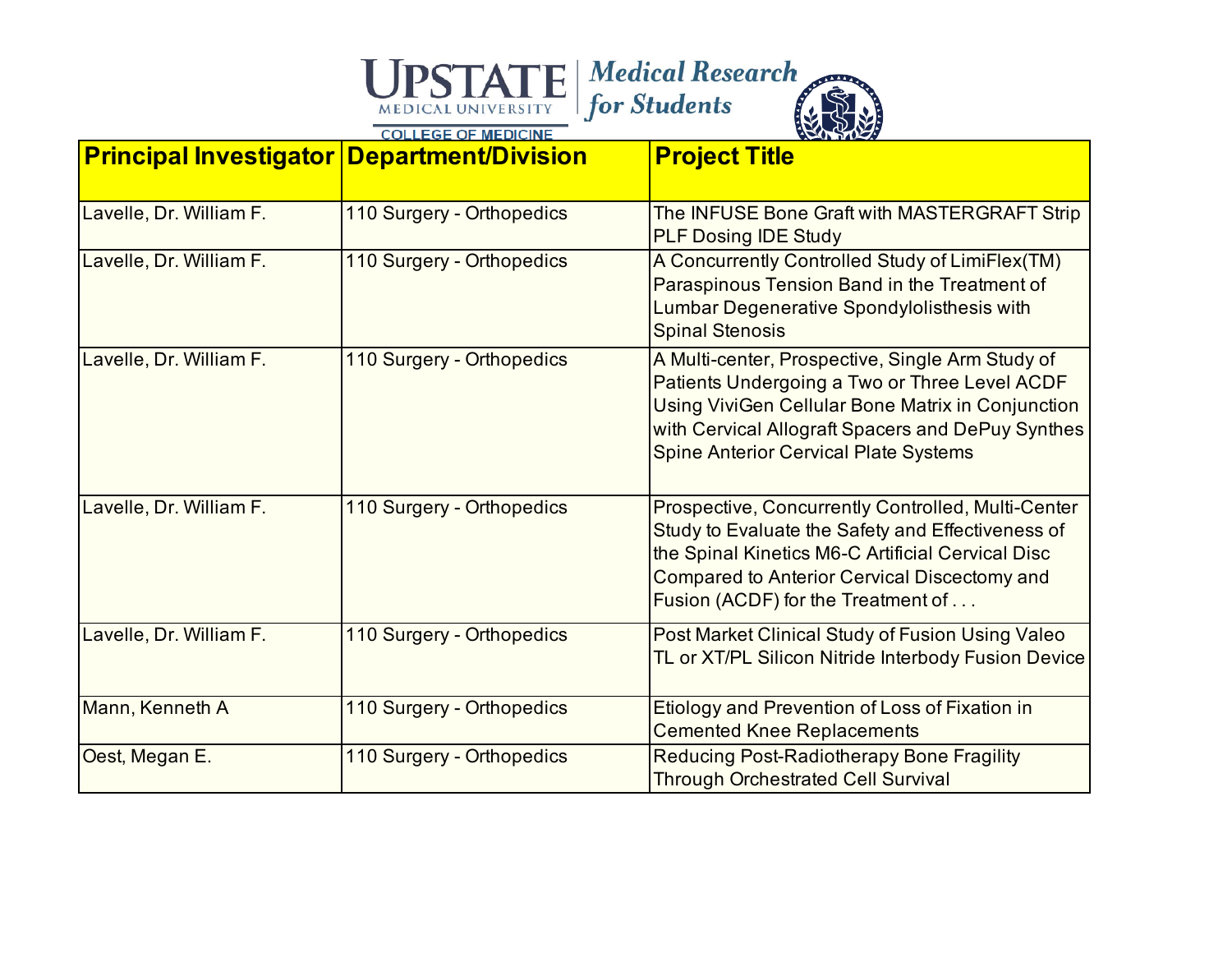### Medical Research<br>
MEDICAL UNIVERSITY<br>
COLLEGE OF MEDICINE

| <b>Principal Investigator Department/Division</b> |                           | <b>Project Title</b>                                                                                                                                                                                                                  |
|---------------------------------------------------|---------------------------|---------------------------------------------------------------------------------------------------------------------------------------------------------------------------------------------------------------------------------------|
| Ordway, Mr. Nathaniel R                           | 110 Surgery - Orthopedics | Biomechanical evaluation of pelvic fixation<br>methods: an invetsigation of the distal-ventral iliac<br>pathway fixation method compared to existing<br>techniques                                                                    |
| Setter, Mr. Kevin J                               | 110 Surgery - Orthopedics | A randomized multi-center prospective safety and<br>efficacy study comparing the outcome of total<br>reverse shoulder arthroplasty with SMR stemless<br>reverse vs SMR reverse shoulder system                                        |
| Setter, Mr. Kevin J                               | 110 Surgery - Orthopedics | A Post-Market, Prospective, Multi-Center, Open-<br>Label, Single Arm Clinical Evaluation of the<br>Integra? Titan? Modular Shoulder System 2.5 for<br><b>Primary Shoulder Joint Replacement</b>                                       |
| Setter, Mr. Kevin J                               | 110 Surgery - Orthopedics | Retrospective clinical study analyzing outcomes of<br>anatomic shoulder arthroplasty with SMR Metal<br>Back glenoid and SMR TT Metal Back glenoid in<br>series                                                                        |
| Setter, Mr. Kevin J                               | 110 Surgery - Orthopedics | A Prospective, Single Center, Randomized Stud to<br>Evaluate the Effectiveness of the T-rex (Total<br>Range Exerciser) Compared to Standard Physical<br>Therapy After Arthroscopic Shoulder Surgery for<br><b>Rotator Cuff Repair</b> |
| Setter, Mr. Kevin J                               | 110 Surgery - Orthopedics | A prospective, single blinded, multi-center,<br>randomized, controlled, pivotal study to assess the<br>safety and effectiveness of the InSpace(TM) device<br>for treatment of full thickness Massive Rotator Cuff<br>Tears            |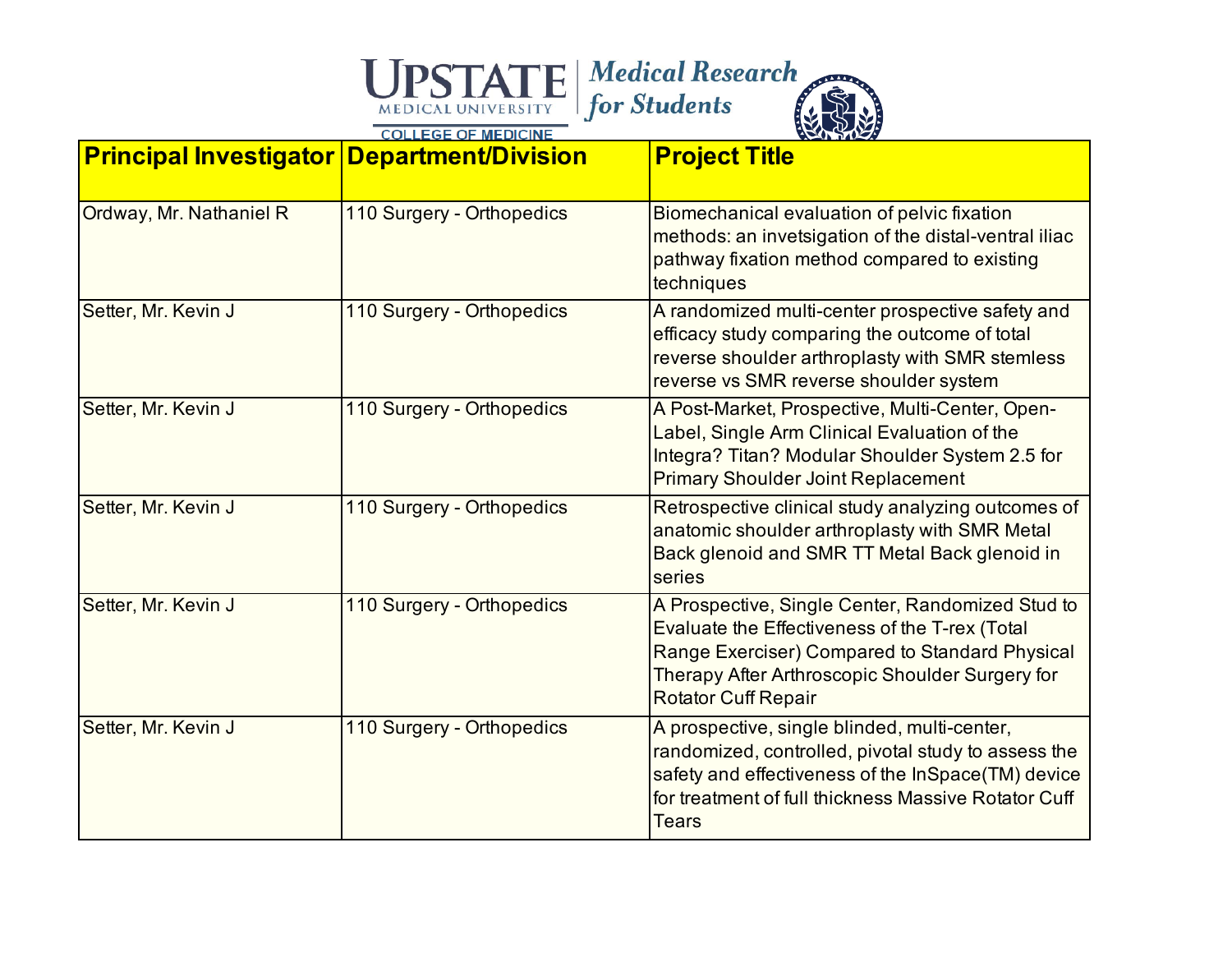| <b>Principal Investigator Department/Division</b> |                           | <b>Project Title</b>                                                                                                                                                                                                                                        |
|---------------------------------------------------|---------------------------|-------------------------------------------------------------------------------------------------------------------------------------------------------------------------------------------------------------------------------------------------------------|
| Tallarico, Dr. Richard A                          | 110 Surgery - Orthopedics | Postmarket Superion Spacer Registry for<br><b>Evaluation of Superior Spacer (PRESS)</b>                                                                                                                                                                     |
| Werner, Frederick W                               | 110 Surgery - Orthopedics | <b>Cadaver Knee Testing</b>                                                                                                                                                                                                                                 |
| Bourboulia, Dimitra                               | 110 Surgery - Urology     | Regulation of the extracellular HSP90 chaperone<br>machinery                                                                                                                                                                                                |
| Bratslavsky, Gennady                              | 110 Surgery - Urology     | Phase 3 multicenter double blind randomized<br>placebo controlled trial of infigratinib for the<br>adjuvant treatment of subjects with invasive<br>urothelial carcinoma with susceptible FGFR3<br>genetic alterations                                       |
| Bratslavsky, Gennady                              | 110 Surgery - Urology     | A phase 2b randomized trial of autologous<br>dendritic cell immunotherapy                                                                                                                                                                                   |
| Bratslavsky, Gennady                              | 110 Surgery - Urology     | Specimen collection in patients with renal cell<br>carcinoma to assess tissue correlates of<br>therapeutics:COSMIC 313 population                                                                                                                           |
| Bratslavsky, Gennady                              | 110 Surgery - Urology     | A multicenter, Randomized, controlled phase 2<br>study: Efficacy and safety of I-131-1095<br>Radiotherapy in combination with enzalutamide in<br>metastatic castration-resistant prOstate cancer<br>(mCRPC) patients Who are F-DCFPyL prostate-<br>specific |
| Bratslavsky, Gennady                              | 110 Surgery - Urology     | A Randomized, Double-blind, Placebo-controlled<br>Phase 3 Study of Apalutamide in Subjects with<br>High-risk, Localized or Locally Advanced Prostate<br><b>Cancer Who are Candidates for Radical</b><br>Prostatectomy                                       |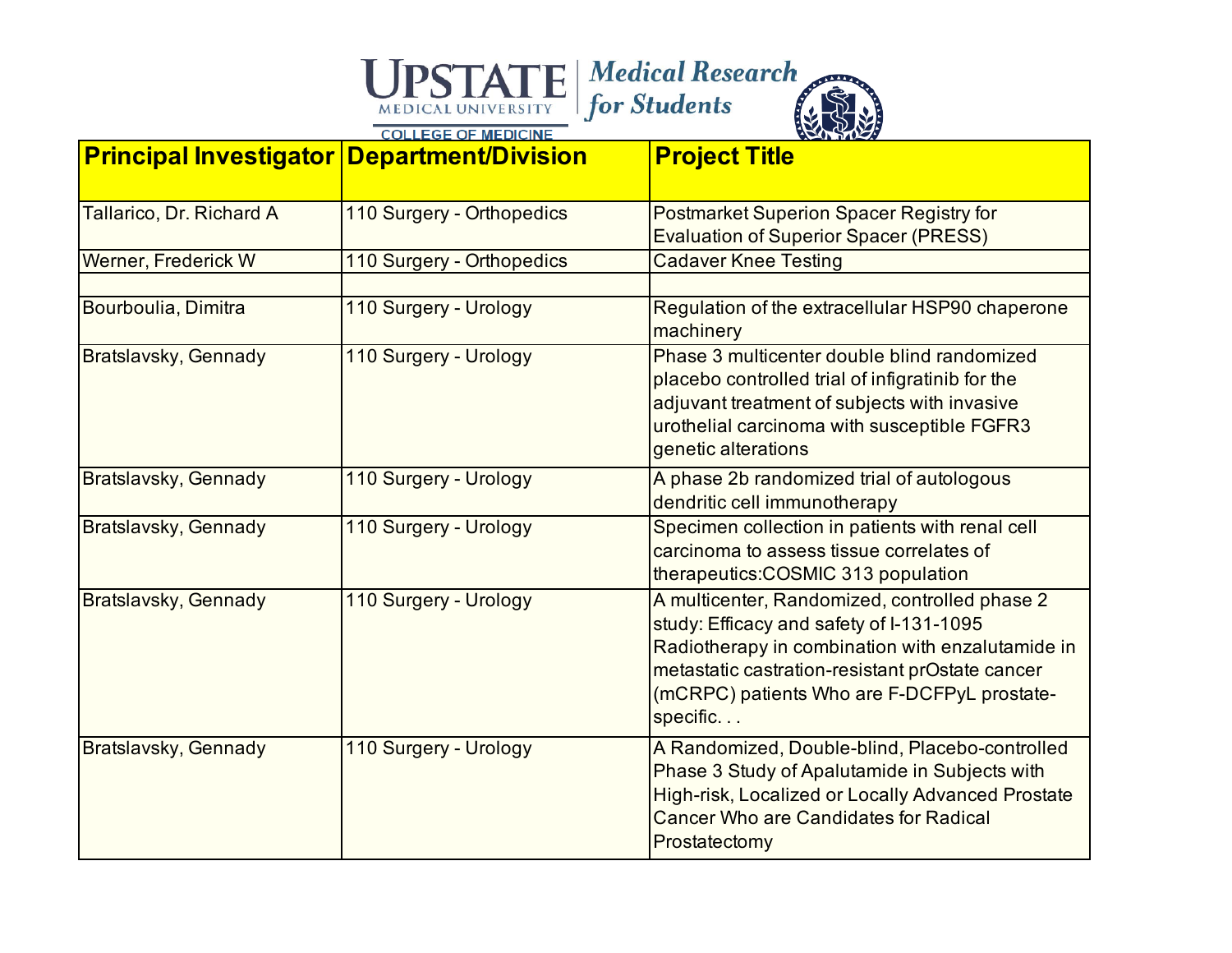| <b>Principal Investigator Department/Division</b> |                       | <b>Project Title</b>                                                                                                                                                                                                                                              |
|---------------------------------------------------|-----------------------|-------------------------------------------------------------------------------------------------------------------------------------------------------------------------------------------------------------------------------------------------------------------|
| Bratslavsky, Gennady                              | 110 Surgery - Urology | A Multi-Center, Randomized, Assessor-Blind,<br><b>Controlled Clinical Trial Comparing the Occurrence</b><br>of Major Adverse Cardiovascular Events (MACEs)<br>in Patients with Prostate Cancer and<br><b>Cardiovascular Disease Receiving Degarelix</b><br>(GnRH) |
| Bratslavsky, Gennady                              | 110 Surgery - Urology | Prospective Validation of Prostate Biomarkers for<br><b>Repeat Biopsy: The PRIORITY Study</b>                                                                                                                                                                     |
| Bratslavsky, Gennady                              | 110 Surgery - Urology | A Phase III, Multicenter, Randomized, Placebo-<br>Controlled, Double-Blind Study of Atezolizumab<br>(ANTI-PD-L1 Antibody) as Adjuvant Therapy in<br>Patients with Renal Cell Carcinoma at High Risk of<br>Developing Metastasis Following Nephrectomy             |
| Bratslavsky, Gennady                              | 110 Surgery - Urology | A Randomized Study of Enzalutamide in Patients<br>with Localized Prostate Cancer Undergoing Active<br>Surveillance (ENACT)                                                                                                                                        |
| Bratslavsky, Gennady                              | 110 Surgery - Urology | A Phase III, Open Label Study to Evaluate the<br>Safety and Efficacy of INSTILADRIN (rAd-IFN/Syn3)<br>Administered Intravesically to Patients with High<br>Grade, BCG Unresponsive Non-Muscle Invasive<br><b>Bladder Cancer (NMIBC)</b>                           |
| Jacob, Joseph M.                                  | 110 Surgery - Urology | A phase 2 single arm study of CG0070 combined<br>with pembrolizumab in patients with non muscle<br>invasive bladder cancer (NMIBC) unresponsive to<br>bacillus calmette guerin (BCG)                                                                              |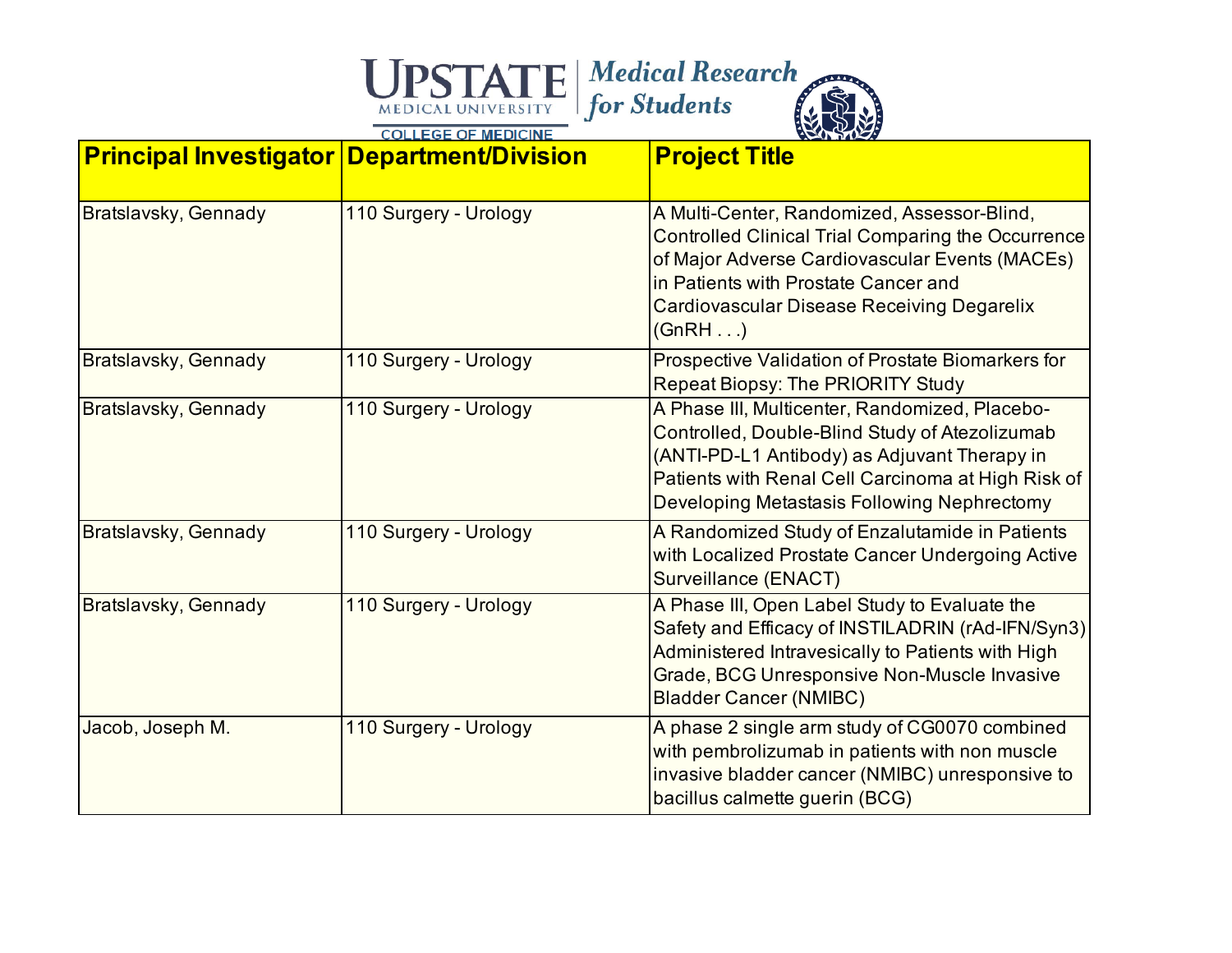| <b>Principal Investigator Department/Division</b> |                       | <b>Project Title</b>                                                                                                                                                                                                                                         |
|---------------------------------------------------|-----------------------|--------------------------------------------------------------------------------------------------------------------------------------------------------------------------------------------------------------------------------------------------------------|
| Jacob, Joseph M.                                  | 110 Surgery - Urology | Phase 2b clincial study evaluating effacacy and<br>safety of TAR-200 in combination with cetrelimab,<br>TAR-200 alone, or cetrelimab alone in participants<br>with high risk nonmuscle invasive bladder cancer<br>(NMIBC) unresponsive to intravescial bacil |
| Kotula, Leszek                                    | 110 Surgery - Urology | Sensitivity of Abi1/Pten null tumors to taxane and<br>anti-androgen receptor therapy                                                                                                                                                                         |
| Kotula, Leszek                                    | 110 Surgery - Urology | ABI1 gene dose effect & identification of potential<br>therapeutic targets for prevention of breast cancer<br>metastasis                                                                                                                                     |
| Kotula, Leszek                                    | 110 Surgery - Urology | Mechanism of PIN development in Abi1/Hssh3bp1<br><b>KO</b> mouse                                                                                                                                                                                             |
| Mollapour, Mehdi                                  | 110 Surgery - Urology | Rgulatory mechanisms of the Hsp90 chaperone<br>machinery                                                                                                                                                                                                     |
| Mollapour, Mehdi                                  | 110 Surgery - Urology | Targeting the serine/threonine-protein<br>phosphatase-5 in kidney cancer                                                                                                                                                                                     |
| Mollapour, Mehdi                                  | 110 Surgery - Urology | PP5 as a biomarker for tumor development and<br>progression                                                                                                                                                                                                  |
| Mollapour, Mehdi                                  | 110 Surgery - Urology | Crosstalk between post-translational regulations of<br>the FNIP co-chaperones and their impact on Hsp90<br>chaperone function and drug binding                                                                                                               |
| Nikolavsky, Dmitriy                               | 110 Surgery - Urology | Controlling catheter associated urinary tract<br>infections using smart catheters with rationally<br>designed active topographies                                                                                                                            |